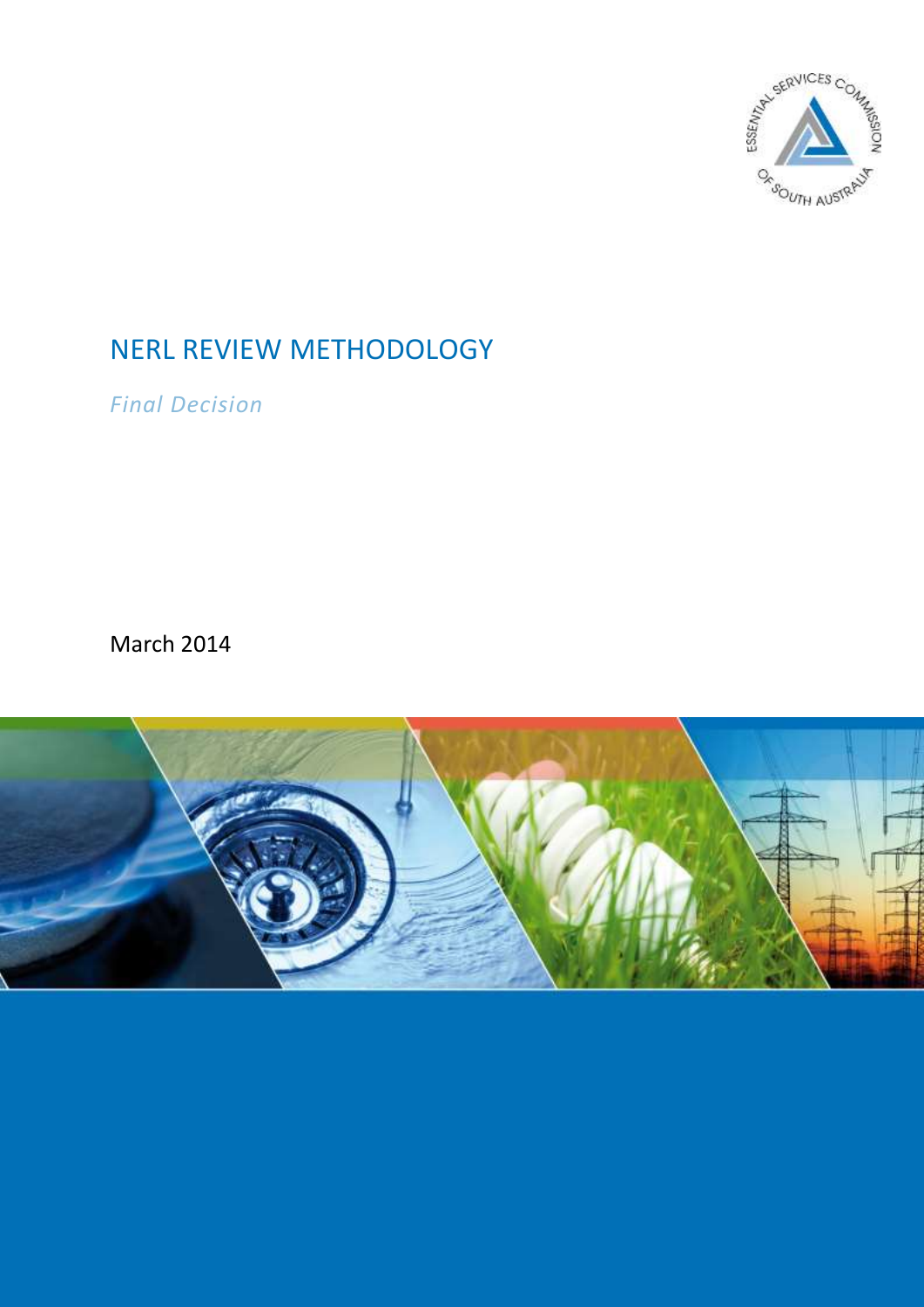Enquiries concerning this Report should be addressed to:

Essential Services Commission of South Australia GPO Box 2605 Adelaide SA 5001

Telephone: (08) 8463 4444 Freecall: 1800 633 592 (SA and mobiles only) E-mail: [escosa@escosa.sa.gov.au](mailto:escosa@escosa.sa.gov.au) Website: [www.escosa.sa.gov.au](http://www.escosa.sa.gov.au/)

The Essential Services Commission of South Australia is the independent economic regulator of the electricity, gas, ports, rail and water industries in South Australia. The Commission's primary objective is the *protection of the long-term interests of South Australian consumers with respect to the price, quality and reliability of essential services*. For more information, please visi[t www.escosa.sa.gov.au.](http://www.escosa.sa.gov.au/)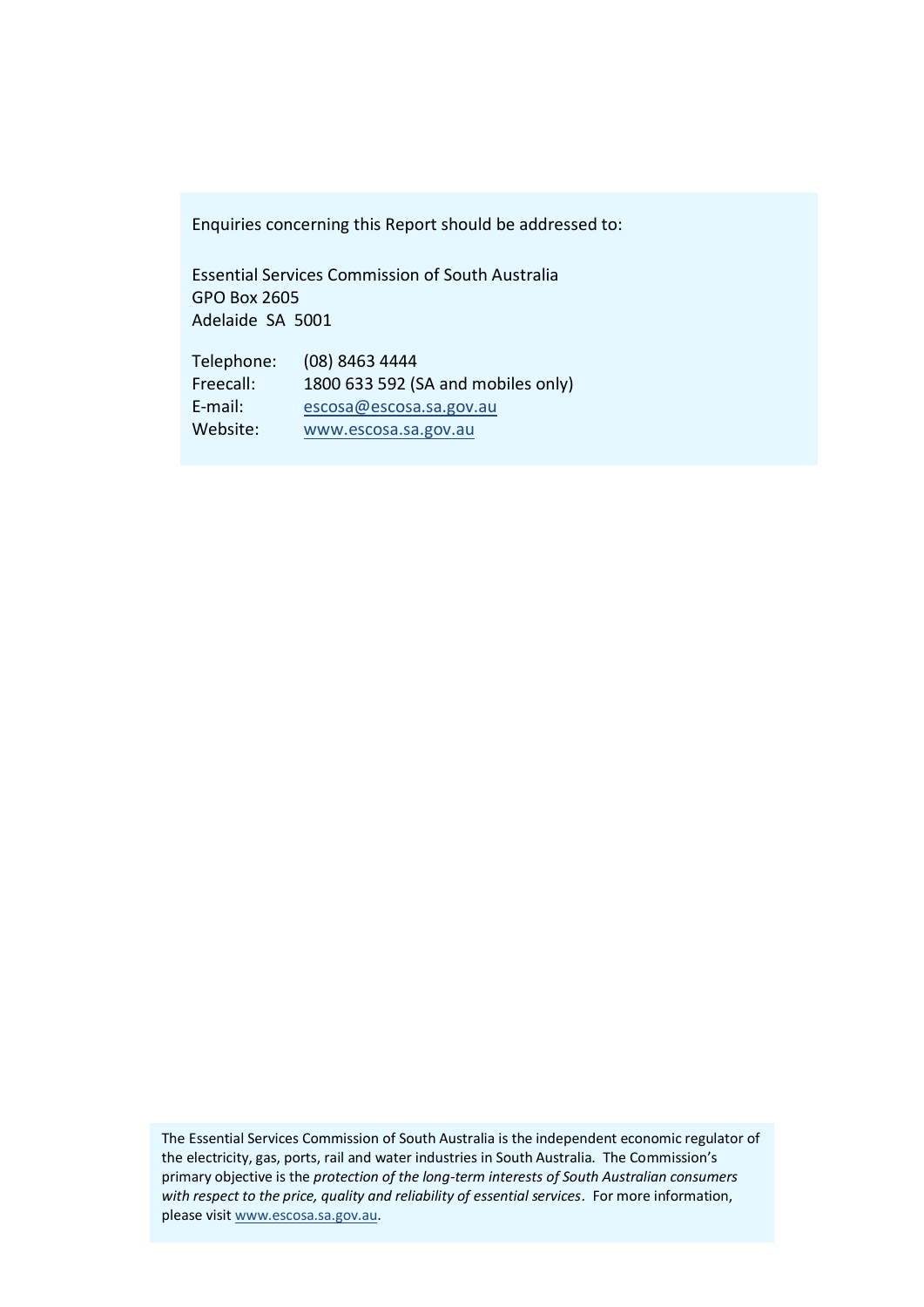# **TABLE OF CONTENTS**

|  | 20 |
|--|----|
|  | 29 |
|  | 34 |
|  |    |
|  | 47 |
|  | 50 |
|  | 51 |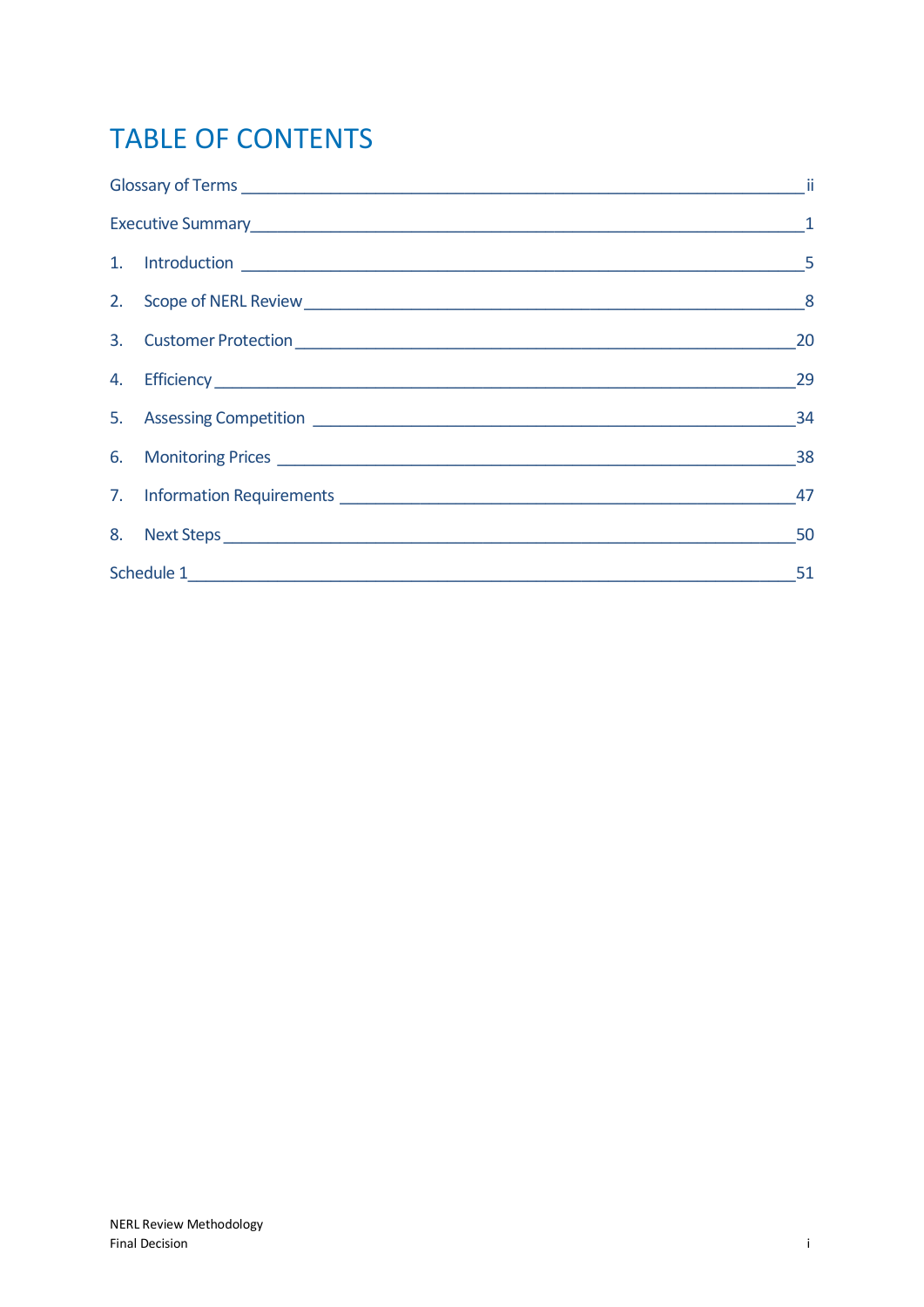# <span id="page-3-0"></span>GLOSSARY OF TERMS

| <b>AEMA</b>                          | Australian Energy Market Agreement                                                                                                                                                                                      |  |  |  |
|--------------------------------------|-------------------------------------------------------------------------------------------------------------------------------------------------------------------------------------------------------------------------|--|--|--|
| <b>AEMC</b>                          | <b>Australian Energy Market Commission</b>                                                                                                                                                                              |  |  |  |
| <b>AEMC Competition</b><br>Report    | AEMC annual Retail Competition Review (from 2014)                                                                                                                                                                       |  |  |  |
| <b>AEMC Price Trends</b><br>Report   | AEMC 2013 Residential Electricity Price Trends report                                                                                                                                                                   |  |  |  |
| <b>AEMO</b>                          | Australian Energy Market Operator                                                                                                                                                                                       |  |  |  |
| <b>AER</b>                           | Australian Energy Regulator                                                                                                                                                                                             |  |  |  |
| <b>APR</b>                           | Annual Performance Report. The Commission's report on energy<br>retailers' performance for the period July to December 2012 was<br>the Commission's final APR on the overall performance of the<br>energy retail market |  |  |  |
| Commission                           | <b>Essential Services Commission of South Australia</b>                                                                                                                                                                 |  |  |  |
| <b>ESC Act</b>                       | <b>Essential Services Commission Act 2002 (SA)</b>                                                                                                                                                                      |  |  |  |
| <b>ESCV</b>                          | <b>Essential Services Commission of Victoria</b>                                                                                                                                                                        |  |  |  |
| <b>EWOSA</b>                         | Energy & Water Ombudsman SA                                                                                                                                                                                             |  |  |  |
| <b>Final Decision</b>                | NERL Review Methodology-Final Decision (this paper)                                                                                                                                                                     |  |  |  |
| <b>HES</b>                           | ABS Household Expenditure Survey                                                                                                                                                                                        |  |  |  |
| <b>Issues Paper</b>                  | NERL Review Issues Paper, released by the Commission in<br>November 2013                                                                                                                                                |  |  |  |
| Minister                             | Minister for Mineral Resources and Energy                                                                                                                                                                               |  |  |  |
| <b>Ministerial Pricing</b><br>Report | The report required under Regulation 12 of the Electricity (General)<br>Regulations 2012 and Regulation 6 of the Gas Regulations 2012                                                                                   |  |  |  |
| <b>MWh</b>                           | Mega Watt hour, which is the equivalent of 1,000 kWh                                                                                                                                                                    |  |  |  |
| <b>NECF</b>                          | National Energy Customer Framework                                                                                                                                                                                      |  |  |  |
| <b>NEM</b>                           | <b>National Electricity Market</b>                                                                                                                                                                                      |  |  |  |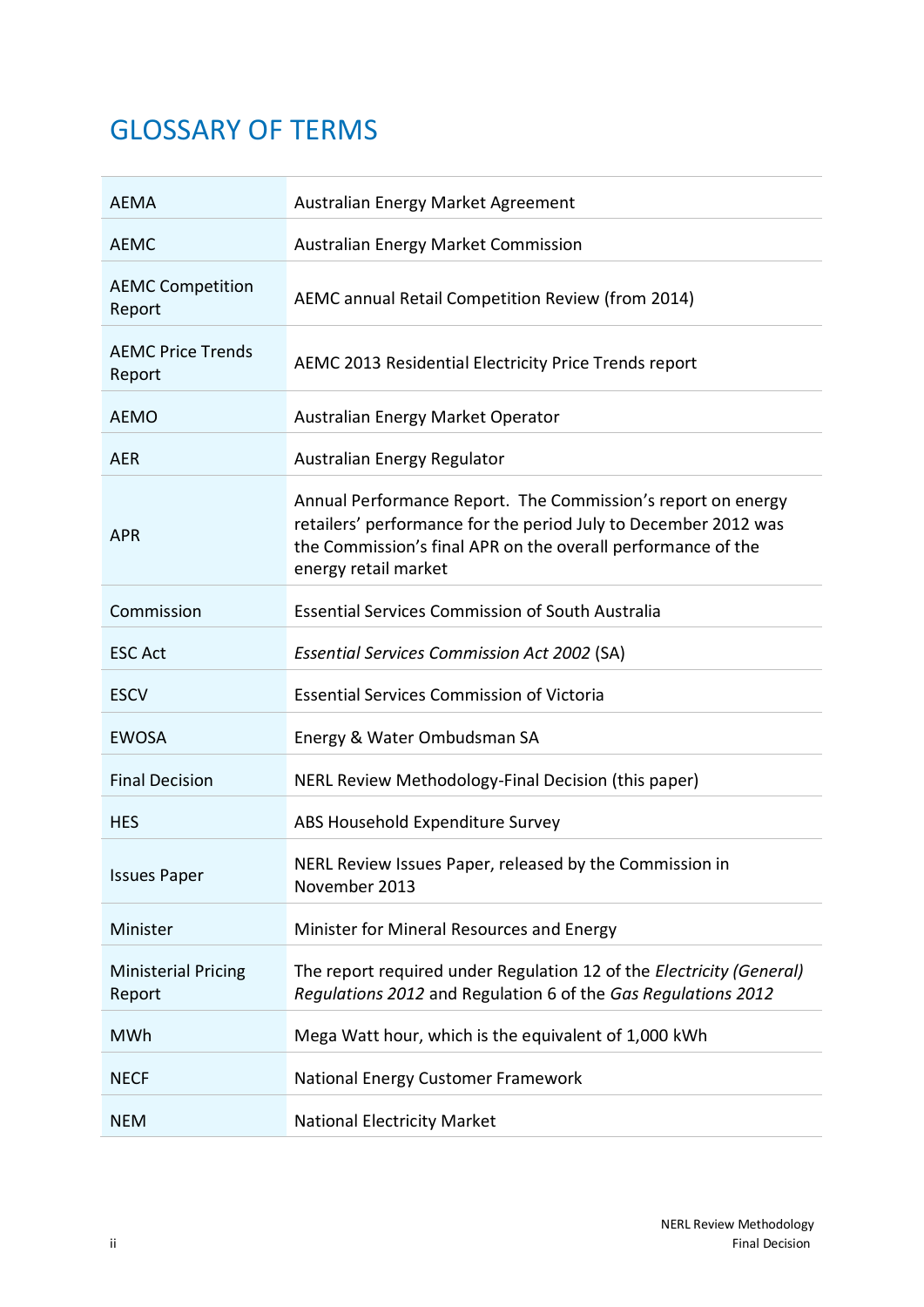| <b>NFRL</b>                 | National Energy Retail Law, Schedule to the National Energy Retail<br>Law (South Australia) Act 2011              |
|-----------------------------|-------------------------------------------------------------------------------------------------------------------|
| <b>NERL Review</b>          | The review of the operation of the NERL in South Australia, required<br>under section 30 of the NERL              |
| <b>NFRR</b>                 | National Energy Retail Rules, made in accordance with the NERL                                                    |
| <b>RFFS</b>                 | Residential Energy Efficiency Scheme                                                                              |
| <b>RPM</b>                  | <b>Relative Price Movement</b>                                                                                    |
| <b>SCER</b>                 | Standing Council on Energy and Resources (formerly Ministerial<br>Council on Energy (MCE))                        |
| Schedule 1 average<br>price | The average energy price derivable from data supplied by retailers<br>in accordance with Schedule 1 of this paper |
| ΤJ                          | One terajoule (one million MJ), a unit of energy                                                                  |
| <b>Terms of Reference</b>   | NERL Review terms of reference                                                                                    |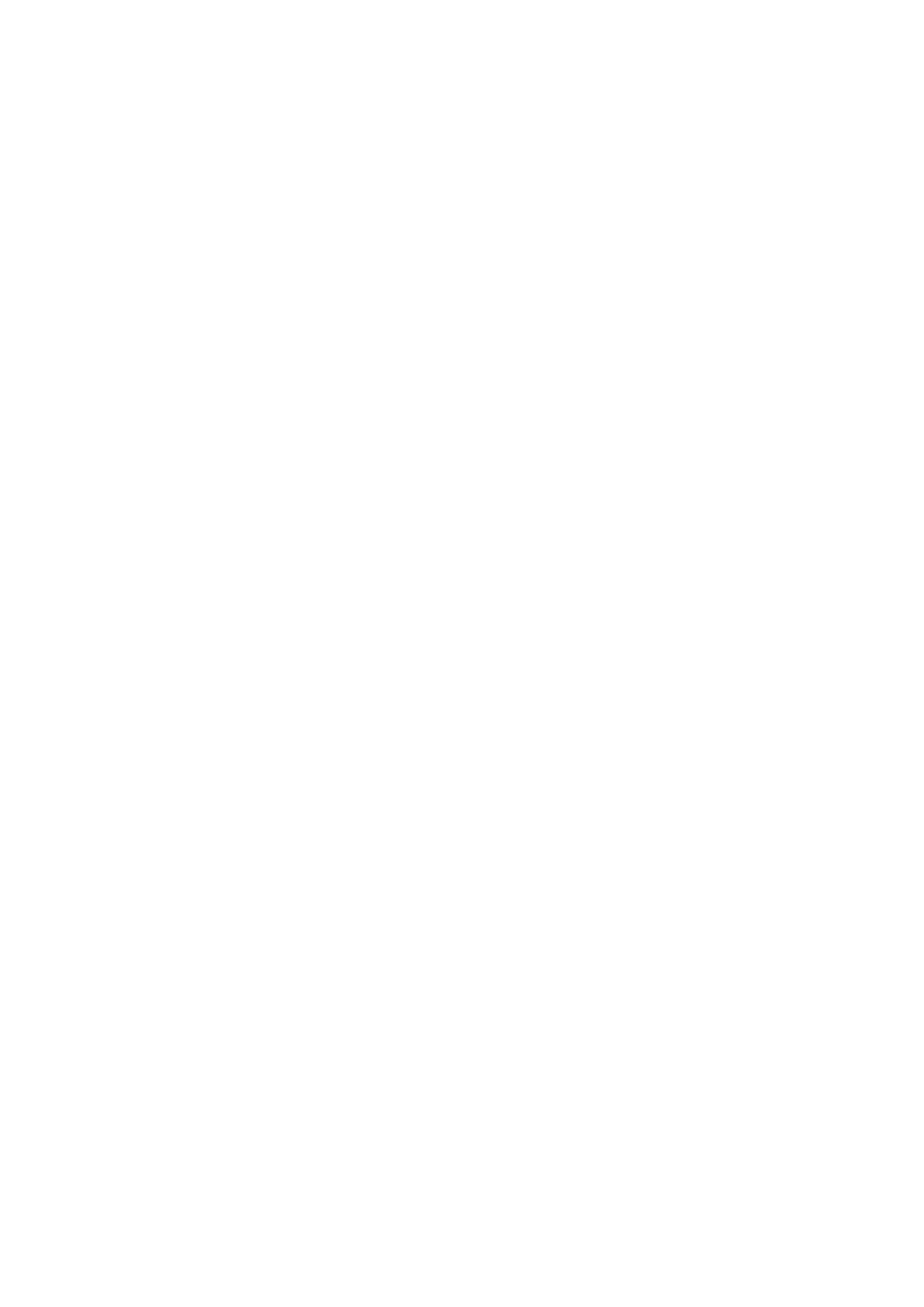# <span id="page-6-0"></span>EXECUTIVE SUMMARY

The Essential Services Commission of South Australia (**Commission**) is the independent economic regulator of essential services in South Australia. The Commission's primary objective is the *protection of the long-term interests of South Australian consumers with respect to the price, quality and reliability of essential services*.

On 1 February 2013, the principal regulation of South Australia's retail energy market transferred to the Australian Energy Regulator (**AER**) with the introduction of the National Energy Customer Framework (**NECF**). The AER is now responsible for consumer protection and performance monitoring in the electricity and gas retail market.

Under the legislation establishing the operation of the National Energy Retail Law (**NERL**) in South Australia (which in turn establishes NECF), the Commission is required to conduct a review of the operation of the NERL after 1 February 2015 (**NERL Review**). 1

The requirements on the Commission in undertaking the NERL Review are contained in Section 30, National Energy Retail Law (South Australia) Act 2011:  $^{2}$ 

### *30—Review*

- *(1) The Commission must conduct a review of the operation of the National Energy Retail Law in South Australia after the expiry of 2 years from the date fixed under section 4.*
- *(2) The review must focus on the impact of the National Energy Retail Law on consumers of energy and whether the implementation of the Law has— (a) resulted in increased efficiencies; or (b) adversely affected customer protection in pursuit of national consistency,* and may address such other matters as the Commission thinks fit.
- *(3) The Commission must prepare a report on the outcome of the review and provide a copy of the report to the Minister.*
- *(4) The Minister must, within 6 sitting days after receiving a report under subsection (3), have copies of the report laid before both Houses of Parliament.*
- *(5) The Commission must, between the date fixed under section 4* [1 February 2013] *and the completion of the review under this section, publish, on a quarterly basis, statistics about the de-energisation of premises due to inability to pay energy bills during each quarter, unless the Commission is satisfied that the AER publishes comparable statistics on a quarterly basis.*

This NERL Review Methodology-Final Decision (**Final Decision**) provides the methodology the Commission will use in undertaking the NERL Review, setting a baseline for the review and ensuring that key factors will be monitored in the period leading up to the review. While the Commission reserves the right to vary its approach to conducting the review (or

<sup>1</sup> As the NERL establishes NECF both terms are used interchangeably in this paper. Reference to the NERL should be read as including associated statutory instruments, such as the National Energy Retail Rules.

<sup>2</sup> Section 30, *National Energy Retail Law (South Australia) Act 2011*; available at [http://www.legislation.sa.gov.au/LZ/C/A/NATIONAL%20ENERGY%20RETAIL%20LAW%20\(SOUTH%20AUSTR](http://www.legislation.sa.gov.au/LZ/C/A/NATIONAL%20ENERGY%20RETAIL%20LAW%20(SOUTH%20AUSTRALIA)%20ACT%202011/CURRENT/2011.6.UN.PDF) [ALIA\)%20ACT%202011/CURRENT/2011.6.UN.PDF.](http://www.legislation.sa.gov.au/LZ/C/A/NATIONAL%20ENERGY%20RETAIL%20LAW%20(SOUTH%20AUSTRALIA)%20ACT%202011/CURRENT/2011.6.UN.PDF)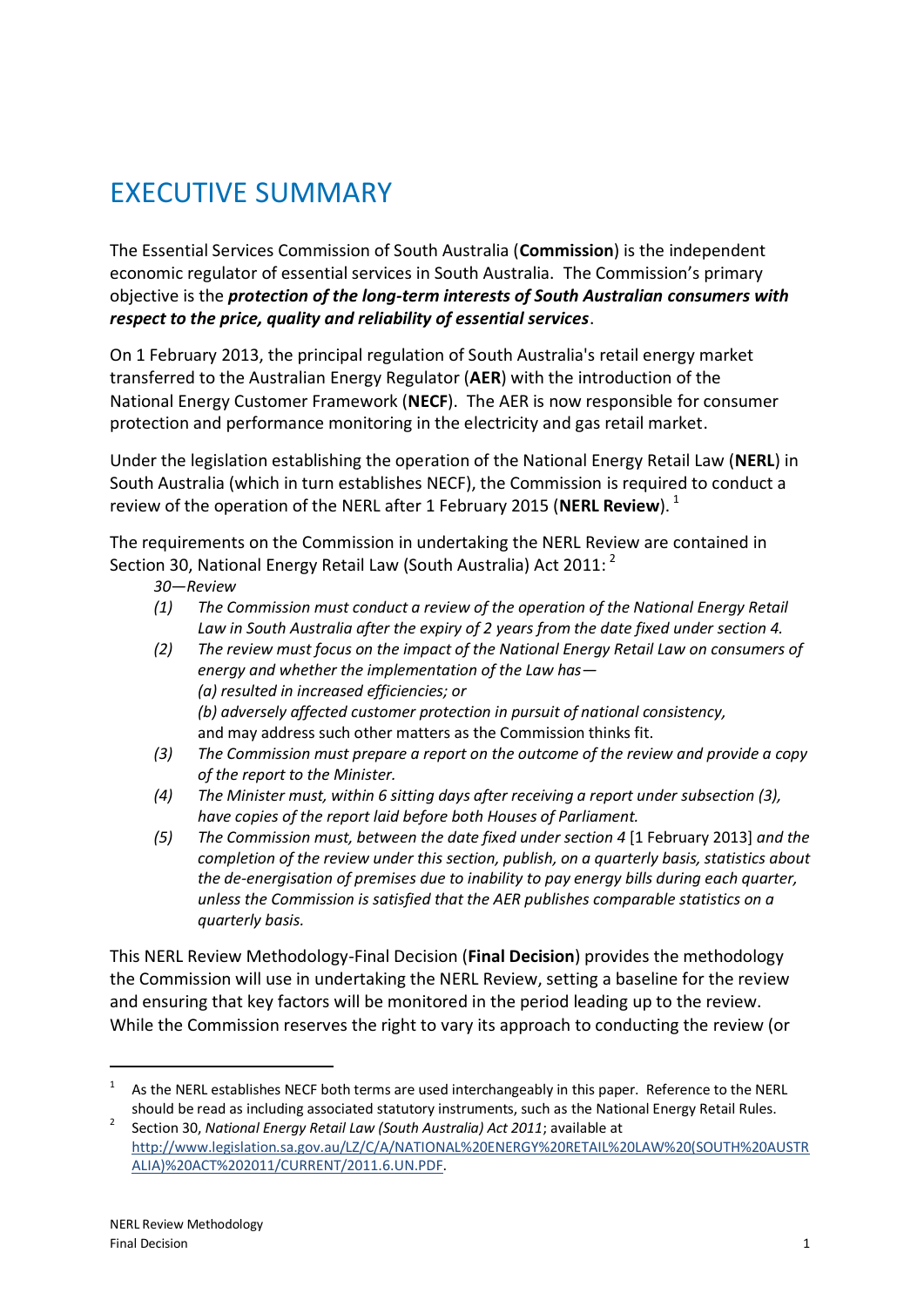aspects of the review) in the light of new information, it is intended that the NERL Review will be conducted in accordance with that methodology.

This Final Decision has been informed by submissions received to the NERL Review Issues Paper released in November 2013.<sup>3</sup> As a consequence, this Final Decision varies in a number of aspects from the draft approach, designed to maximise the benefits of the review whilst minimising associated costs.

The NERL Review terms of reference (**Terms of Reference**) require the Commission to:

- make a finding as to whether overall the operation of the NERL has furthered the interests of South Australian energy consumers;
- assess whether the NERL has resulted in increased efficiencies; and
- assess whether the NERL has adversely affected customer protection in pursuit of national consistency.

The Terms of Reference require the Commission to focus on the *impact* of the NERL on energy consumers. This will be done by comparing the performance of a core set of indicators that have been collected and reported before and after the commencement of NECF. Regard will also be had to other measures collected by the AER where these may assist interpretation of core indicators.

The Commission will commence the NERL Review in February 2015. It may be the case that not all National Electricity Market (**NEM**) jurisdictions will have commenced NECF by that time, and the potential efficiencies from adopting a national scheme may not have been achieved. There should, however, be sufficient experience with the operation of NECF in South Australia by that time to assess its performance in meeting customer protection objectives for South Australians.

The primary interaction energy customers have, particularly in relation to customer protection issues, is with their retailer; however, NECF also governs the customer-distributor interaction and the NERL Review will also address that relationship.

A broad economic interpretation of the term 'efficiency' will be adopted, which in addition to assessing any impact on energy company operating costs (technical efficiency) will also consider other efficiency aspects such as the level of competitiveness of the South Australian energy retail market (allocative efficiency).

The performance of the customer protection regulatory framework will be assessed within the context of the market it operates within at the time of the review – a competitive market with deregulated energy retail prices.

An assessment of retail energy pricing outcomes is integral to the NERL Review as an explanatory variable. For example, if there were an increase in the number of hardship

<sup>3</sup> Essential Services Commission of South Australia, *NERL Review, Issues Paper, Methodology for Review*, November 2013; available a[t http://www.escosa.sa.gov.au/projects/204/nerl-review.aspx#stage-list=0](http://www.escosa.sa.gov.au/projects/204/nerl-review.aspx#stage-list=0)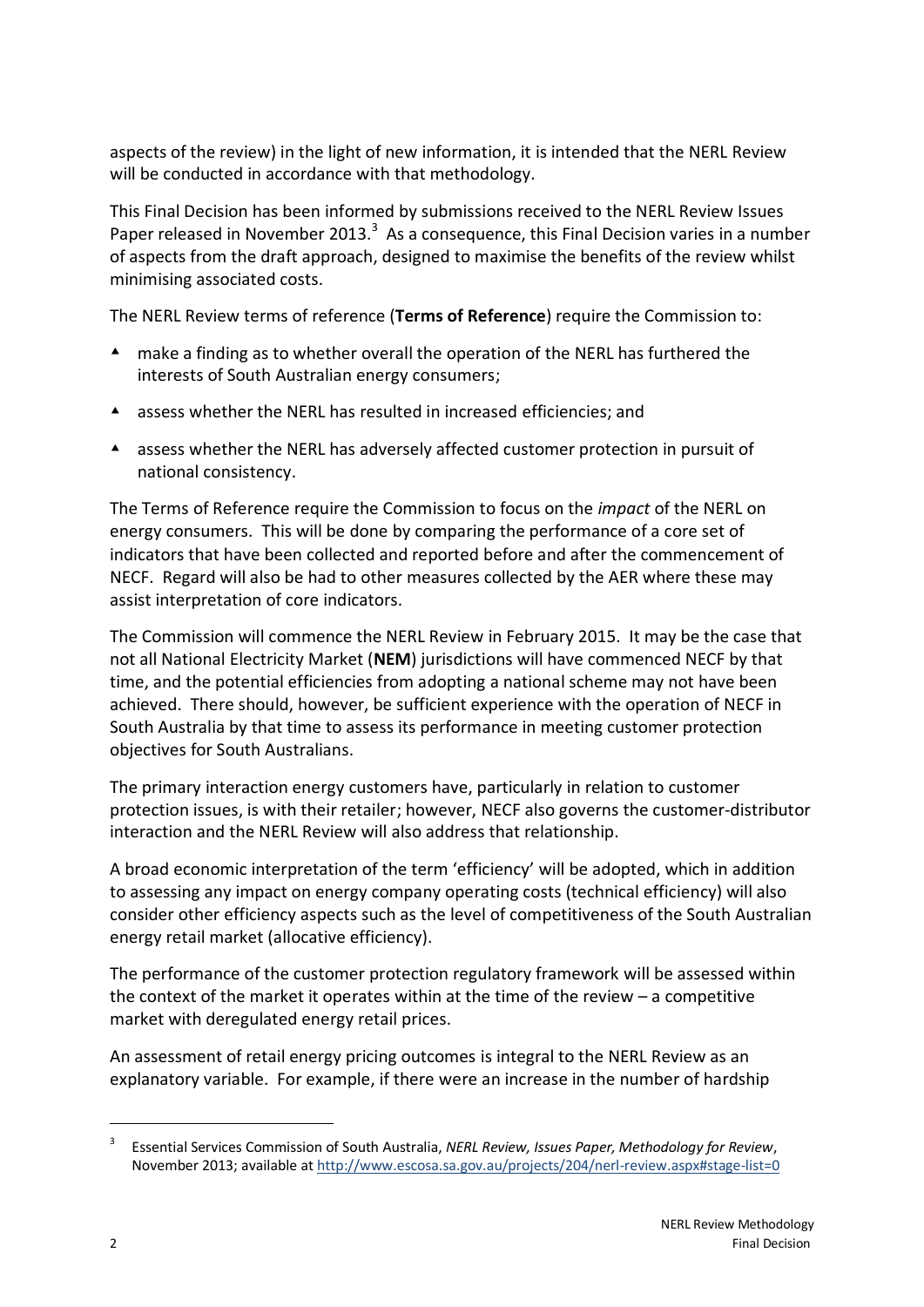customers and disconnections during a period of price decreases then it may raise concerns about the customer protection framework. An increase in hardship customers in the absence of pricing information would be harder to interpret.

Assessing energy price movements is also important in assessing the competitiveness of the South Australian energy retail market. Competition is not an end in itself but, where effective, is most likely to deliver prices that are in the long term interests of consumers.

Trends in customer protection indicators will be reviewed against a set of external indicators, as well as with each other (e.g., comparing trends in disconnection rates with trends in the number of hardship customers).

The following customer protection indicators will be adopted for assessing energy retailer performance:

- ▲ telephone and written responsiveness (all customers combined, combined energy);
- $\triangle$  complaints (all customers combined, combined energy<sup>4</sup>);
- ▲ hardship program customers (residential customers only, separate electricity & gas);
- ▲ disconnection for non-payment (residential & small business, separate electricity & gas);
- **▲ reconnection in same name (residential & small business, separate electricity & gas);**
- $\triangleq$  instalment/payment plans (residential customers only, separate electricity & gas); and
- ▲ security deposits (residential & small business, combined energy).

The Commission collected and reported on these indicators prior to NECF commencement, with the AER doing so from NECF commencement.

Telephone and written responsiveness and complaints data will also be reviewed for energy distributors to the extent data are available.

The Commission will utilise public sources of data and information held by other regulators as much as possible, only requesting information from retailers and distributors to the extent not available from other sources (or required for consistent application).

Retailers will be requested to provide limited revenue and sales billing data separated into: electricity and gas; residential and small business; and standard and market retail contracts, consistent with pre-NECF reporting.

Retailers and distributors will be requested to provide information on actions taken and savings achieved associated with the (progressive) adoption of NECF nationally, to quantify any savings to the extent possible. Noting that expenditures may have occurred pre-NECF commencement nationally (taken as pre-1 July 2012), information will be sought for pre-July 2012, 2012/13, 2013/14 and 2014/15.

<sup>4</sup> Pre-NECF the Commission collected retailer complaints data on the basis of all customers combined, separated into electricity and gas. The AER collects data on the basis of a single 'energy' category, separated into residential and small business customers.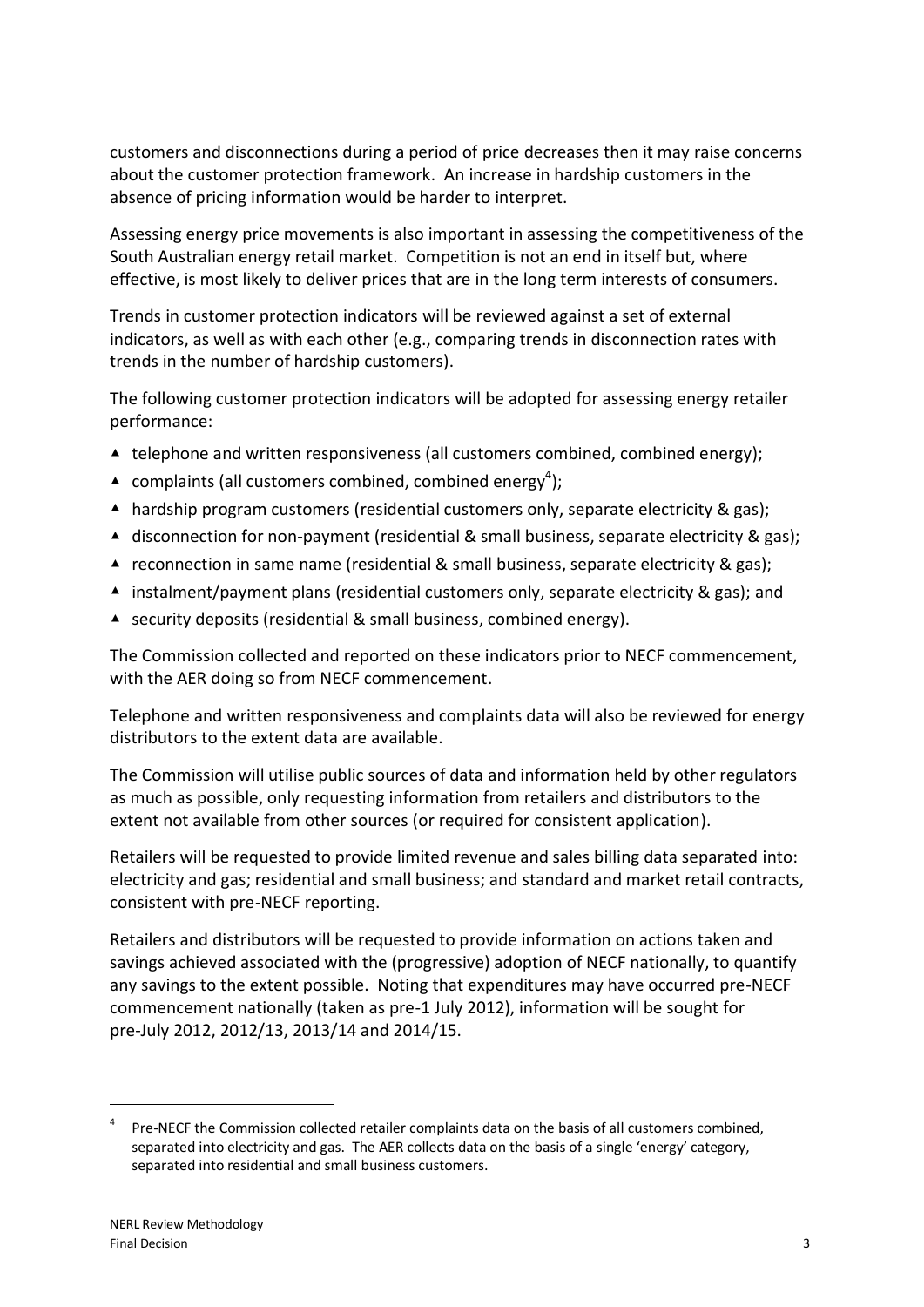A template has been developed for retailers to provide the Commission with a limited set of relevant data (for 2 years only), as well as advice from retailers and distributors on actions taken and savings associated with the (progressive) adoption of NECF nationally.

In assessing the level of effective retail energy competition in South Australia for the purposes of the NERL Review the Commission intends to rely on the AEMC competition review findings.

Advice from members of the community on the operation of the NERL in South Australia will be important for the NERL Review. Public submissions will be invited early in 2015, in addition to inviting submissions on the draft NERL Review report in late 2015. Input from members of the community at any time on matters associated with the Terms of Reference would be welcomed.

An indicative timetable for the review is as follows:

| <b>Stage</b>                                        | <b>Timing</b>     |
|-----------------------------------------------------|-------------------|
| Final NERL Review Methodology released (this paper) | March 2014        |
| First annual retailer return due <sup>5</sup>       | 31 August 2014    |
| First annual distributor cost impact advice due     | 31 August 2014    |
| <b>NERL Review commences</b>                        | February 2015     |
| Initial call for submissions                        | February 2015     |
| Submissions to initial call due                     | May 2015          |
| Second annual retailer return due                   | 31 August 2015    |
| Second annual distributor cost impact advice due    | 31 August 2015    |
| Draft Report-NERL Review released                   | October 2015      |
| Submissions to Draft Report due                     | mid-December 2015 |
| Final Report-NERL Review released                   | February 2016     |
|                                                     |                   |

#### *Timetable for NERL Review*

<sup>5</sup> Given the limited data request from retailers, a separate reporting guideline will not be released, with the reporting requirements defined in Schedule 1 to this Final Decision.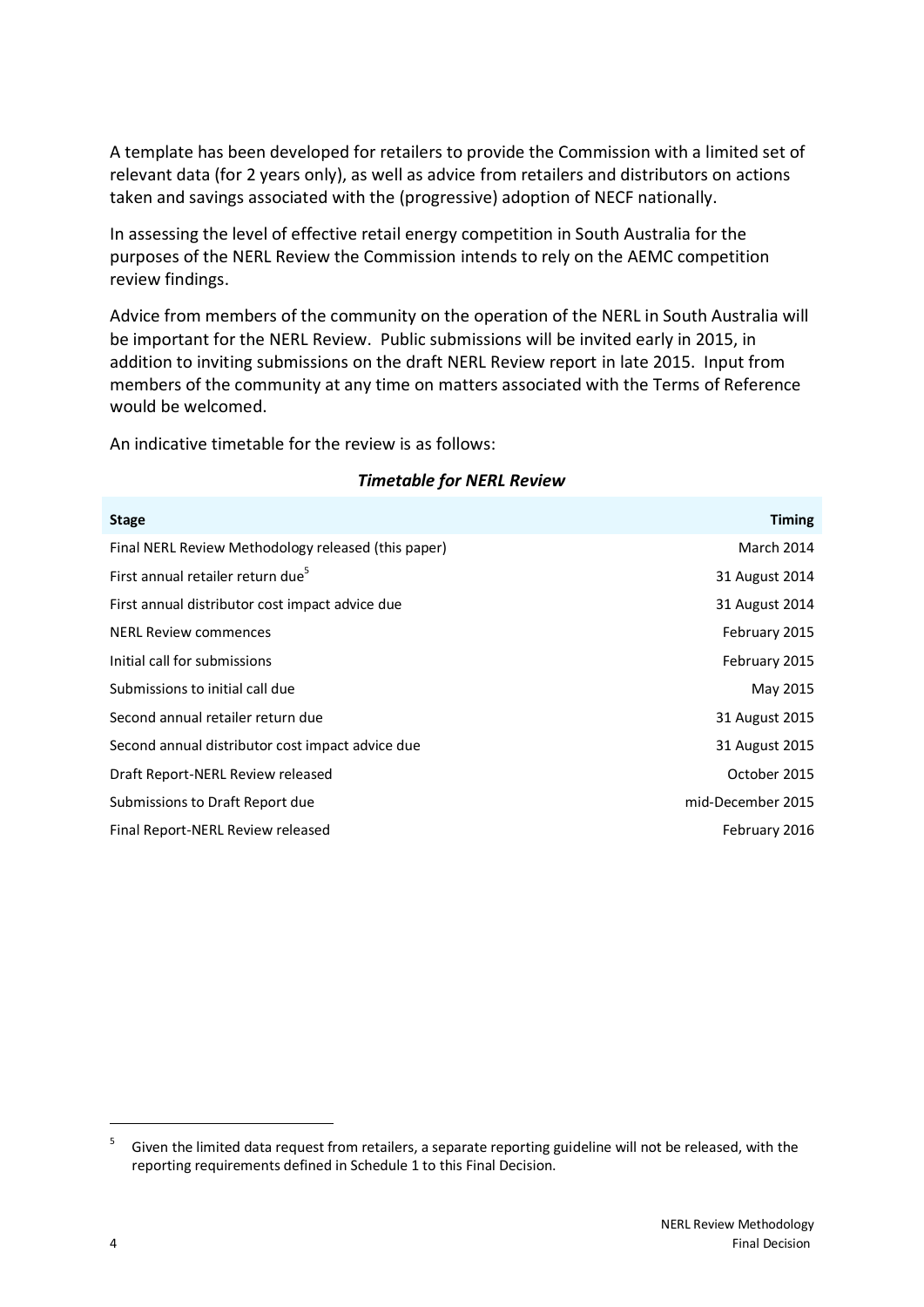# <span id="page-10-0"></span>1. INTRODUCTION

The Essential Services Commission of South Australia (**Commission**), established under the *Essential Services Commission Act 2002*<sup>6</sup> (**ESC Act**), is the independent economic regulator of essential services in South Australia. In undertaking its regulatory functions, the Commission's primary objective is the *protection of the long-term interests of South Australian consumers with respect to the price, quality and reliability of essential services*. 7

On 1 February 2013, the principal regulation of South Australia's retail energy market transferred to the Australian Energy Regulator (**AER**) with the introduction of the National Energy Customer Framework (**NECF**) in South Australia. At the same time, the South Australian Government removed retail energy price regulation. <sup>8</sup>

The AER is now responsible for consumer protection and performance monitoring in the electricity and gas retail market, including:

- $\blacktriangle$  regulating the retailer-customer relationship and associated rights, obligations and consumer protection measures for on-grid electricity and natural gas;
- regulating distributor (SA Power Networks and Envestra) interactions with customers and retailers, and associated rights, obligations and consumer protection measures;
- issuing retailer authorisations (replacing retail licences issued by the Commission) and issuing exemptions from the requirement to be authorised;
- monitoring, enforcing and reporting retailer compliance obligations;
- **A** reporting on the performance of the energy market and retailer businesses; and
- A administrating an energy price comparison service.

Tasmania and the ACT commenced NECF on 1 July 2012, NSW commenced on 1 July 2013, with Victoria and Queensland yet to adopt NECF.<sup>9</sup>

The Commission's previous price regulation role (through setting electricity and gas standing contract prices) was replaced by a price monitoring and reporting regime administered by the Minister for Mineral Resources and Energy (**Minister**) informed by reports from the

-

 $8 \t\t\t Media release: available at$ 

<sup>6</sup> Refer [http://www.legislation.sa.gov.au/LZ/C/A/Essential%20Services%20Commission%20Act%202002.aspx.](http://www.legislation.sa.gov.au/LZ/C/A/Essential%20Services%20Commission%20Act%202002.aspx)

<sup>7</sup> ESC Act 2002, section 6(a).

[http://www.premier.sa.gov.au/images/news\\_releases/12\\_12Dec/energyprice.pdf.](http://www.premier.sa.gov.au/images/news_releases/12_12Dec/energyprice.pdf)

<sup>9</sup> The Standing Council on Energy and Resources (SCER) website advises that *"Victoria will implement the NECF, subject to the resolution of state-specific issues. Queensland (QLD) aims to implement the NECF in 2014, subject to SCER agreeing to state-specific variations to support customers outside of south east QLD" [\(http://www.scer.gov.au/workstreams/energy-market-reform/national-energy-customer-framework/\)](http://www.scer.gov.au/workstreams/energy-market-reform/national-energy-customer-framework/)*.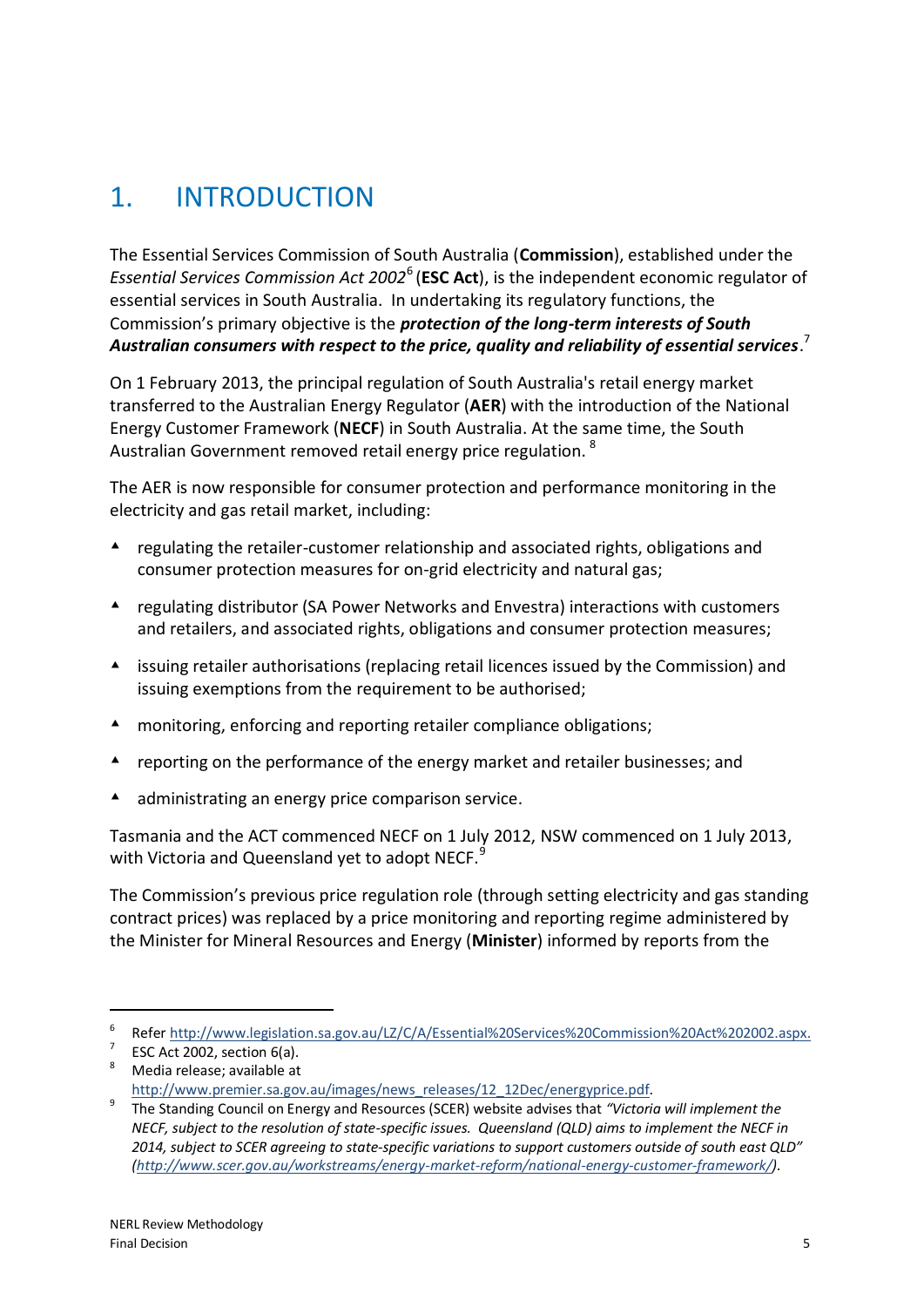Commission, AER, the Australian Energy Market Operator (**AEMO**) and the Australian Energy Market Commission (**AEMC**) from time to time.

Under the legislation establishing the operation of the National Energy Retail Law (**NERL**) in South Australia (which in turn establishes NECF), the Commission is required to conduct a review of the operation of the NERL after 1 February 2015 (**NERL Review**). 10

The requirements on the Commission in undertaking the NERL Review are as follows:

- *30—Review*
- *(1) The Commission must conduct a review of the operation of the National Energy Retail Law in South Australia after the expiry of 2 years from the date fixed under section 4.*
- *(2) The review must focus on the impact of the National Energy Retail Law on consumers of energy and whether the implementation of the Law has— (a) resulted in increased efficiencies; or (b) adversely affected customer protection in pursuit of national consistency,* and may address such other matters as the Commission thinks fit.
- *(3) The Commission must prepare a report on the outcome of the review and provide a copy of the report to the Minister.*
- *(4) The Minister must, within 6 sitting days after receiving a report under subsection (3), have copies of the report laid before both Houses of Parliament.*
- *(5) The Commission must, between the date fixed under section 4* [1 February 2013] *and the completion of the review under this section, publish, on a quarterly basis, statistics about the de-energisation of premises due to inability to pay energy bills during each quarter, unless the Commission is satisfied that the AER publishes comparable statistics on a quarterly basis.*<sup>11</sup>

## *1.1 Review process & consultation*

The nature of the NERL Review warrants the development of a methodology paper to enable a clear methodology to be set for undertaking the review, to set a baseline and ensure that key factors will be monitored in the period leading up to the review.

To assist members of the community engage in the development of the methodology, in November 2013 the Commission released a NERL Review Issues Paper (**Issues Paper**) setting out key issues and matters for consideration, which included: $^{12}$ 

 the merits of a suggested list of customer protection indicators and considerations required for the NERL Review;

<sup>&</sup>lt;sup>10</sup> As the NERL establishes NECF both terms are used interchangeably in this paper. Reference to the NERL should be read as including associated statutory instruments, such as the National Energy Retail Rules.

<sup>&</sup>lt;sup>11</sup> Section 30, *National Energy Retail Law (South Australia) Act 2011;* available at [http://www.legislation.sa.gov.au/LZ/C/A/NATIONAL%20ENERGY%20RETAIL%20LAW%20\(SOUTH%20AUSTR](http://www.legislation.sa.gov.au/LZ/C/A/NATIONAL%20ENERGY%20RETAIL%20LAW%20(SOUTH%20AUSTRALIA)%20ACT%202011/CURRENT/2011.6.UN.PDF) [ALIA\)%20ACT%202011/CURRENT/2011.6.UN.PDF.](http://www.legislation.sa.gov.au/LZ/C/A/NATIONAL%20ENERGY%20RETAIL%20LAW%20(SOUTH%20AUSTRALIA)%20ACT%202011/CURRENT/2011.6.UN.PDF)

<sup>12</sup> Essential Services Commission of South Australia, *NERL Review, Issues Paper, Methodology for Review*, November 2013; available a[t http://www.escosa.sa.gov.au/projects/204/nerl-review.aspx#stage-list=0.](http://www.escosa.sa.gov.au/projects/204/nerl-review.aspx#stage-list=0)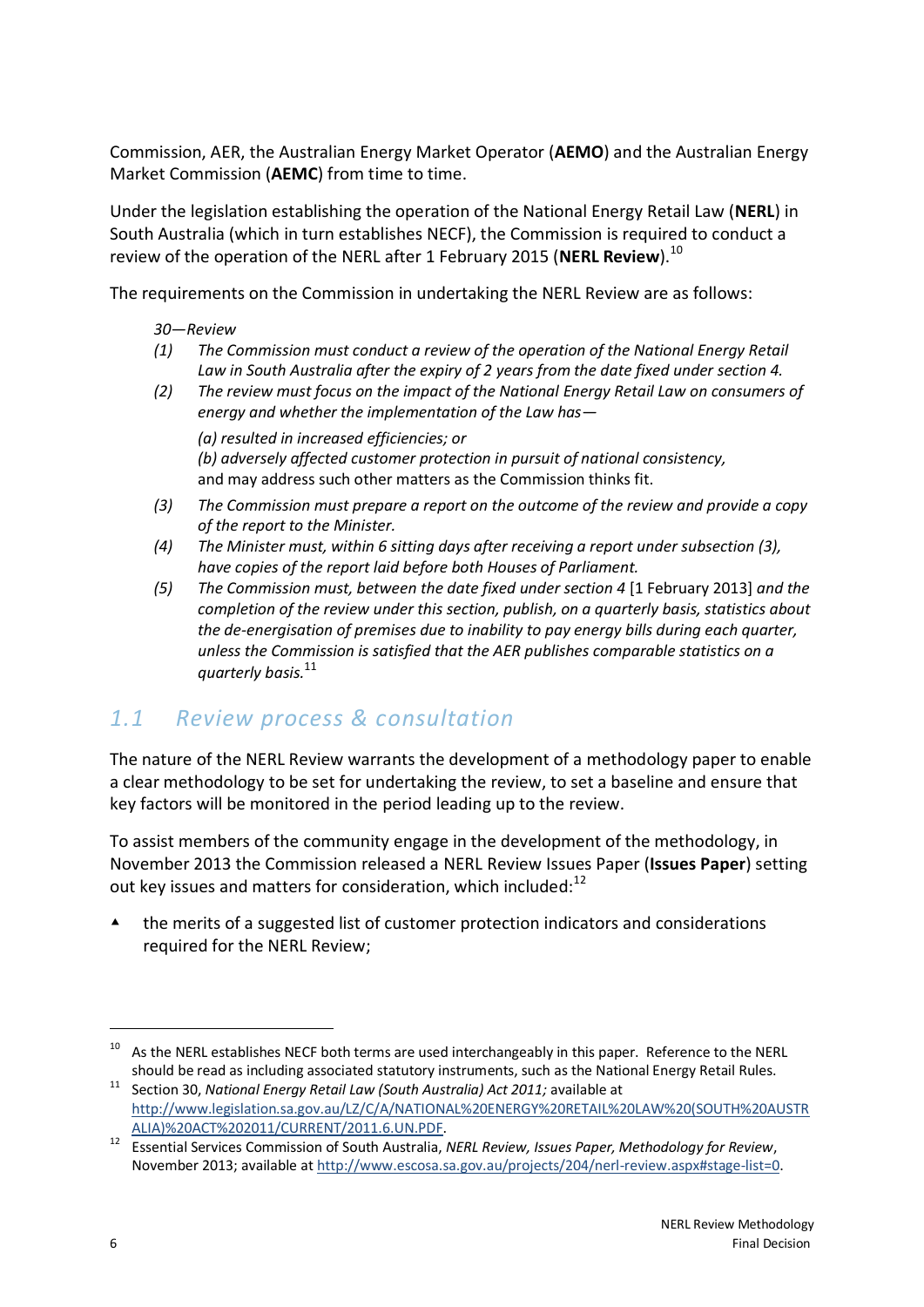- whether the NERL Review should adopt a broad interpretation of the term 'efficiency', to encompass reviewing the extent of energy retail market competitiveness and pricing outcomes; and
- A determining the need and nature of potential retailer price data reporting requirements.

Submissions on the Issues Paper closed on 13 December 2013, with 11 written submissions received: 13

Retailers (8)

- $\triangle$  AGL
- ▲ Alinta Energy
- Energy Australia
- Energy Retailers Association of Australia (ERAA)
- ▲ Lumo Energy
- ▲ Origin Energy
- ▲ Red Energy
- ▲ Simply Energy.

Consumer Groups (3)

- $\triangle$  Business SA
- ▲ South Australian Council of Social Service (SACOSS)
- Conservation Council of South Australia (Conservation Council SA).

The Commission appreciates the contribution made by members of the community in making submissions to the Issues Paper, and acknowledges the valuable input that those submissions have provided into the preparation of this NERL Review Methodology-Final Decision (**Final Decision**).

In preparing this Final Decision, the Commission has considered each of the submissions received. Where appropriate, the Commission has, either by direct quotation or by reference to themes or arguments, mentioned certain arguments and submissions in the text to assist stakeholders to understand the positions it has reached; however, a failure to reference an argument or submission does not mean that the Commission has not taken that argument or submission into account in its deliberations.

<sup>&</sup>lt;sup>13</sup> Submissions are available a[t http://www.escosa.sa.gov.au/projects/204/nerl-review.aspx.](http://www.escosa.sa.gov.au/projects/204/nerl-review.aspx)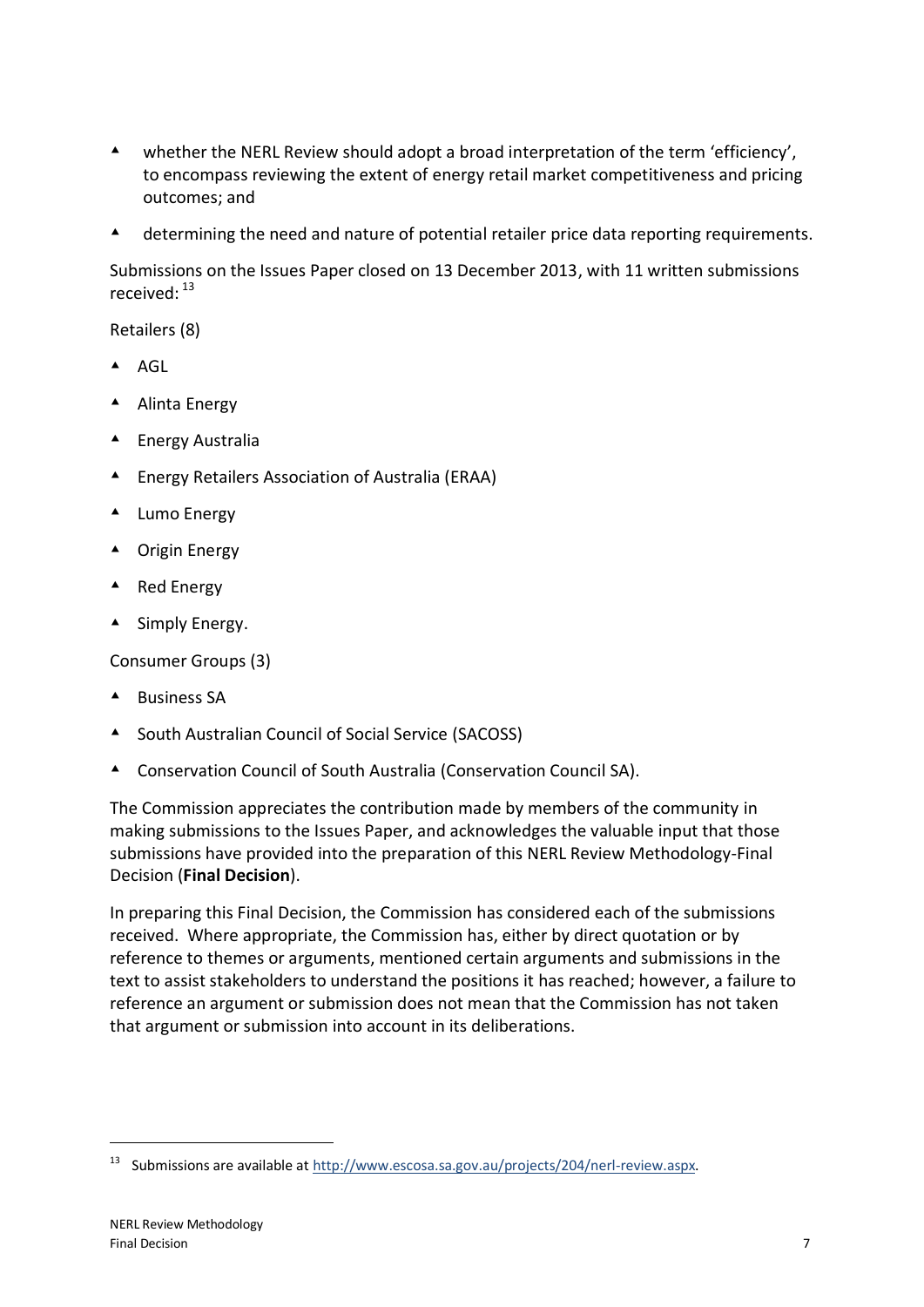# <span id="page-13-0"></span>2. SCOPE OF NERL REVIEW

As outlined in the Issues Paper, the Commission consulted on a scope for the NERL Review to meet the NERL Review terms of reference (**Terms of Reference**) that would require the Commission to:

- make a finding as to whether overall the operation of the NERL has furthered the interests of South Australian energy consumers (supported by the Terms of Reference requiring the Commission to conduct a review of the operation of the NERL);
- assess whether the NERL has resulted in increased efficiencies (a focus set by the Terms of Reference); and
- assess whether the NERL has adversely affected customer protection in pursuit of national consistency (a focus set by the Terms of Reference).

It was proposed that a broad economic interpretation of the term 'efficiency' would be adopted, which in addition to assessing any impact on energy company operating costs (technical efficiency) would also consider other efficiency aspects such as the level of competitiveness of the South Australian energy retail market (allocative efficiency).

Given the Commission's primary objective of the *protection of the long-term interests of South Australian consumers with respect to the price, quality and reliability of essential services,* the specific NERL Review requirements would be addressed by first seeking to determine if there is any indication that the NERL has *adversely affected customer protection in pursuit of national consistency.*

The performance of the customer protection regulatory framework would be assessed within the context of the market it operated within at the time of the review –a competitive market with deregulated energy retail prices.

An assessment of retail energy pricing outcomes is integral to the NERL Review as an explanatory variable. For example, if there were an increase in the number of hardship customers and disconnections during a period of price decreases then it may raise concerns about the customer protection framework. An increase in hardship customers in the absence of pricing information would be harder to interpret.

Assessing energy price movements is also important in assessing the competitiveness of the South Australian energy retail market. Competition is not an end in itself but, where effective, is most likely to deliver prices that are in the long term interests of consumers.

## *2.1 Submissions*

Most of submissions made some comment on the proposed scope of the NERL Review, with retailers generally seeking reduced scope, whereas suggestions for increased scope were received from the consumer groups.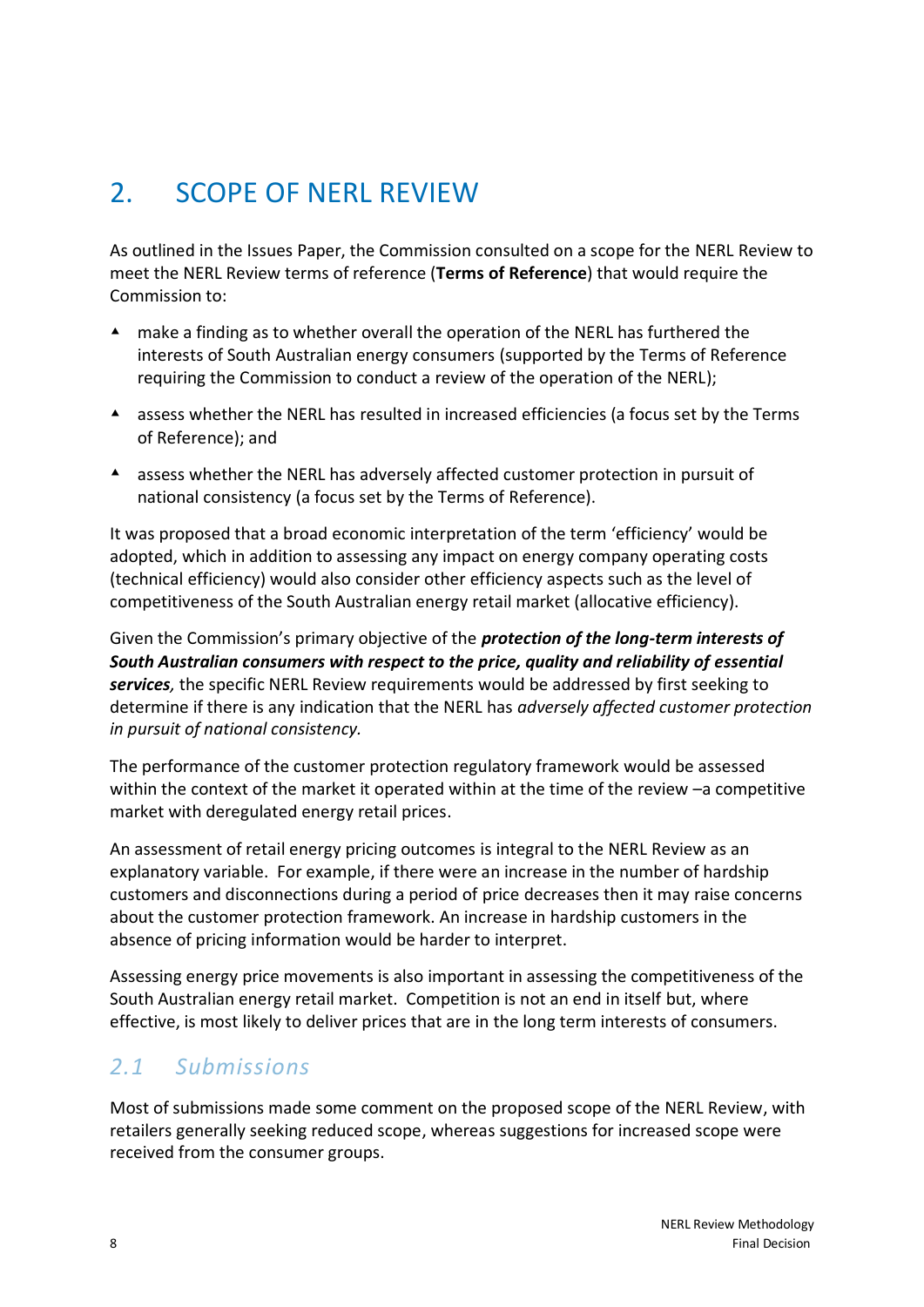A number of submissions raised concern with undertaking a review of the NERL in 2015, given the non-uniform commencement in NEM jurisdictions, with NECF yet to commence in Victoria and Queensland. It was also seen as important by many respondents that the network sector be included in the review.

Energy Australia put the view that: $^{14}$ 

*Recognising that the AER is the regulator of South Australia's retail energy market, we believe that the Issues Paper, in a number of areas, exceeds the intent of the requirements of the review and ESCOSA's terms of reference in conducting it, specifically:*

- ▲ *Competition;*
- ▲ *Pricing; and*
- ▲ *Matters impacting the market which are unrelated to NERL implementation.*

### Lumo Energy commented that:<sup>15</sup>

*When considering how best to review the National Energy Retail Law (NERL) it is important to recognise the original intent of the National Energy Customer Framework (NECF) and to test the proposals outlined in the Issues Paper against the original objectives as set down by the Standing Council on Energy and Resources (SCER).*

*... The Benefits of the NECF were to include an expected increase in retail competition by reducing regulatory complexity and lowering barriers for energy retailers to enter into the market across participating states and territories.*

Concern over duplication with work undertaken by other bodies and the level of data potentially being sought was raised in a number of retailer submissions. Origin Energy commented that:<sup>16</sup>

*There is some concern that any review of the competitiveness of the South Australian energy retail market will duplicate work already undertaken by regulator elsewhere. Origin would not support a separate stand-alone analysis if relevant data can be obtained from existing reports (from the Australian Energy Market Commission [AEMC] for example).*

<sup>14</sup> EnergyAustralia, *Submission to NERL Review Issues Paper – Methodology for Review*, 13 December 2013, page 1; available at [http://www.escosa.sa.gov.au/library/131220-NERLReviewIssuesPaperSubmission-](http://www.escosa.sa.gov.au/library/131220-NERLReviewIssuesPaperSubmission-EnergyAustralia.pdf)[EnergyAustralia.pdf.](http://www.escosa.sa.gov.au/library/131220-NERLReviewIssuesPaperSubmission-EnergyAustralia.pdf)

<sup>15</sup> Lumo Energy, *Submission to NERL Review: Issues Paper*, 13 December 2013, page 1; available at [http://www.escosa.sa.gov.au/library/131220-NERLReviewIssuesPaperSubmission-LumoEnergy.pdf.](http://www.escosa.sa.gov.au/library/131220-NERLReviewIssuesPaperSubmission-LumoEnergy.pdf)

<sup>16</sup> Origin Energy, *Response to National Energy Retail Law – Issues Paper – Methodology for Review*, 13 December 2013, page 3; available a[t http://www.escosa.sa.gov.au/library/131220-](http://www.escosa.sa.gov.au/library/131220-NERLReviewIssuesPaperSubmission-OriginEnergy.pdf) [NERLReviewIssuesPaperSubmission-OriginEnergy.pdf.](http://www.escosa.sa.gov.au/library/131220-NERLReviewIssuesPaperSubmission-OriginEnergy.pdf)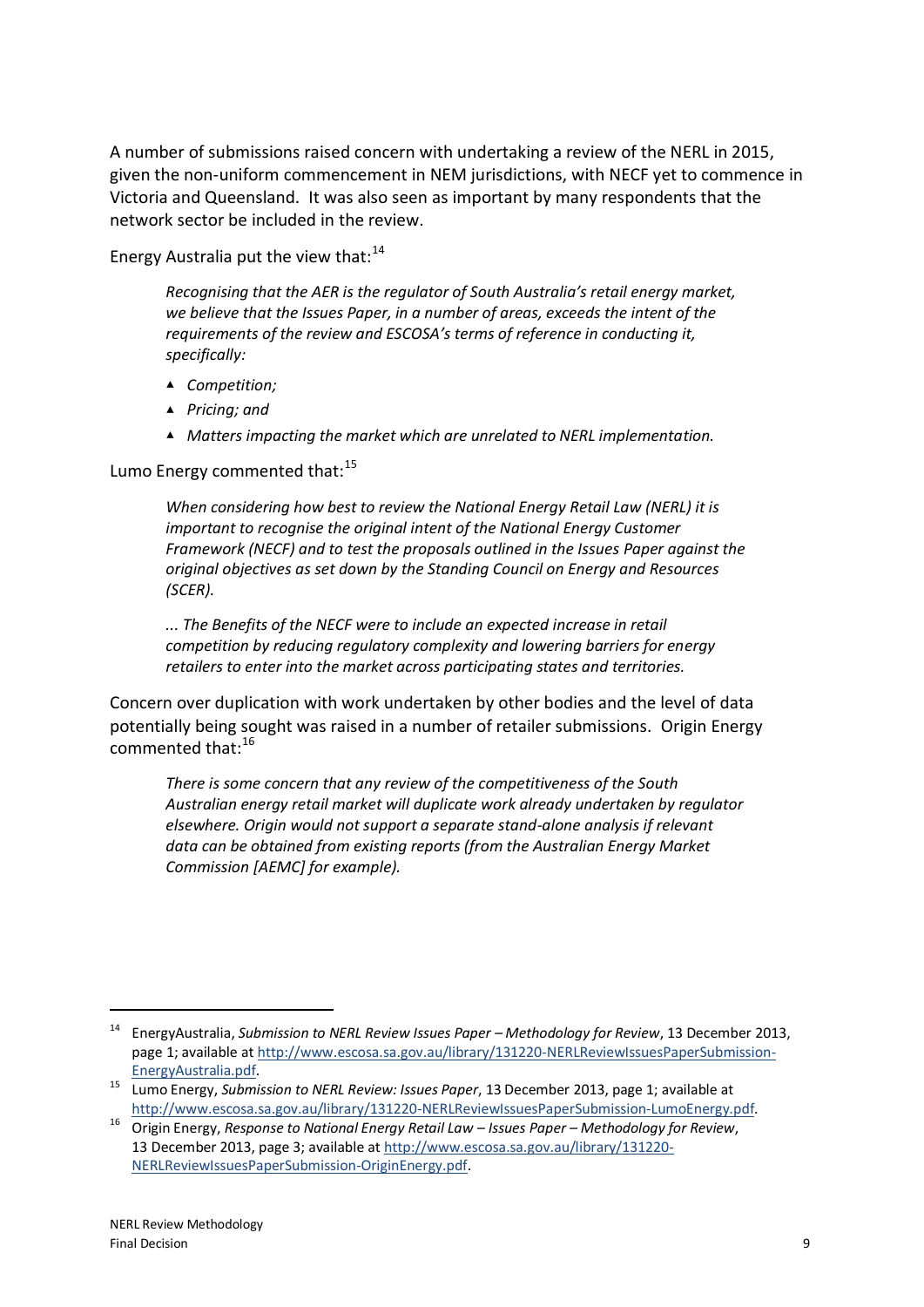On the issue of data requests, Business SA submitted:<sup>17</sup>

*We are also conscious of minimising the costs on retailers and advise ESCOSA to ensure any data requests are strictly for essential analysis, rather than a 'nice to know' basis.*

Simply Energy raised a range of issues with the proposed methodology:  $18$ 

*The issues we have with the methodology are as follows:*

- ▲ *It presumes there is national consistency in retail regulation where no such national consistency exists.*
- ▲ *It ignores the derogations that South Australia made to the National Energy Customer Framework (NECF) which has forced us to maintain state-specific processes to manage those derogations.*
- ▲ *ESCOSA has not addressed how the methodology will distinguish the impact of NECF upon the outcomes ESCOSA observes, from changes deriving from other broader industry developments and economic trends.*

Simply Energy also referred to the Standing Council on Energy and Resources (**SCER**) website on the source of NECF benefits arguing that "*SCER does not reference operational efficiencies as a benefit arising from the NECF*". 19

SACOSS was supportive of various aspects of the scope as outlined in the Issues Paper but proposed additional areas be covered:<sup>20</sup>

*SACOSS is however of the view that observable trends over the two-year review period from Feb 2013 to Feb 2015 are as important as any changes from the pre-NECF period. As such, it is important that ESCOSA incorporate analysis of metrics that may not have been part of its previous performance monitoring regime.*

*South Australian specific provisions are also important to analyse (see Division 3 of the NERL Act 2011 "South Australian arrangements") as is the influence of any SA specific context for the NERL's operation such as:*

- ▲ *Heat waves*
- ▲ *Limited competition for gas*
- ▲ *The significant proportion of solar PV customers*
- ▲ *The overwhelming extent of vertical integration between wholesale and retail in the state.*

<sup>17</sup> Business SA, *Response to Review of the NERL*, 13 December 2013, page 2; available at <http://www.escosa.sa.gov.au/library/131220-NERLReviewIssuesPaperSubmission-BusinessSA.pdf>

<sup>18</sup> Simply Energy, *Response to NERL Review: Methodology for Review,* 13 December 2013, page 1; available at [http://www.escosa.sa.gov.au/library/131220-NERLReviewIssuesPaperSubmission-SimplyEnergy.pdf.](http://www.escosa.sa.gov.au/library/131220-NERLReviewIssuesPaperSubmission-SimplyEnergy.pdf)

<sup>19</sup> ibid*,* page 1.

<sup>20</sup> SACOSS, *Response to NERL Review Methodology Issues Paper*, 13 December 2013, page 3; available at [http://www.escosa.sa.gov.au/library/131220-NERLReviewIssuesPaperSubmission-SACOSS.pdf.](http://www.escosa.sa.gov.au/library/131220-NERLReviewIssuesPaperSubmission-SACOSS.pdf)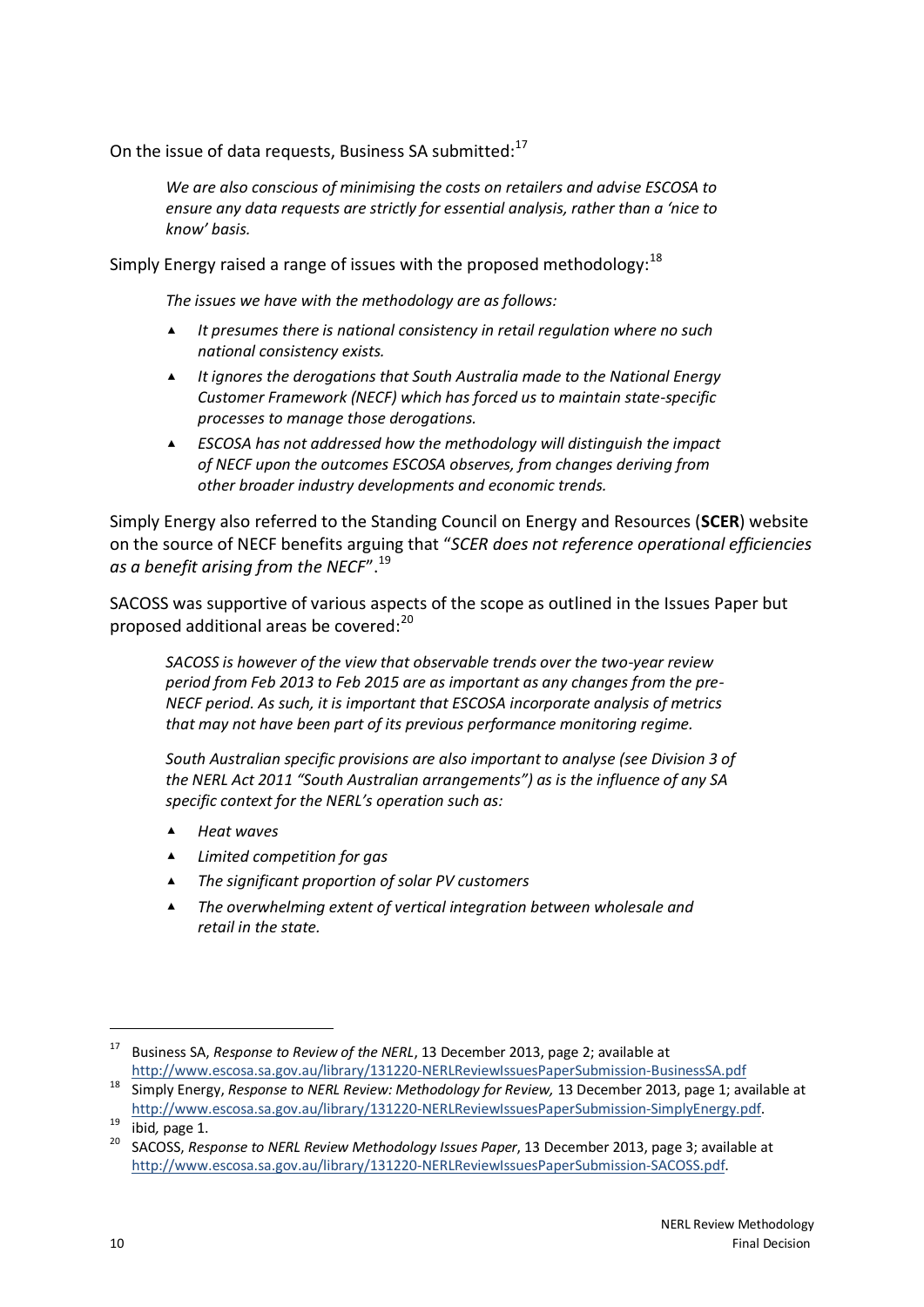SACOSS also sought that the NERL Review analysis be undertaken at a detailed level: $^{21}$ 

*In answering these questions it will be important to distinguish the performance of individual retailers from state-wide trends. Further it will be important to answer these questions for electricity and gas and, separately, for dual fuel customers (i.e. those who are supplied both energy sources by the same retailer).*

Business SA requested that:<sup>22</sup>

*ESCOSA review the NERL in terms of how it caters for the needs of small business and how it measures energy affordability from this perspective.*

Business SA raised concern that the needs of small business had not been given an appropriate level of consideration in the first annual performance report released since the commencement of NECF.<sup>23</sup>

The Conservation Council SA sought more emphasis being placed on environmental factors: 24

*In this submission we highlight our concerns that the National Energy Retail Law and its implementation have failed to maintain and improve a standard for greenhouse gas emissions disclosure that was established under South Australian legislation. At a critical time when carbon pricing was introduced, emissions associated with electricity sold and carbon pass through costs have not been clear. In addition, it is our view that the NERL does not serve the long term interests of those customers that pay extra for renewable energy. When standards for greenhouse disclosure were not included by the NERL, many issues for reform that should have been addressed were masked and avoided because it did not maintain disclosure that related to carbon pass through costs.*

A number of submissions commented on the timing of the NERL Review, with Alinta Energy cautioning against the review being undertaken at this stage of NECF development:<sup>25</sup>

*In the current environment it remains unclear as to when Victoria and Queensland will adopt the NECF. The existing lack of national adoption impacts the level of market efficiency and we would caution the Commission in attempting to undertake an efficiency review where full adoption has not occurred or has not been in place for a sufficient period of time, as such an assessment is likely to result in an inaccurate assessment of the efficiency and potential gains that are likely to be realised when the remaining jurisdictions adopt the NECF.*

 $21$  Ibid, page 3.

<sup>22</sup> Business SA *op. cit.*, page 1.

 $23$  Ibid, page 1.

<sup>24</sup> Conservation Council SA, *Review of the operation of the National Energy Retail Law (NERL) in South Australia*, 10 January 2014; page 1; available a[t http://www.escosa.sa.gov.au/library/140211-](http://www.escosa.sa.gov.au/library/140211-NERLReviewIssuesPaperSubmission-ConservationCouncil.pdf) [NERLReviewIssuesPaperSubmission-ConservationCouncil.pdf.](http://www.escosa.sa.gov.au/library/140211-NERLReviewIssuesPaperSubmission-ConservationCouncil.pdf)

<sup>25</sup> Alinta Energy, *Submission to National Energy Retail Law Methodology for Review Issues Paper*, 13 December 2013, page 2; available a[t http://www.escosa.sa.gov.au/library/131220-](http://www.escosa.sa.gov.au/library/131220-NERLReviewIssuesPaperSubmission-AlintaEnergy.pdf) [NERLReviewIssuesPaperSubmission-AlintaEnergy.pdf.](http://www.escosa.sa.gov.au/library/131220-NERLReviewIssuesPaperSubmission-AlintaEnergy.pdf)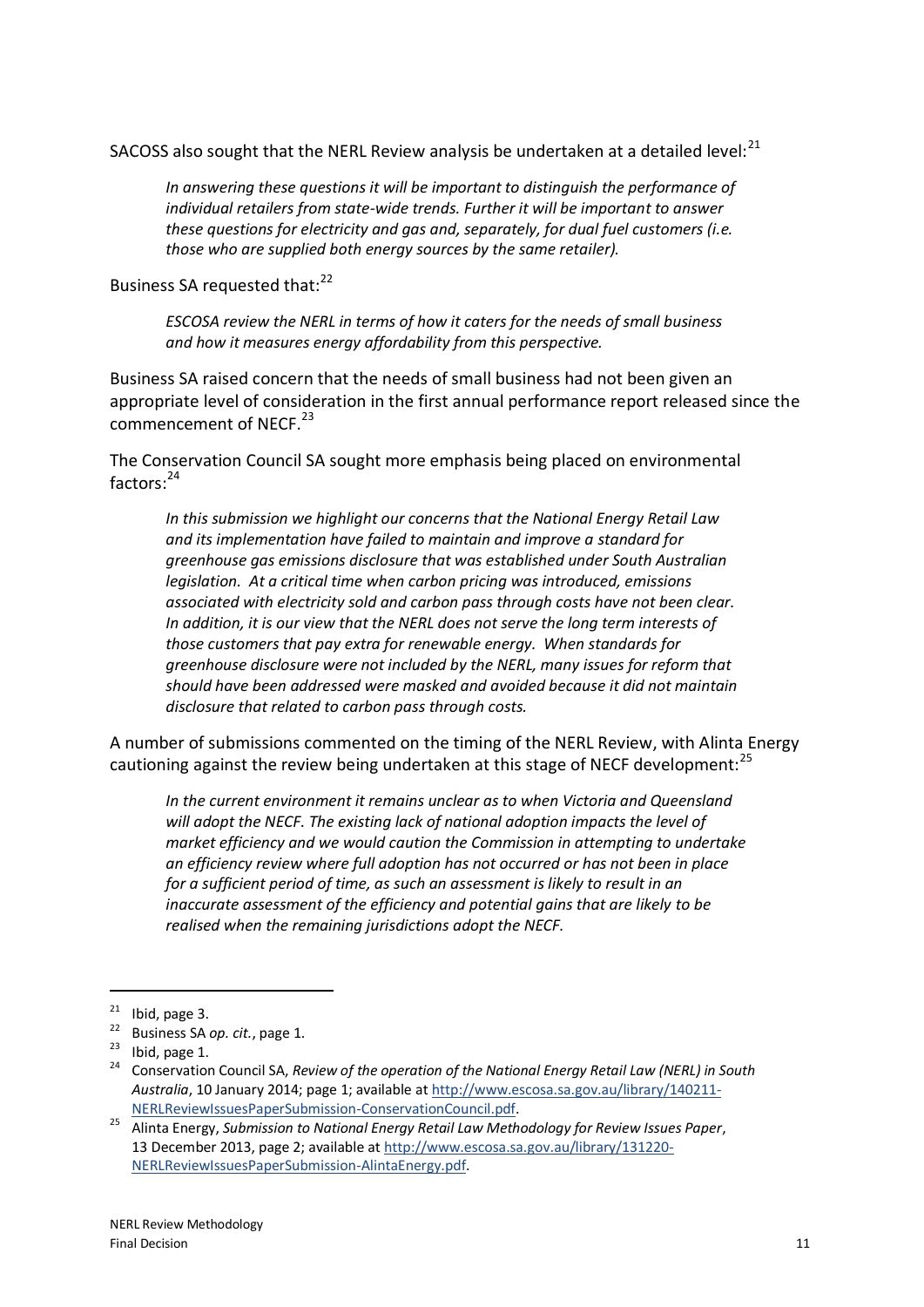In the same vein, the ERAA submitted that:<sup>26</sup>

*Whilst recognising [the] terms of reference, an assessment of the impact of the NECF in the two years since its introduction is different to a longer-term cost-benefit analysis. Whilst this progression to a national approach may require investments from retailers to facilitate this change, the efficiencies achieved in the medium and long-term through a common approach will make this transition worthwhile. This view is supported in the Issues Paper, with the Commission stating that "such efficiencies…may not be demonstrated (at least to their full potential) in the timeframe of the NERL Review." The ERAA recommends that the Commission clearly notes this distinction in future stages of the NERL Review.*

Some submissions, principally from retailers, suggested that further discussion was required before finalising the methodology for the NERL Review.

Other matters raised in submissions included:

- ▲ that the Review should include the network sector, consistent with the coverage of NECF (retailers);
- ▲ the need to emphasise the importance of disconnections of households to the NERL Review (SACOSS);
- ▲ that, rather than price, the NERL Review should instead focus on the variety of product offerings available and the non-price benefits which customers can select (EnergyAustralia); and
- ▲ specific matters concerning the approach to be adopted in undertaking analysis (SACOSS).

## *2.2 Commission's Considerations*

The Commission's consideration of the matters to take into account in considering the scope of the NERL Review are summarised below, grouped and assessed according to the following areas:

- ▲ coverage or overall scope;
- ▲ timing of review (given full efficiencies are unlikely to be achieved by 2015 even if remaining NEM jurisdictions proceeded to implement in 2014);
- ▲ data issues (at the general level); and
- ▲ further consultation.

### *2.2.1 Coverage*

As indicated above, in responding to the Issues Paper retailers generally sought reduced scope, whereas suggestions for increased scope were received from the consumer groups.

<sup>26</sup> ERAA, *Response to NERL Review: Issues Paper*, 13 December 2013, page 1; available at [http://www.escosa.sa.gov.au/library/131220-NERLReviewIssuesPaperSubmission-ERAA.pdf.](http://www.escosa.sa.gov.au/library/131220-NERLReviewIssuesPaperSubmission-ERAA.pdf)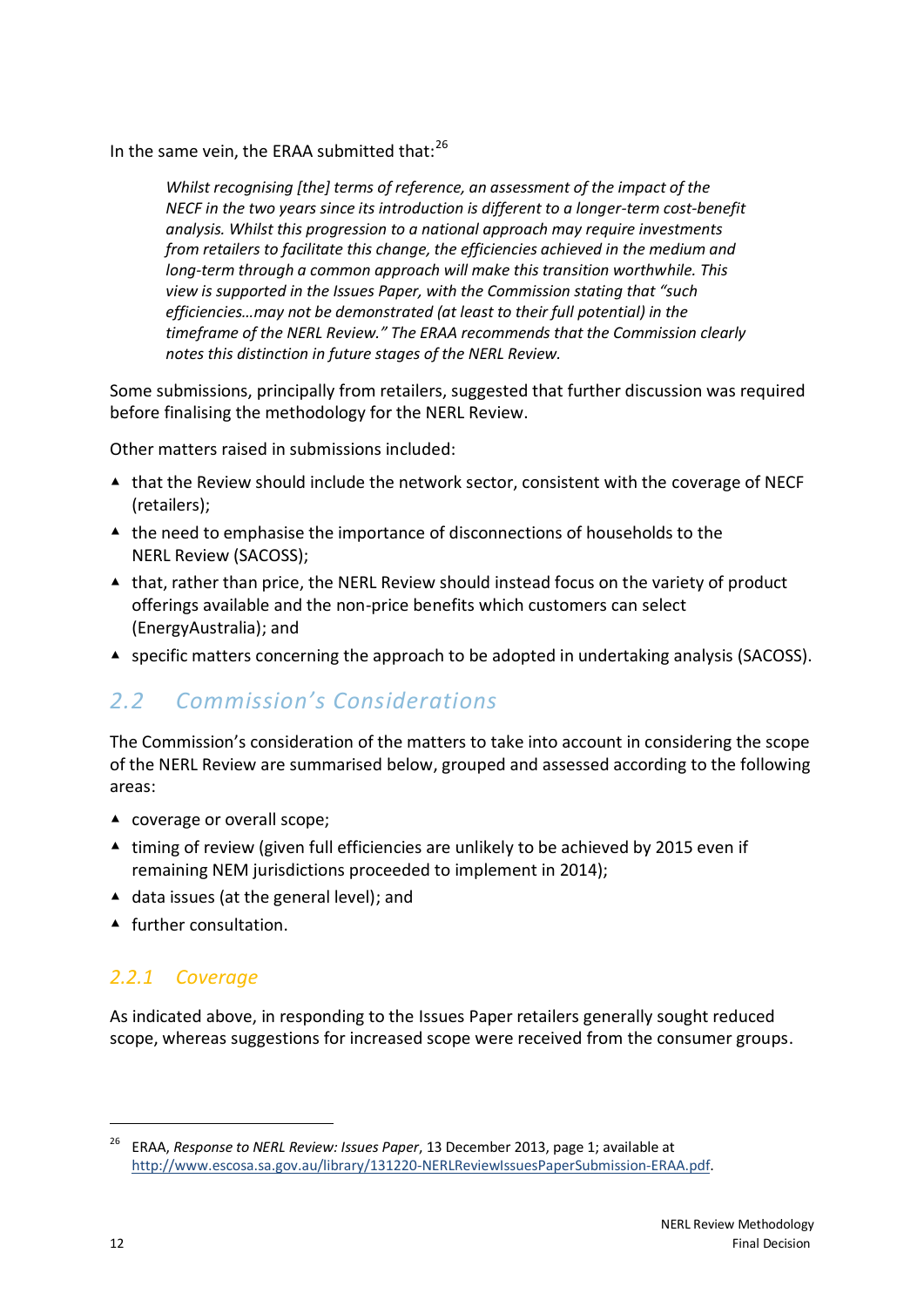#### *Submissions seeking reduced coverage*

The level of competitiveness of the South Australian energy retail market and energy prices will only be assessed to the extent required to address the Terms of Reference, with a broad definition of the term "efficiency"to be adopted.

To provide context, it is noted that the second-reading speech for the NERL provided an overview of its intended benefits.

### **National Energy Retail Law (South Australia) Bill Second Reading Speech (excerpt)** Key Benefits of this Bill The National Energy Retail Law (South Australia) Bill 2010 seeks to achieve a national regulatory regime for retailers and distributors selling and supplying energy to customers. The Customer Framework will be under the jurisdiction of the Australian Energy Regulator as regulator and enforcement body and the Australian Energy Market Commission as rule maker. Its primary aims are to streamline requlatory requirements, increase efficiency through regulatory harmonisation and maintain best practice consumer protection. As a result, the Bill is expected to facilitate an increase in retail competition by reducing regulatory complexity and lowering barriers to entry, as well as by encouraging consumers to participate in this competitive market by providing strong and equitable consumer protections across participating jurisdictions. Increased efficiency from national regulatory arrangements for energy The separate regulation of energy retail markets by individual States and Territories is inefficient and imposes costs on retailers operating across State borders. There is duplication of processes and systems, which leads to higher compliance costs. At the request of the Council of Australian Governments, the Ministerial Council on Energy has driven this current legislative reform with a key aim to achieve a national, harmonised regulatory regime for energy retailing. As a result, this reform removes many of the current inconsistencies for energy retailers and cuts red tape and compliance costs for Australian retailers operating across State borders. Promoting competition via national authorisation framework This Bill contains significant measures to facilitate retailers moving beyond individual State borders and to operate nationally. This brings benefits to customers from increased competition. One of these measures is the establishment of a national retailer authorisation, allowing a retailer to obtain one authorisation to operate nationally across all participating jurisdictions, rather than the six separate retail licences that would currently be required. **Consumer benefits** This Bill seeks to provide a comprehensive package of robust energy-specific consumer protections. The Customer Framework is intended to complement other general consumer protection laws such as the Australian Consumer Law and privacy legislation. Small customers will also have an efficient and effective option to deal with complaints and disputes via access to jurisdictional energy ombudsman schemes. A further key benefit of the Customer Framework to consumers of electricity and gas is greater consistency of consumer rights across all participating jurisdictions. Energy consumers living in different parts of Australia benefit from having the same access to information and level of protection irrespective of which jurisdiction they reside in. Particular benefits flow to vulnerable consumers in financial hardship under national hardship requirements forming part of the framework.

The NERL Review will seek to determine the extent to which these benefits have been achieved at the time of the review.

An objective of NECF is to promote retail competition, as evidenced by the Second Reading Speech. This provides further support for having regard to the level of competition pre- and post-NECF.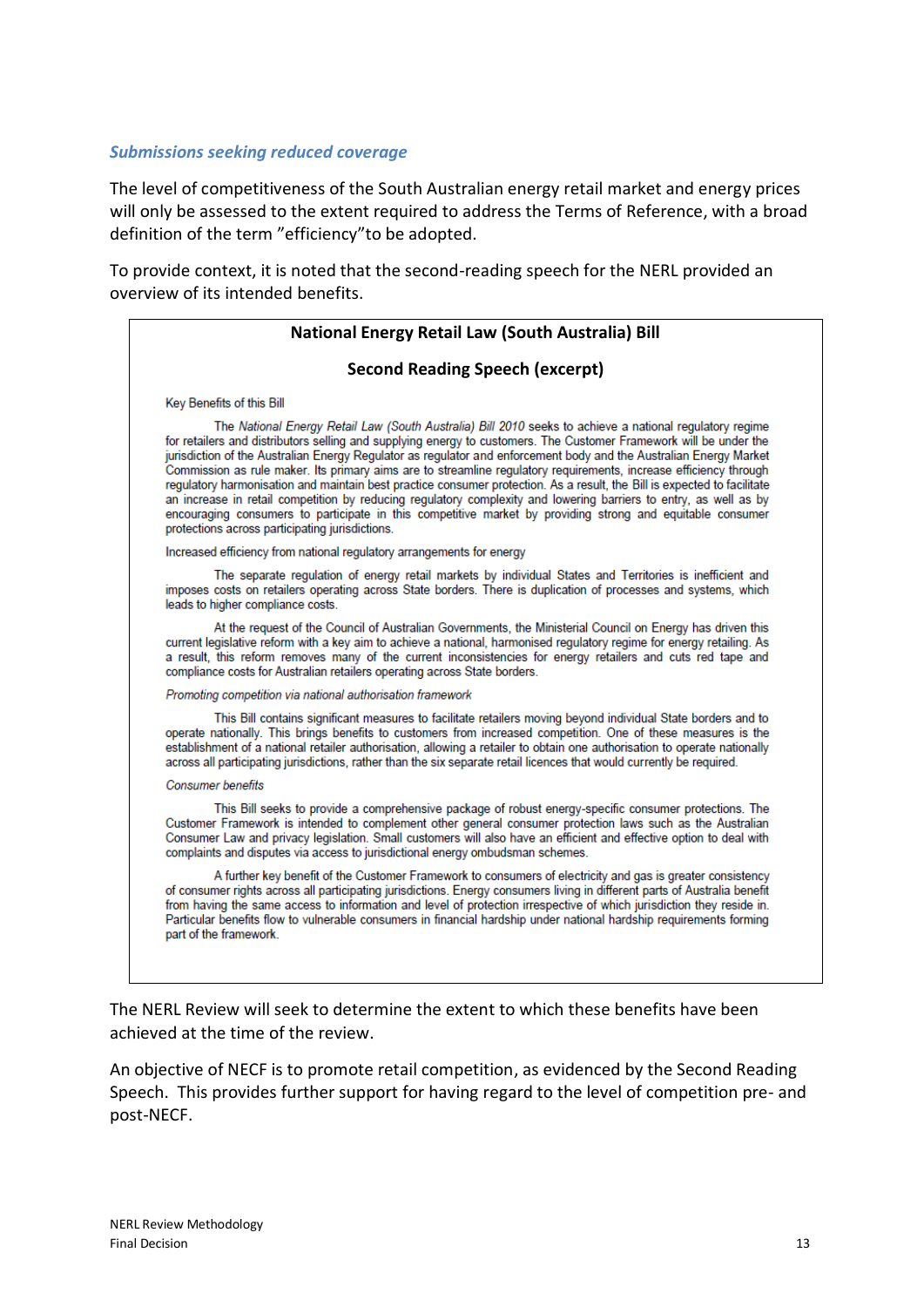Whilst it is acknowledged that the Australian Energy Market Agreement (**AEMA**) gives the AEMC responsibility for assessing the state of competition *for the purpose of decisions on the*  retention, removal or reintroduction of retail energy price controls<sup>27</sup>, the findings of such assessments are relevant for the purposes of the NERL Review.

Consistent with the approach adopted in the Issues Paper, reducing regulatory complexity should have the outcome of improving the operational efficiency of retailers.

The Second Reading Speech makes it clear that the intent of the reform is to bring benefits to customers, e.g., from increased competition. This outcome cannot be assessed without examining energy prices, even if it proves hard to unbundle NECF from other price drivers.

It is also appropriate to note that the national energy retail objective states that the objective of the NERL is to:

*promote efficient investment in, and efficient operation and use of, energy services for the long term interests of consumers of energy with respect to price, quality, safety, reliability and security of supply of energy'.* (emphasis added)<sup>28</sup>

### *Submissions seeking increased coverage*

The Commission, in determining the NERL Review coverage, has identified factors either directly required to address the Terms of Reference or to act as explanatory factors when seeking to interpret trends.<sup>29</sup>

State-specific schemes, such as feed-in tariffs and energy efficiency schemes, are not incorporated into the NERL<sup>30</sup> and in the absence of any South Australian Government action will exist in the same form pre and post-NECF. Unless material change occurs in the operation of such schemes, they are not expected to factor largely in the NERL Review.<sup>31</sup>

The experience of Solar PV and GreenPower customers may be relevant in assessing the overall level of retail competition. While the NERL does not directly impact on the operation of such schemes, the NERL Review will be examining the extent to which the NERL promotes an overall increase in the level of competition.

<sup>27</sup> Standing Council on Energy and Resources, *Australian Energy Market Agreement*, 9 December 2013, clause 14.12, page 31; available at<http://www.scer.gov.au/governance/agreements/> .

<sup>&</sup>lt;sup>28</sup> Section 13 of the National Energy Retail Law (South Australia) Act 2011.

<sup>&</sup>lt;sup>29</sup> Section 30(2) of the National Energy Retail Law (South Australia) Act 2011.

<sup>&</sup>lt;sup>30</sup> Whilst such schemes are not incorporated into the NERL, in many instances the NERL has regard to such schemes. For example, section 154(2)(h) of the NERL requires certain information on solar PV customers covered by prescribed feed-in arrangements to be provided in the event of a Retailer of Last Resort event. But here the NERL only seeks to manage an event in an appropriate manner rather than the NERL encompassing the operation of such state-based schemes.

The experience of Solar PV and GreenPower customers may be relevant in assessing the overall level of retail competition. While the NERL does not directly impact on the operation of such schemes, the NERL Review will be examining the extent to which the NERL promotes an overall increase in the level of competition.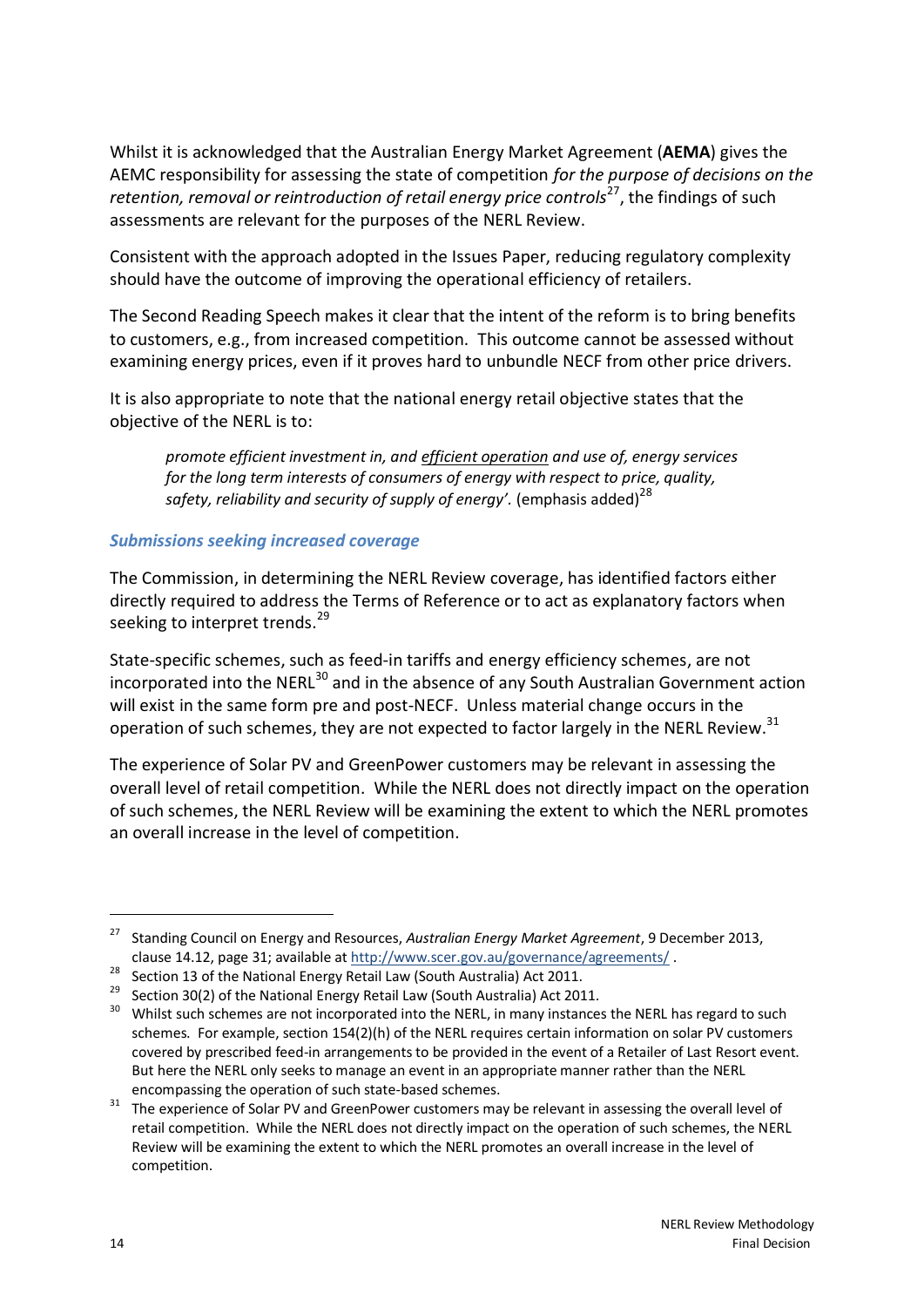While it will be important to have regard to other specific South Australian provisions under NERL (e.g. heatwave disconnection requirements) and competition issues (e.g., limited competition for gas in certain areas), as the commencement of NECF has not changed the circumstances under which these factors operate, there is not considered a need to analyse such matters in detail.

In undertaking the NERL Review, regard will be had to a number of external factors (eg the level of unemployment) as explanatory variables - to place any movement in NERL customer protection indicators in context. These matters are discussed in more detail in subsequent chapters of this paper. However, importance will also be placed on assessing interactions between customer protection indicators (e.g., movement of hardship customer numbers relative to movements in disconnection trends).

The NERL Review will assess state-wide trends rather than examine the performance of individual retailers. However, assessments will be made distinguishing the top three or four retailers (in terms of market share) as a group from the remaining retailers as a group, given the level of concentration in the South Australian electricity retail market.<sup>32</sup>

There will be no independent assessment undertaken of the extent to which individual NERL provisions are being complied with. The Commission no longer has a regulatory role in this area; however to the extent that non-compliance is reported by the AER and/or is identified as an issue in submissions such evidence may be noted.

The Commission will not be assessing the performance of other regulators, such as the AER. Reviewing the performance of national energy bodies is the function of SCER.

Similarly, whilst raised in submissions to the Issues Paper, the nature of performance reporting post-NECF will not be reviewed. Any member of the community having comments in such areas should direct them to the relevant organisations, who should welcome the feedback.

Whilst the NERL Review will examine movements in small business customer protection indicators, it needs to be recognised that energy affordability hardship is confined to residential customers under the NERL.

Changes in energy prices faced by small business is nevertheless important, but from an economic viewpoint. Information on the level of switching and the availability of lower market prices will be assessed to see the extent to which small businesses are accessing potential lower energy prices.

Whilst the importance to the community of good environmental policy is recognised, the NERL has not introduced changes in the interaction of the energy customer protection

<sup>32</sup> The South Australian electricity retail market remains concentrated; with three retailers, AGL, Origin Energy and EnergyAustralia, having a combined South Australian residential market share of 80%, holding 49%, 20% and 11% of the market respectively. Source: Australian Energy Regulator, *Annual Report on the Performance of the Retail Energy Market 2012-13*, 26 November 2013; available at: <http://www.aer.gov.au/node/22827> .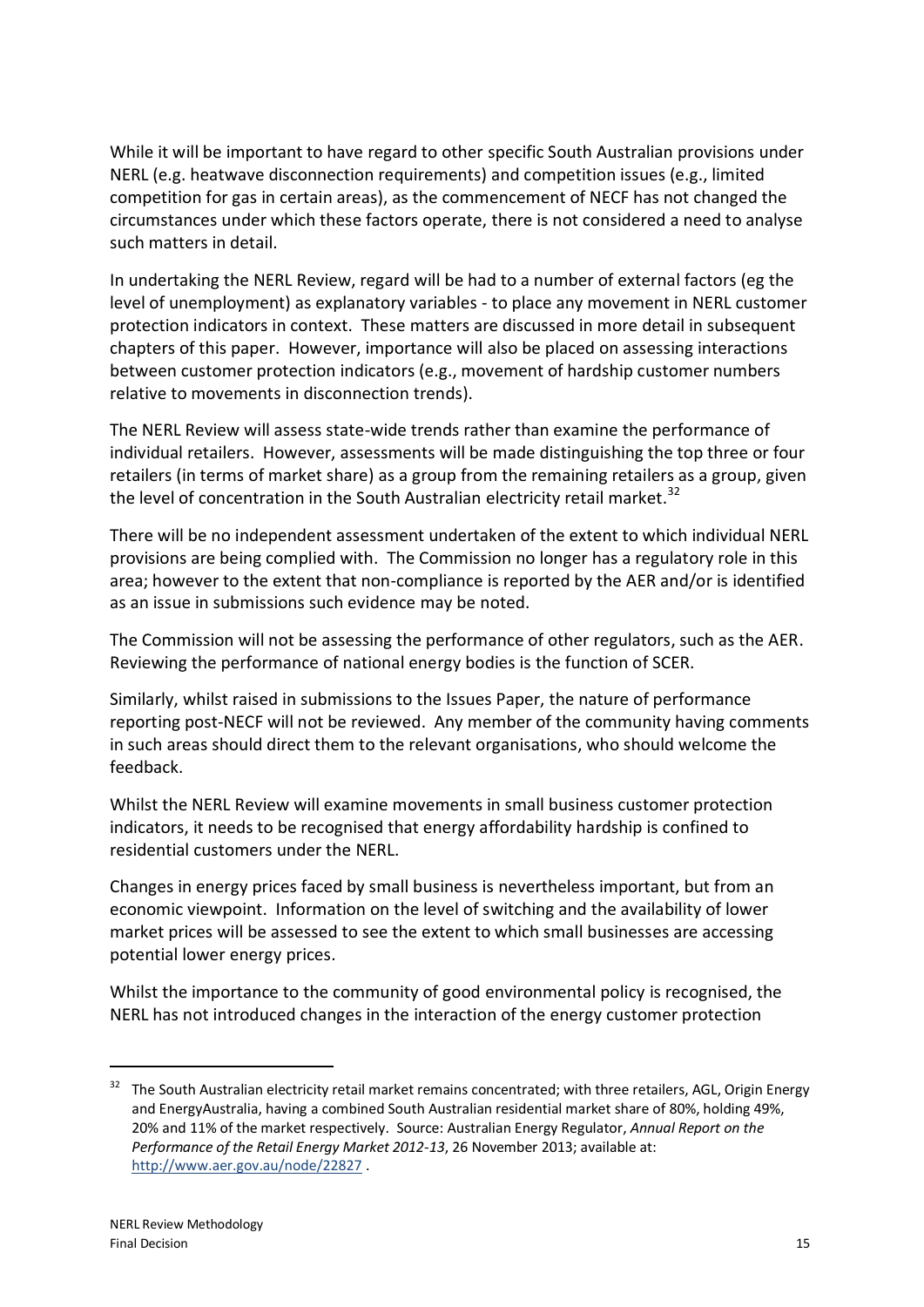framework with environmental policy. Noting the extensive consultation that occurred in the development of the NECF, the NERL Review will be limited to assessing its operation as legislated.

That the NERL Review should include an assessment of relevant distributor matters and performance is acknowledged. The relationship between distributors and customers is dealt with in Part 3 of the NERL and covers:

- **▲** obligation to provide customer connection services;
- A customer connection contracts generally;
- ▲ deemed standard connection contracts;
- deemed AER approved standard connection contracts; and
- ▲ negotiated connection contracts.

### *2.2.2 Timing of Review*

The delayed and progressive implementation of NECF is acknowledged, as is the fact that at the time of the NERL Review (2015) not all potential benefits may have been achieved.

Whilst the legislation only requires that the NERL Review not commence before 1 January 2015, it is considered that Parliament would have expected a timely review and hence the NERL Review will commence in February 2015. Parliament or the Minister has the ability to seek an additional review should they wish to have an assessment undertaken when all NEM jurisdictions are part of NECF.

The difficulty of identifying operational efficiencies was recognised in the Issues Paper: if only limited action has been taken, with limited savings identified, then the NERL Review can recognise that without seeking to identify benefits that are yet to be achieved.

### *2.2.3 Data*

The call for the NERL Review to make an assessment using the full suite of post-NECF measures (noting that the Issues Paper proposed to only employ post-NECF indicators that had a pre-NECF counterpart) has been considered, having regard to the need to make a finding as to whether overall the operation of the NERL has furthered the interests of South Australian energy customers.

As discussed above, the focus of the review is a before and after comparison, noting the reference to *impact of* the NERL. Therefore, any quantitative assessment will have that focus.

Having considered submissions, regard will be had to other measures collected by the AER where these may assist interpretation of the core indicators post-NERL.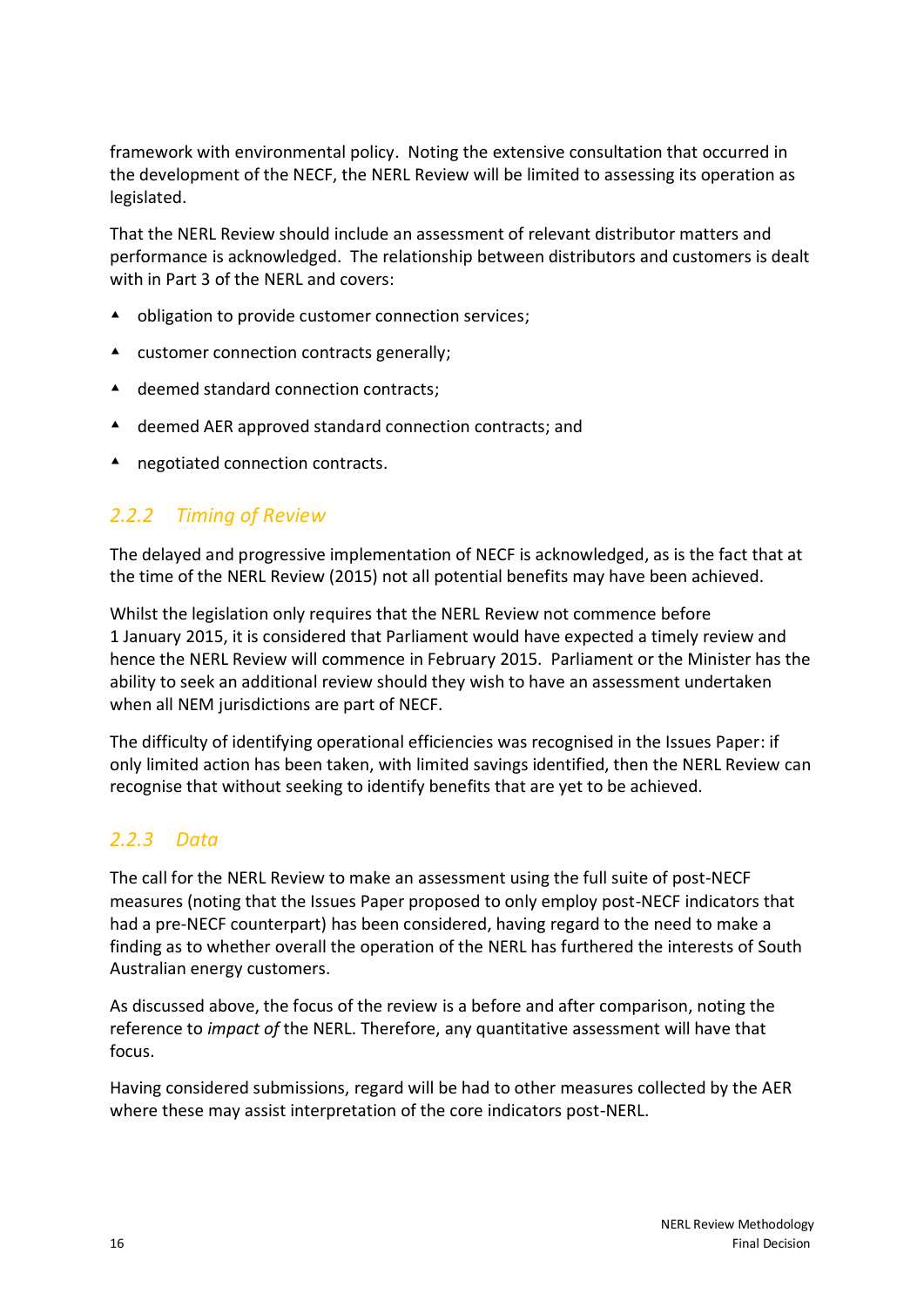The information sourced directly from retailers and distributors will be limited, with specific requirements outlined in Chapter 6 of this paper. That scope of information is narrower than was proposed in the Issues Paper, striking a balance between the concerns expressed as to regulatory impositions and the necessary data requirements for the NERL Review.

For the avoidance of doubt, public sources of data and information held by other regulators will be utilised as much as possible, with information only requested from retailers and distributors to the extent not available from other sources or required for consistency over time.

Data collected from retailers and distributors will be treated in accordance with Part 5 of the ESC Act. For example, Sales and Revenue data will only be used to determine a global average price. Were some retailer results to show marked differences, the fact that such differences exist may be commented on, but an individual retailer's results would not be identified.<sup>33</sup>

In submissions, retailers raised a concern that the Commission might undertake analysis which was more appropriately the mandate of other regulators and/or seek data at a level of detail that was not warranted given the cost of provision. The concern is recognised and the NERL Review will rely wherever possible on the investigations of other parties (e.g. reviews and assessments undertaken by other regulatory bodies) to reduce regulatory overlap and to minimise any additional regulatory burden and costs.

In relation to small business data requirements, a number of the AER indicators to be relied upon for the NERL Review are separately collected for small business. If, for whatever reason, the AER were not to publish those data, then the Commission would request the data from the AER so that small business pre and post-NECF outcomes can be determined.

In relation to energy prices, the Commission's annual energy pricing report (**Ministerial**  Pricing Report) covers movements in energy prices for small business.<sup>34</sup> As outlined in Chapter 6, the Commission will be seeking further pricing information from retailers, disaggregated for small business.

## *2.2.4 Further Consultation*

It is noted that some members of the community would welcome the opportunity to further discuss aspects of the NERL Review methodology.

The Commission has paid close attention to the matters raised in submissions and this Final Methodology paper has addressed the key issues raised in submissions.

<sup>&</sup>lt;sup>33</sup> As discussed in section 2.2.1, however, it is expected that assessments will be made distinguishing the top three or four retailers in terms of market share as a group from the remaining retailers as a group, given the level of concentration in the South Australian electricity retail market

<sup>34</sup> Essential Services Commission of South Australia, *Energy Retail Prices in South Australia-Ministerial Pricing Report 2013,* August 2013; available at

[http://www.escosa.sa.gov.au/article/newsdetail.aspx?p=16&id=1183.](http://www.escosa.sa.gov.au/article/newsdetail.aspx?p=16&id=1183)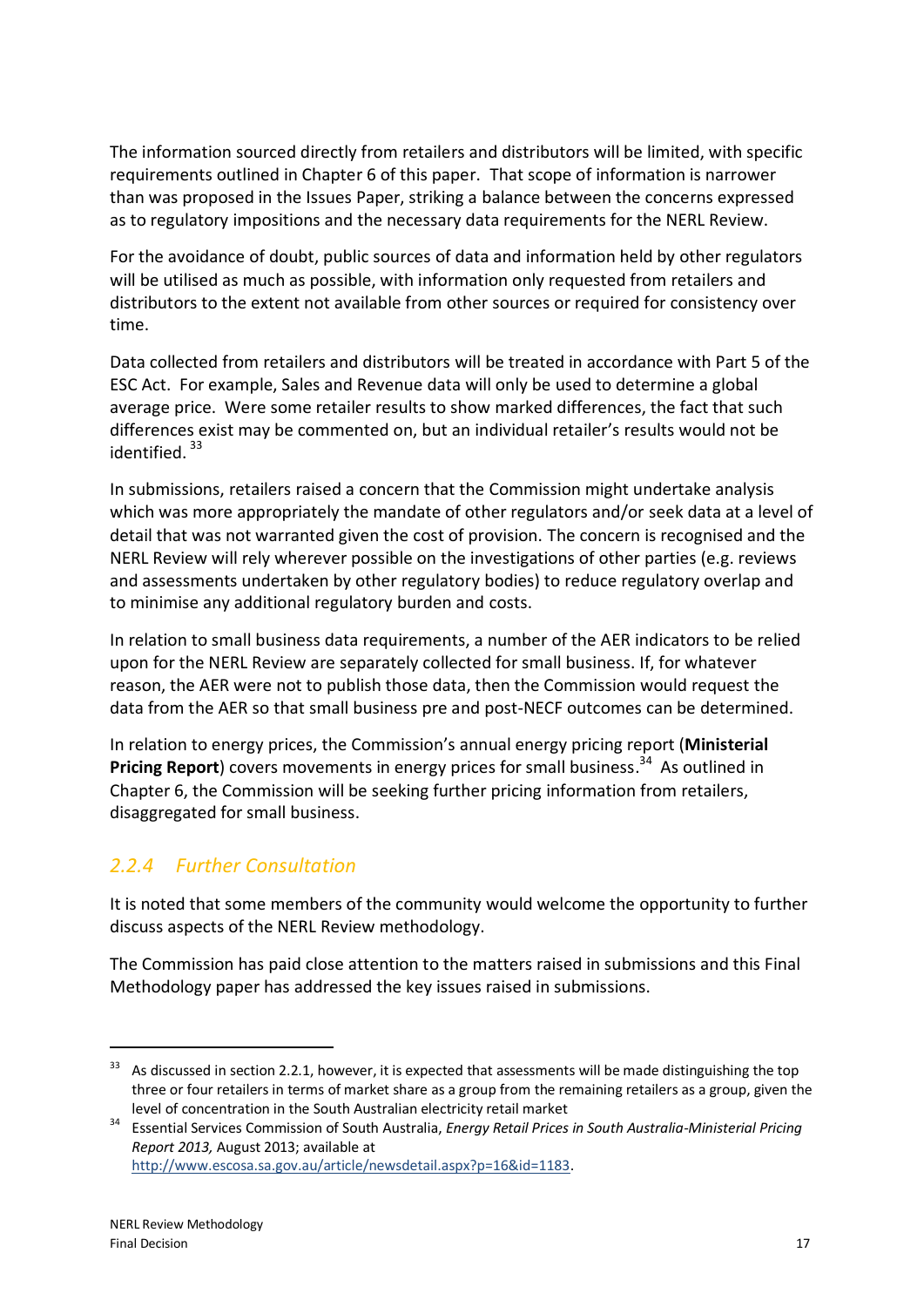Aside from the data requests of retailers and distributors (discussed in the previous section),<sup>35</sup> the NERL Review will seek further submissions to allow members of the community to raise new issues or present new information on issues previously put to the Commission.

## *2.3 Approach*

The NERL Review will require an assessment to be made as to whether the overall operation of the NERL has furthered interests of South Australian energy consumers, with a focus on:

- assessment of whether NERL has adversely affected customer protection in pursuit of national consistency; and
- A assessment of whether NERL has resulted in increased efficiencies.

A broad economic use of the term 'efficiency' will be adopted, covering:

- technical efficiency: assessed through extent of improvements in the efficiency of the operation of retailers and distributors;
- A allocative efficiency: assessed through reviewing the competitiveness of the South Australian energy retail market; and reviewing price movements; and
- dynamic efficiency: assessed through evidence of innovation.

Monitoring the level of competitiveness will be undertaken to assess how well NECF customer protections operate within a competitive market. Monitoring retail energy price movements also to be undertaken to provide context to any trends in the customer protection indictors adopted for the purposes of the NERL Review.

As noted above, publicly available reports and sources of data will be relied upon to the extent possible, with any data received through specific information requests to be treated in accordance with Part 5 of the ESC Act.

Consistent with NECF coverage, for the purposes of the NERL Review a "customer" will be defined as:

- **A** residential or small business (excluding large business);
- $\triangle$  electricity and/or gas;
- small business electricity customer annual electricity consumption of less than 160MWh; and
- small business gas customer annual gas consumption of less than 1TJ.

<sup>&</sup>lt;sup>35</sup> Noting that the first annual return for the NERL Review will be required to be submitted to the Commission by 31 August 2014. As noted in section 6.3, the Commission will liaise with individual retailers on the billing data request on the basis that it would be prepared to accept data in an alternative format to that requested in Schedule 1 where it can be demonstrated to better serve the NERL Review purposes.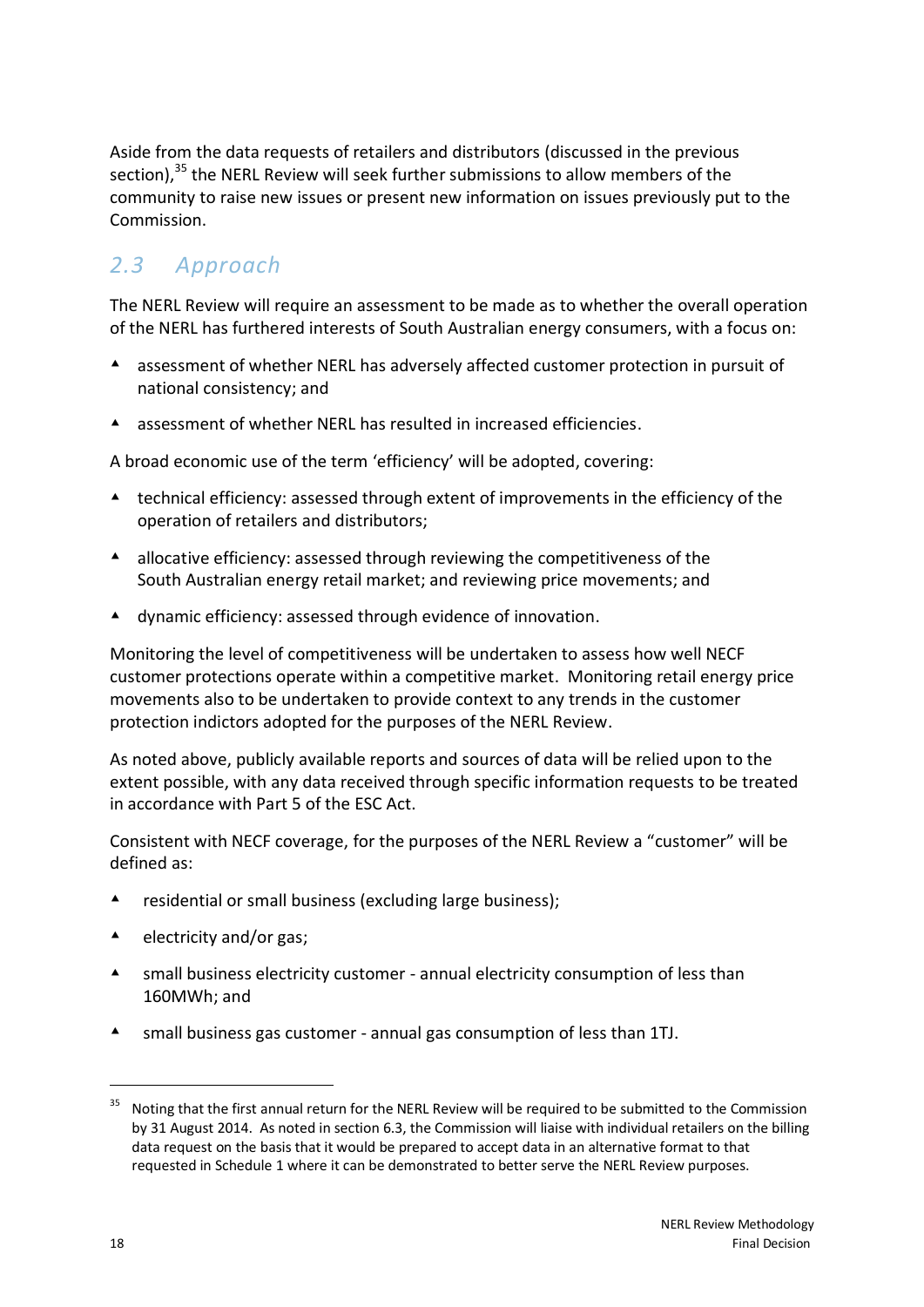Having regard to matters raised in submissions, the NERL Review will:

- explicitly include customer-distributor arrangements;
- incorporate a larger range of external indicators (specific indicators identified in subsequent sections), without detracting from the importance of assessing the interaction of customer protection indicators; and
- examine the extent and diversity of South Australian and other jurisdiction derogations to the NERL, to gain a sense of the extent to which there could be a materially reduced level of harmonisation benefits flowing from NECF when (hopefully) all jurisdictions have adopted the NERL.

Submissions will be invited early in 2015, in addition to submissions being sought on the draft NERL Review report. This will enable the draft report to be informed by the views of members of the community on the operation of the NERL, rather than limited to the Commission's assessment covering aspects such as trends in relevant indicators.

While the Commission reserves the right to vary its approach to conducting the review (or aspects of the review) in the light of new information, it is intended that the NERL Review will be conducted in accordance with the methodology outlined in this paper. Consequently, the Commission will not consult further on the NERL Review methodology.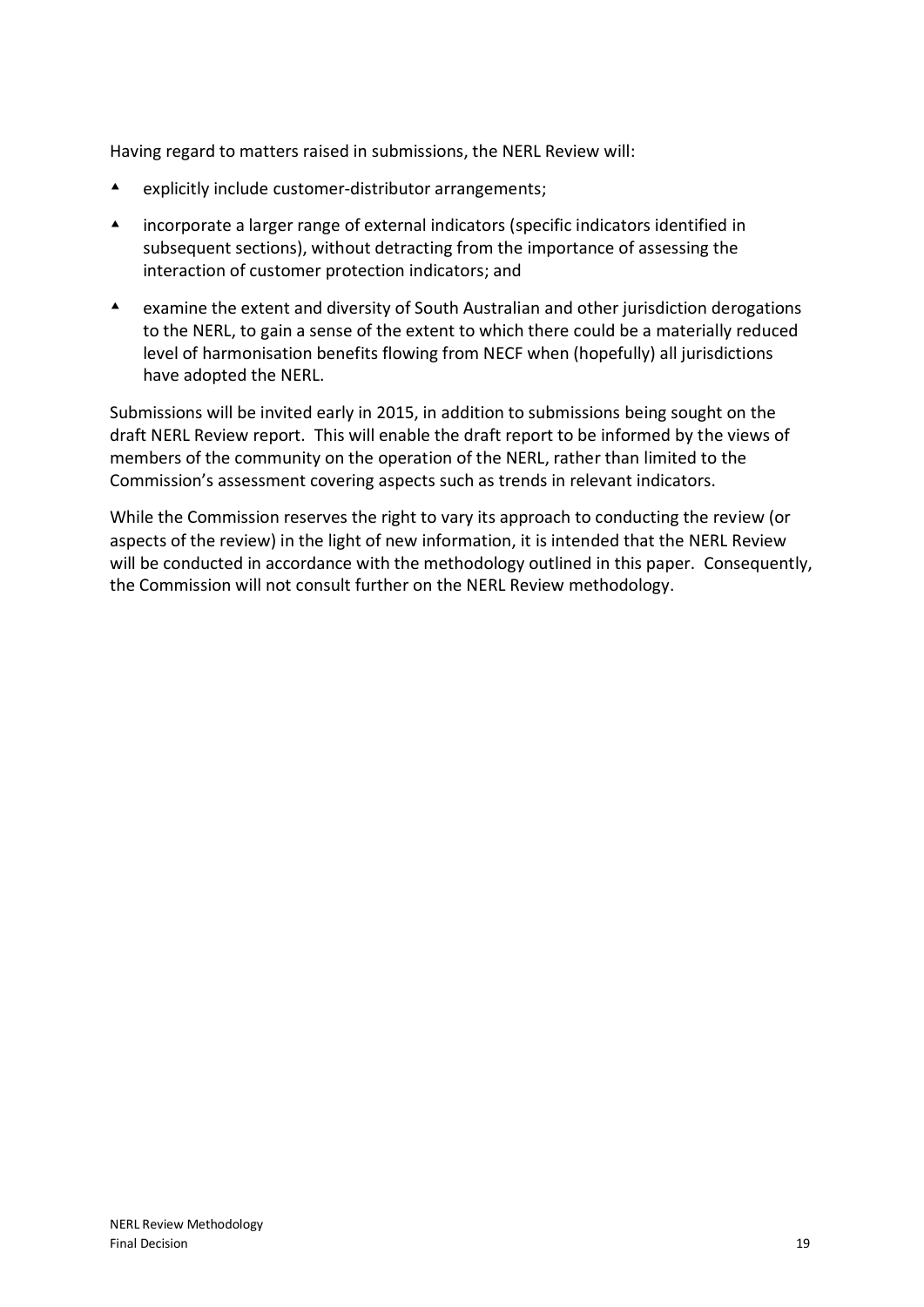# <span id="page-25-0"></span>3. CUSTOMER PROTECTION

As noted in the Issues Paper, it is expected that NECF (incorporating the NERL, National Energy Retail Rules (**NERR**) and associated State instruments) should contain consumer protections at least equal to those applying pre-NECF in South Australia.

Nevertheless, the NERL Review will examine the extent to which the NERL provisions reflect the pre-NECF South Australian energy customer protection framework.

The view was taken in the Issues Paper that it would not be necessary to separate out (normalise for) any adverse outcomes from ad hoc issues such as the implementation of a new billing system that might occur during the period of the NERL Review, as such issues have impacted the pre-NECF period and the expectation is that having a common customer protection framework should reduce the instances of such issues.

The Issues Paper noted the intention to rely on using the time series of customer protection indicators it previously collected as a base from which to discern broad trends in consumer protection outcomes. Whilst noting that there are differences in the indicators being collected by the AER and those previously collected by the Commission, the Issues Paper proposed adopting the following core set of customer protection indicators, based on information already being collected by the AER:

- ▲ telephone and written performance;
- ▲ complaints (separate electricity & gas);
- ▲ hardship program customers (residential customers only, separate electricity & gas);
- ▲ concession recipients;
- ▲ disconnection for non-payment (separate electricity & gas, residential & small business);
- $\blacktriangle$  reconnection in same name (separate electricity & gas, residential & small business);
- ▲ instalment plans;
- ▲ customer numbers (by retailer); and
- ▲ security deposits (separate electricity & gas, residential & small business).

This would achieve a time series of data covering both the pre-NECF and post-NECF period covered by the NERL Review.

Other sources of data previously relied upon would also be considered, such as the number of customer complaints to the Energy and Water Ombudsman SA (**EWOSA**).

It was only considered feasible in a *quantitative* sense to determine if customer protection has deteriorated or not under NECF by comparing a core set of performance indicators under NECF with performance prior to NECF (i.e., for a set of indicators collected and reported before and after the commencement of NECF in South Australia). Where the AER reports a broader range of hardship indicators, there will be no pre-NECF performance against which to compare for these additional indicators.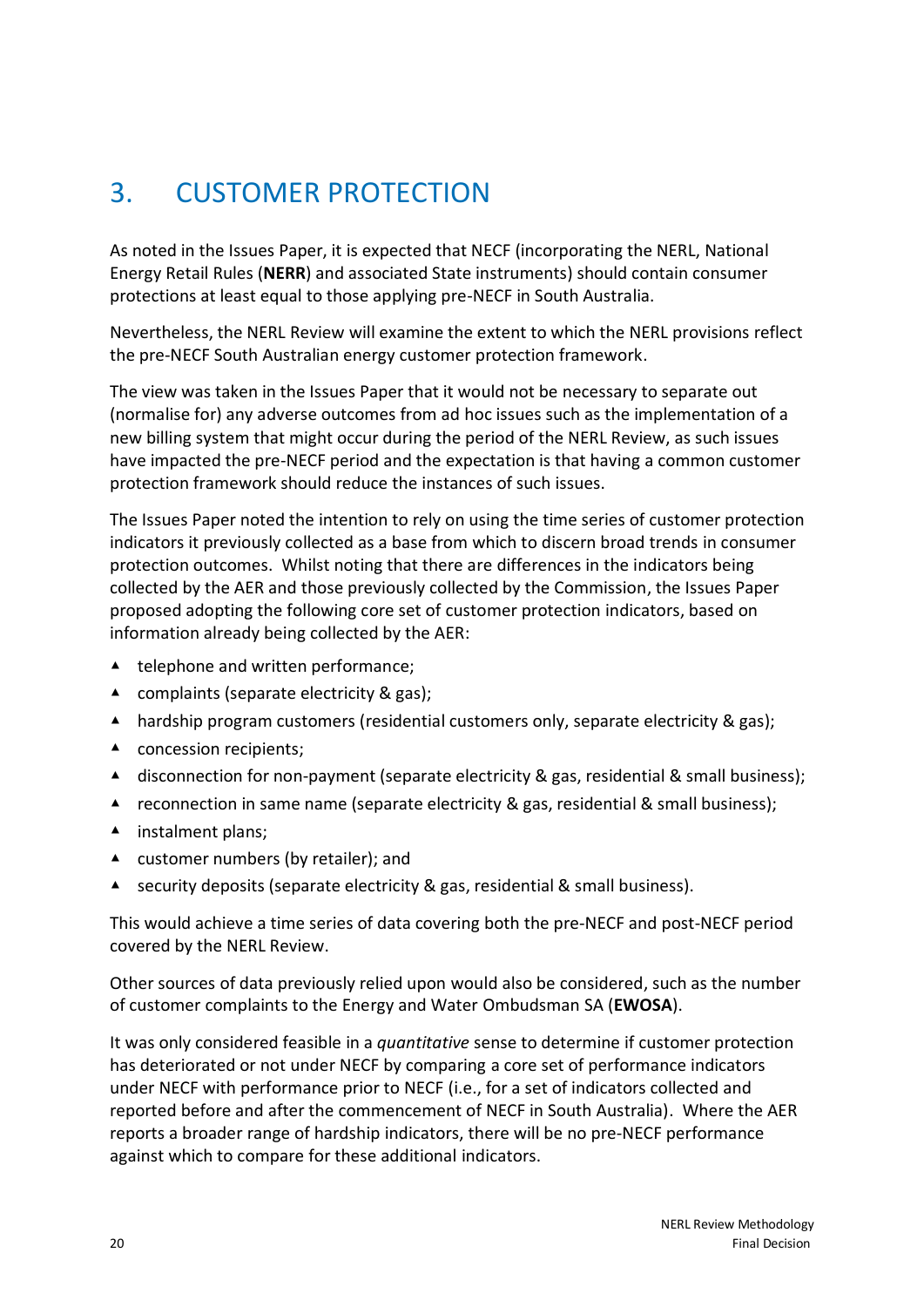It was noted in the Issues Paper that it would be more difficult to make *qualitative* assessments in the NERL Review, such as the extent to which customers consider dealings with retailers have improved; although in that case an examination of trends in complaints to retailers and ombudsman would assist. Customers would be encouraged to make submissions at the time of the NERL Review which may raise qualitative issues with the operation of the NERL at that time.

One potential adverse outcome of a standardised national framework could be a loss of innovation to deal with specific South Australian issues. The extent to which this may be occurring might be discernible from submissions closer to the NERL Review reporting time.

### *3.1 Submissions*

There was some support in submissions for the customer protection indicators proposed in the Issues Paper, albeit that retailers requested that as much of the data as possible be sourced from other than them. However, concern was raised on the ability for the Commission to unambiguously interpret movements in the customer protection indicators and/or be able to distinguish impacts resulting from the NERL from external impacts.

AGL submitted that:<sup>36</sup>

*AGL agrees with the Commission's proposed use of customer protection indicators used in previous reviews of effectiveness of competition. AGL's view is that broadly, these existing indicators collected by Retailers and provided to the AER will suffice as core data; though they may be analysed in different ways.*

AGL further submitted that: 37

*ESCOSA acknowledges that The NERL, and associated National Energy Retail Rules (NERR), broadly reflect the protections contained in the previously operating customer protection framework established by the Commission …* 

*This being the case, then changes to consumer protection outcomes as a function of the NERR will be examined within a very small delta; and consequentially consumer outcomes such as disconnections are more likely to be influenced by changes to the concessional framework or median incomes in SA, or due to the weather driving consumption changes, than the tiny differences between the old ESCOSA regulations and the NERR. Along with pricing, trend analysis needs to incorporate these three externalities as a minimum.*

<sup>36</sup> AGL, *Response to NERL Review: Issues Paper*, 11 December 2013, page 1; available at [http://www.escosa.sa.gov.au/library/131220-NERLReviewIssuesPaperSubmission-AGL.pdf.](http://www.escosa.sa.gov.au/library/131220-NERLReviewIssuesPaperSubmission-AGL.pdf)

 $37$  Ibid, page 2.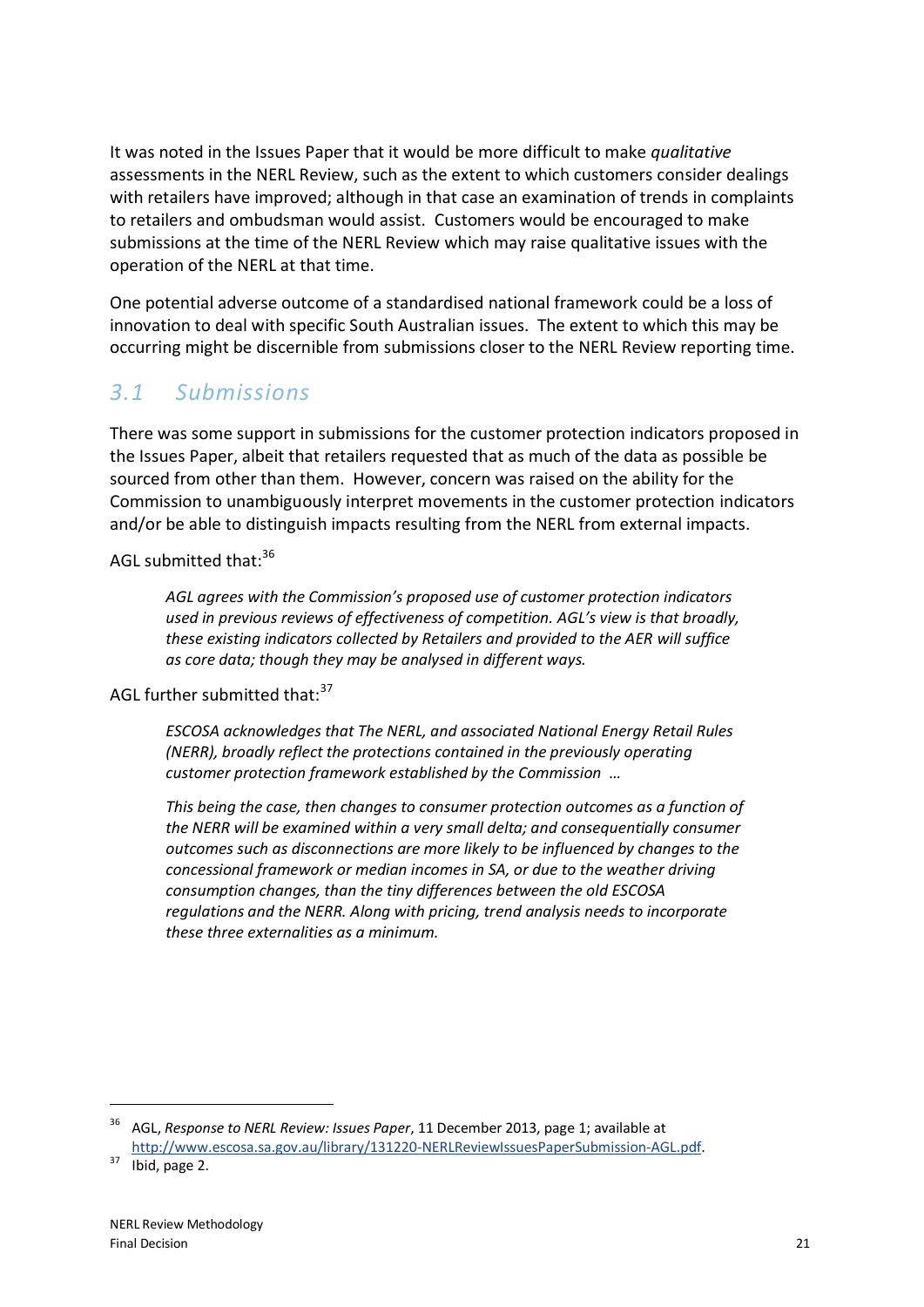#### Red Energy submitted that: 38

*… we have concerns surrounding the analysis to be undertaken of impacts of the introduction of the NERL when compared with other external impacts outside of the NERL. ….*

*In further reviewing the Issues Paper, Red Energy believe a number of the "key performance indicators" intended to be analysed by the Commission are inappropriate. Indicators such as the number of customers in retailer hardship programs under the NERL compared with numbers under the old regime do not necessarily provide an indication that the consumer protections under the NECF are falling, but rather that they are succeeding.*

### Lumo Energy submitted that: $39$

*There are many factors that influence and drive trends and the NERL review should be considered in tandem with all aspects. Energy affordability has widely been recognised as an increasing issue for Australians in general and increases in the general cost of living will have a direct impact on reporting indicators, such as disconnection and hardship rates. Lumo Energy would caution the Commission in drawing the conclusion that a 'step up change' from a reporting indicator is indicative of a potential failure of the NECF.*

Alinta Energy sought clarification on the use of two of the proposed indicators:<sup>40</sup>

*In considering the proposed metrics as outlined in the Issues Paper we seek clarification on the use of "concession recipients" as a metric. Concession schemes are determined by the government of the day, while retailers have responsibility for aspects of administration and delivery of the policy only. A consumer's access to a concession is not determined by the retailer, and therefore the "concessions recipients" metric is of limited value, if any, to the Commission in its review of the NERL. If the intent is to use the metric to determine affordability then we question this use and the validity of its inclusion in the review. The number of concession recipients is simply a representation of the number of people within the jurisdiction who have access to the relevant government concession scheme at a particular point in time.*

*Additionally the Commission needs to provide clear and additional explanation and guidance on what is meant by "instalment plans" as a proposed metric. It is assumed the Commission is referring to instalment plans offered to consumers who may be experiencing financial stress and not those offered as part of a market product offer. Again this points to the issue of clarity and transparency in reporting.*

<sup>38</sup> Red Energy, *Response to NERL Review-Methodology for review Issues Paper*, 13 December 2013, page 1; available at [http://www.escosa.sa.gov.au/library/131220-NERLReviewIssuesPaperSubmission-](http://www.escosa.sa.gov.au/library/131220-NERLReviewIssuesPaperSubmission-RedEnergy.pdf)[RedEnergy.pdf.](http://www.escosa.sa.gov.au/library/131220-NERLReviewIssuesPaperSubmission-RedEnergy.pdf)

<sup>&</sup>lt;sup>39</sup> Lumo Energy *op. cit.*, page 3.

<sup>40</sup> Alinta Energy *op. cit.*, page 2.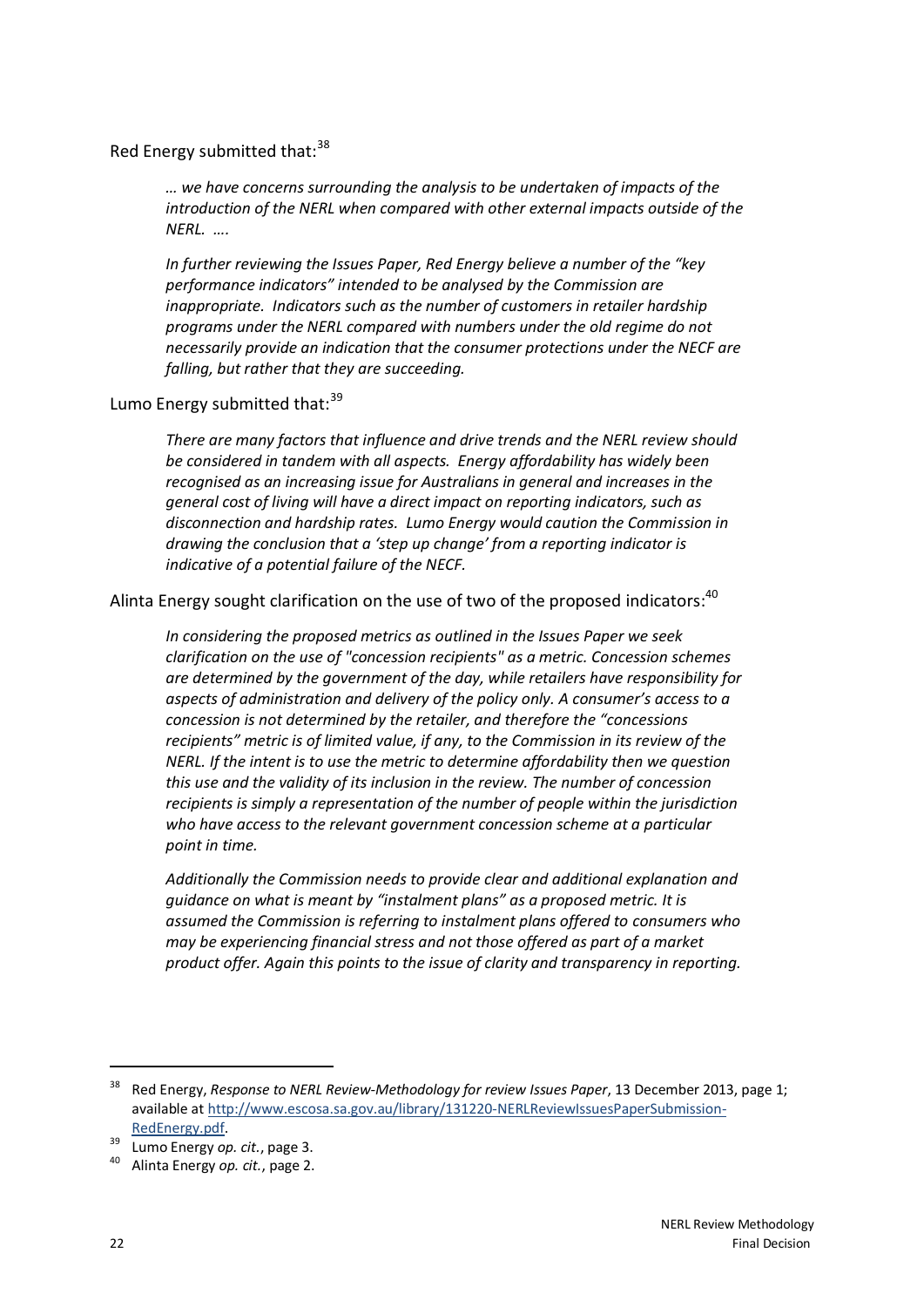SACOSS sought a focus on disconnection outcomes:<sup>41</sup>

*The NECF conceives of disconnections as a 'last resort' option (section 47 of the NERL) but SACOSS is also increasingly of the view that energy bills are becoming simply unaffordable for many households and the NECF simply codifies a path to exclusion from the market. SACOSS would like to see this intent of "last resort" tested by the NERL Review.*

Conservation Council SA was concerned that there had been a deterioration in the quality of greenhouse gas disclosure on electricity bills in South Australia following the adoption of  $NECF:$ <sup>42</sup>

*The subsequent ad hoc and undefined approaches to greenhouse gas disclosure have not enabled consumers to make informed choices.*

## *3.2 Commission's Considerations*

Consideration of the matters to be taken into account in reviewing customer protection performance are grouped and assessed according to the following areas:

- ▲ customer protection indicators;
- ▲ distributors; and
- ▲ external factors.

### *3.2.1 Customer Protection Indicators*

It is accepted that there are issues in using the concession recipient indicator as a reliable indicator of energy customer affordability, with specific hardship indicators collected in more recent times. Accordingly, this metric will not be included in the core set of indicators to be used for the NERL Review.

It will be important to analyse how the suite of hardship indicators interact with each other and the 'story' that tells rather than focus on trends in individual indicators. For example, it is accepted that an increase in hardship customers cannot be interpreted in isolation and that an increase may be a favourable outcome, but that the Commission, with its experience, will seek to interpret any changes in hardship customer numbers appropriately.

While the impact on NERL Review indicators of known events, such as issues associated with the introduction of a new billing system, will be taken into account, it is not generally expected that such events will be found attributable to NECF per se.

Whilst, in accordance with the Terms of Reference, the review will attempt to isolate the impact of the NERL on energy customers, it is recognised that the chosen customer protection indicators will be influenced by other factors. As stated previously in this paper, this is why competition and price movements will be used as 'explanatory variables'. These

SACOSS *op. cit.*, page 2.

<sup>42</sup> Conservation Council SA *op.cit.,* page 3.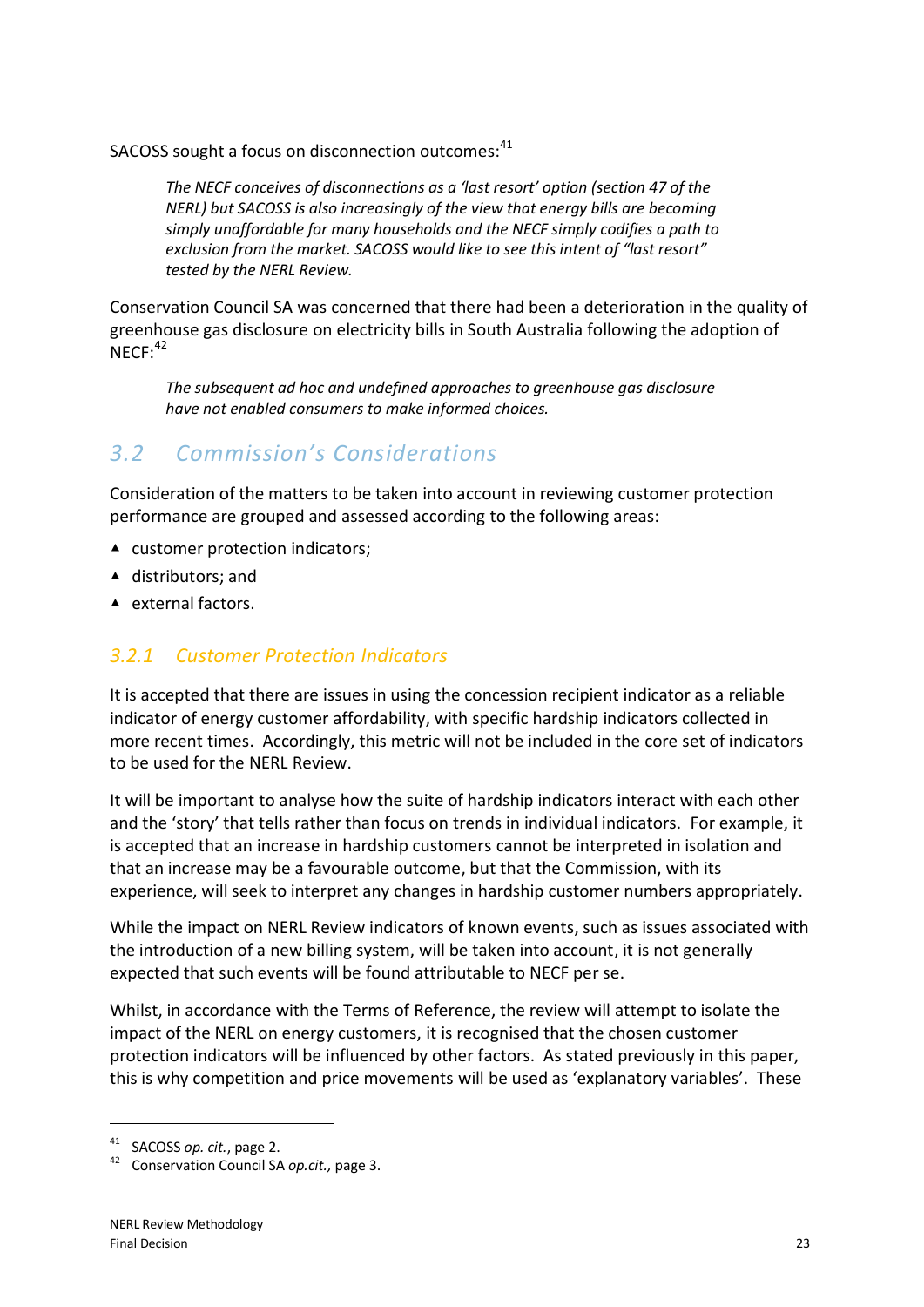'external factors' will be supplemented by additional external factors suggested in a number of the submissions received.

Notwithstanding external impacts, the interaction of the customer protection indicators with each other can be more important than explaining the absolute change in any individual indicator. For example, were increasing disconnections to be experienced against a reducing number of hardship customers, this could indicate that retailers were not adhering as tightly to their hardship program as at some earlier time.

The Commission has found it useful to monitor the level of EWOSA complaints as percentage of an energy company's complaints to determine how well front-line staff are dealing with complaints, a level of performance that should be largely independent of changes in external factors.

A major incident such as a failed implementation of a billing system might be expected to generate a large number of complaints that may be difficult for the retailer to handle, which could lead to overflow to EWOSA. However, such a circumstance is considered to be largely under the control of the retailer, in terms of performance of the billing system and responding to any marked increase in telephone calls. For example, retailers should plan for an increase in telephone calls and complaints when installing a new billing system and staff their call centres accordingly and to the extent they do not, this should not necessarily be interpreted as a failing of the regulatory system.

The concerns raised in a number of the submissions to the Issues Paper over the delayed and progressive implementation of NECF and the ability to separately identify the impacts of NERL from other factors is noted. However, were a conclusion of the NERL Review to be that no discernible impact of the NERL on energy customers could be identified, then this would not necessarily be an adverse outcome. Given the implementation of NECF is in transition, if no material failings were evident then there could be an expectation that, in time, the efficiencies would flow once NECF had commenced in all jurisdictions.

It is agreed that the NERL Review should test that the last resort disconnection provision is working as a key factor in assessing the Terms of Reference as to whether NERL has adversely affected customer protection and in terms of overall assessment of operation of the NERL.

The requirement for the contents of retail energy bills is covered by clause 25 of the NERR, which does not include a requirement for bills to disclose the level of greenhouse gas emissions. A review of a small sample of electricity bills indicates that at least some retailers are continuing to provide this information. However, Conservation Council SA raised concern in its submission that there was now uncertainty on what basis this information has been derived. This issue may be pertinent to the Terms of Reference requiring an assessment as to whether the implementation of the NERL has *adversely affected customer protection in pursuit of national consistency*. Rather than a NERL Review methodology issue, this is an example of the type of information that would be useful to receive through submissions when the NERL Review commences.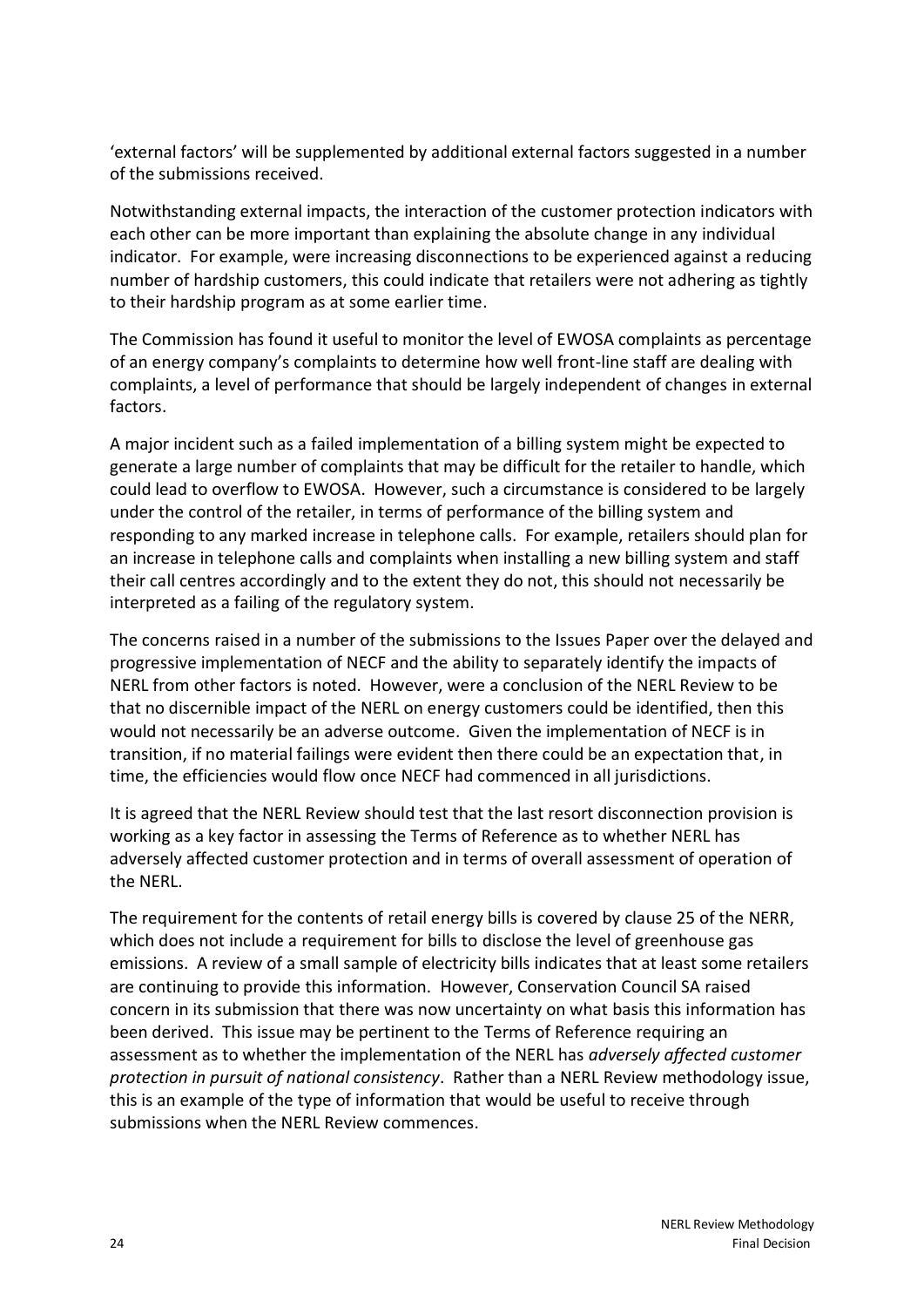### *3.2.2 Distributors*

As stated above, it is accepted that the NERL Review should include the impact of the NERL on the distributor-customer interaction. The NERL has introduced a triangular contractual relationship for both electricity and gas customers, with distributors required to contract directly with customers in relation to connection and supply (in addition to the contractual relationship customers have with retailers). This reflects the pre-NECF approach for SA Power Networks (electricity distributor), but represents a change for Envestra (gas distributor).

Of the available suite of pre-NECF customer protection indicators, the chosen NERL indicators for distributors will be telephone and written responsiveness, and complaints (including complaints received by the EWOSA). Whilst these are customer service measures, they are important in monitoring customer protection insofar as high levels of customer service are integral to ensuring customer protection.

To date, the AER has only undertaken limited reporting on customer performance for distributors. The AER did not report on distributor performance in its first annual retail energy market report.<sup>43</sup> Whilst the AER did report on electricity distributor telephone responsiveness performance in its 2013 state of the energy market report, it did so only up to 2011/12 based on the Commission reporting.<sup>44</sup>

The AER has advised the Commission that it is in the process of reviewing distributor reporting requirements and to the extent that it reports on relevant indicators for the NERL Review, the Commission will utilise the AER reports, or seek relevant data from the AER.

### *Telephone and written responsiveness*

In the recently released draft decision on SA Power Networks service standards<sup>45</sup> the Commission proposed to retain the current telephone and written responsiveness standards, with SA Power Networks currently providing this information to the Commission through Electricity Industry Guideline No.1<sup>46</sup>. As a result, this information will be available for SA Power Networks for the purposes of the NERL Review.

<sup>43</sup> Australian Energy Regulator, *Annual Report on the Performance of the Retail Energy Market 2012-*13; available at

[http://www.aer.gov.au/sites/default/files/801%20AER%20Performance%20Annual%20Report\\_%20FA\\_0.P](http://www.aer.gov.au/sites/default/files/801%20AER%20Performance%20Annual%20Report_%20FA_0.PDF) [DF](http://www.aer.gov.au/sites/default/files/801%20AER%20Performance%20Annual%20Report_%20FA_0.PDF)

<sup>44</sup> Australian Energy Regulator, *State of the Energy Market 2013;* available at <http://www.aer.gov.au/node/23147>

<sup>45</sup> Essential Services Commission of South Australia, *SA Power Networks Jurisdictional Service Standards for the 2015-2020 Regulatory Period, Draft Decision*, November 2013, page 3; available at [http://www.escosa.sa.gov.au/library/131122-SAPowerNetworksServiceStandardsFramework-](http://www.escosa.sa.gov.au/library/131122-SAPowerNetworksServiceStandardsFramework-DraftDecision.pdf)[DraftDecision.pdf](http://www.escosa.sa.gov.au/library/131122-SAPowerNetworksServiceStandardsFramework-DraftDecision.pdf)

<sup>46</sup> Essential Services Commission of South Australia, *Electricity Regulatory Information Requirements – Distribution, Electricity Industry Guideline No.1 (G1/11)*, September 2013, page 16; available at [http://www.escosa.sa.gov.au/library/130905-GuidelineNo1\\_ElectricityDistrbution\\_G1-11.pdf](http://www.escosa.sa.gov.au/library/130905-GuidelineNo1_ElectricityDistrbution_G1-11.pdf)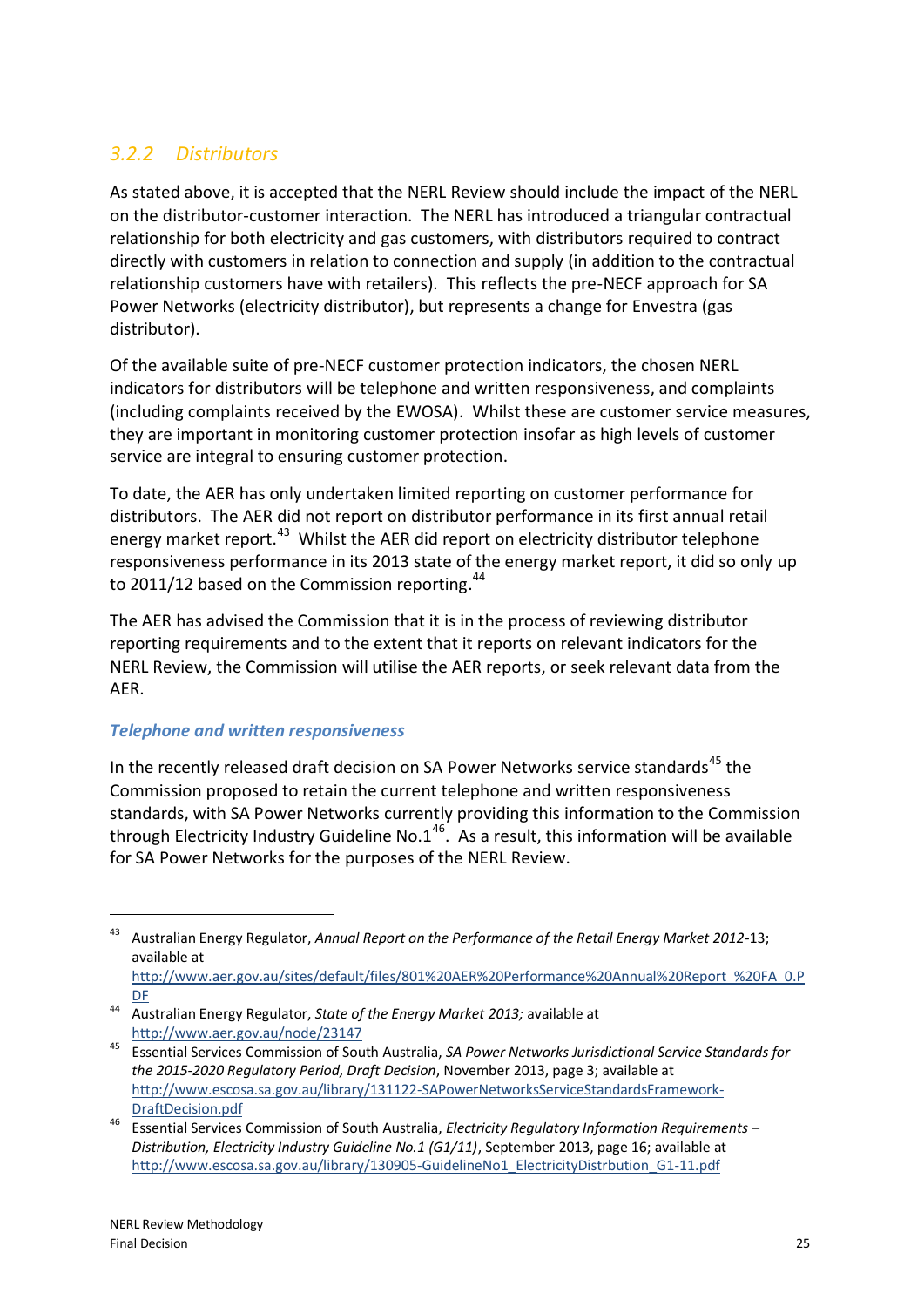As, pre-NECF, Envestra did not have a direct relationship with customers, similar telephone and written responsiveness standards were not set for Envestra and, as a result, Envestra is not currently providing this information through Gas Industry Guideline No.1. $^{47}$ 

Work is due to commence on Envestra's service standard framework to cover the next regulatory period to apply from 1 July 2016, which is outside the period for the NERL Review. Consequently, the equivalent telephone and written performance standard data will not be available for the purposes of the NERL Review, even if it were to be introduced for the next regulatory period.

However, should the AER collect data for Envestra which is comparable to that it collects for SA Power Networks (i.e. fault line response times) then this would be sought from the AER for the purposes of the NERL Review. Whilst there would be no comparable pre-NECF Envestra data, any post-NECF data would be considered in conjunction with retailer data to determine the extent to which the overall customer experience may have changed post-NECF.

### *Complaints*

The NERL requires distributors to have a standard complaints and dispute resolution procedure (clause 81).

The Commission expects to have access to energy distributor complaints data of sufficient quality and categorisation for the NERL Review, albeit sourced from a number of areas.

The AER has advised the Commission that SA Power Networks is required to report on complaints to the AER according to the following comprehensive range of categories:

- $\triangle$  reliability of supply;
- $\triangle$  technical quality of supply;
- ▲ administrative process or customer service;
- ▲ connection or augmentation; and
- ▲ other.

The Commission will seek access to those data, to be supplemented with EWOSA data to compare the performance of SA Power Networks at first point of customer contact in dealing with complaints.

Gas Industry Guideline No.2 (GIG  $1/5$ )<sup>48</sup> requires Envestra to report annually on complaints by a range of categories. The Commission would seek access to any data the AER collects in this area.

<sup>47</sup> Essential Services Commission of South Australia, *Gas Regulatory Information Requirements – Distribution System, Gas Industry Guideline No.1 (GIG 1/5)*, September 2013; available at

[http://www.escosa.sa.gov.au/library/130905-GuidelineNo1\\_GasDistribution\\_G1-5.pdf](http://www.escosa.sa.gov.au/library/130905-GuidelineNo1_GasDistribution_G1-5.pdf) .

<sup>48</sup> Ibid.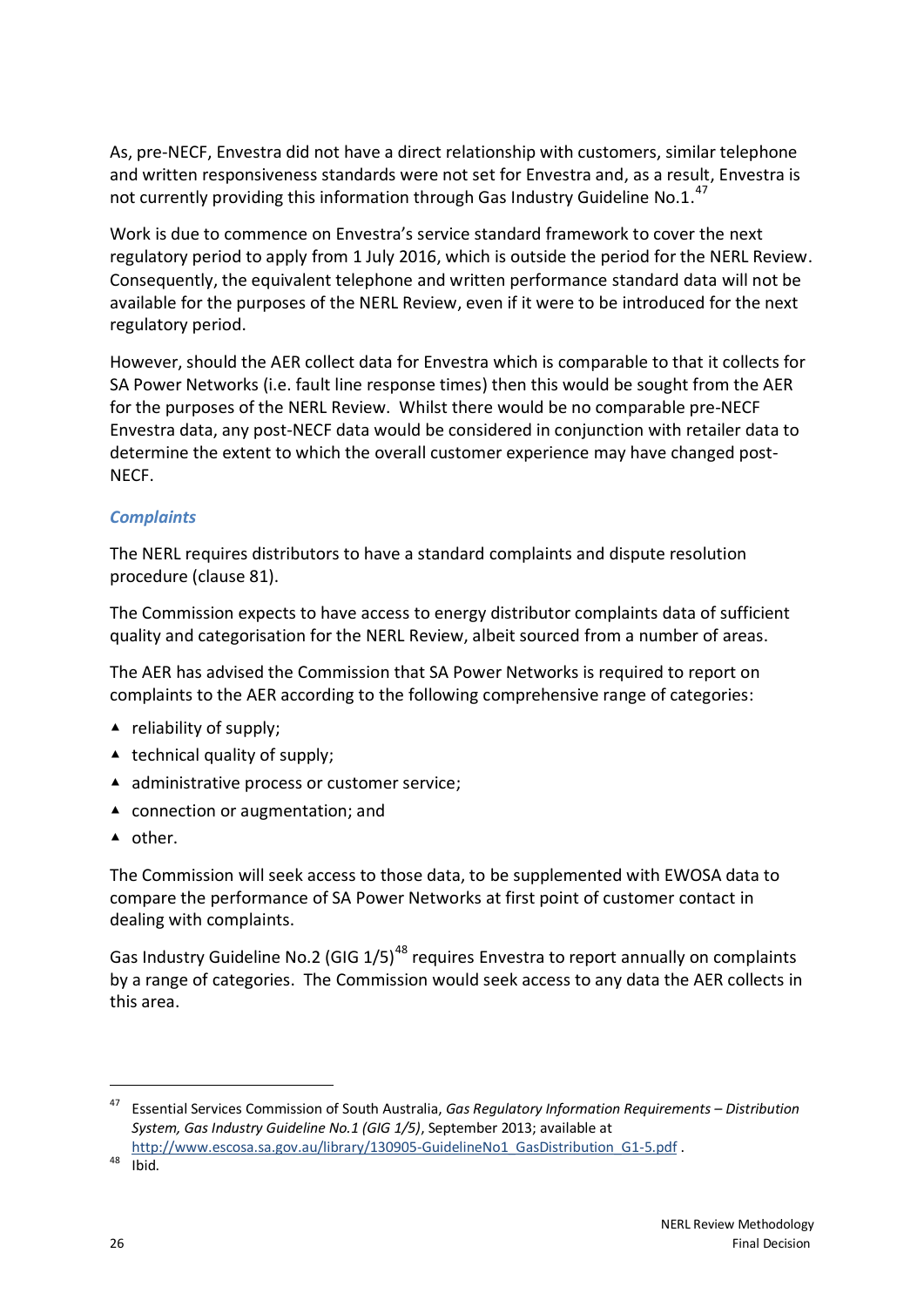As the case for electricity, gas distributor complaints data will be assessed alongside EWOSA data to compare the performance of Envestra call centre operators in dealing with complaints.

### *3.2.3 External Factors*

The proposition made in submissions of the need to have regard to external factors when seeking to isolate the impact of NERL is accepted and many of the external factors proposed in submissions to the Issues Paper will be adopted. Regard will also be had to any other external factors that might be identified as having a material impact on changes in the selected energy customer protection measures to be monitored for the NERL Review. Energy price movements and the level of competition have previously been identified as external factors for this purpose.

Additional external factors adopted include:

- ▲ changes in the level of concessional rebates (if any changes: State Government policy);
- ▲ household incomes, State GSP and unemployment rate (as indicators of any potential deterioration in customer incomes);
- ▲ average energy consumption (as a driver of bill changes, to complement analysis of price movements); and
- ▲ trends in the level of complaints to Ombudsman SA, the Telecommunications Industry Ombudsman and complaints to SA Water (as indicators of any general increase in society's preparedness to complain): <sup>49</sup>

## *3.3 Approach*

The following core customer protection indicators will be adopted for assessing energy retailer performance, comprising:

- $\triangle$  telephone and written responsiveness (all customers combined, combined energy);
- **▲ complaints (all customers combined, combined energy**<sup>50</sup>);
- ▲ hardship program customers (residential customers only, separate electricity & gas);
- ▲ disconnection for non-payment (residential & small business, separate electricity & gas);
- ▲ reconnection in same name (residential & small business, separate electricity & gas);
- ▲ instalment/payment plans (residential customers only, separate electricity & gas); and
- ▲ security deposits (residential & small business, combined energy).

<sup>49</sup> noting that energy retailer complaints will also be assessed against complaints received by EWOSA to determine the extent to which energy companies are resolving complaints at the first point of contact.

<sup>&</sup>lt;sup>50</sup> Pre-NECF the Commission collected retailer complaints data on the basis of all customers combined, separated into electricity and gas. The AER collects data on the basis of a single 'energy' category, separated into residential and small business customers.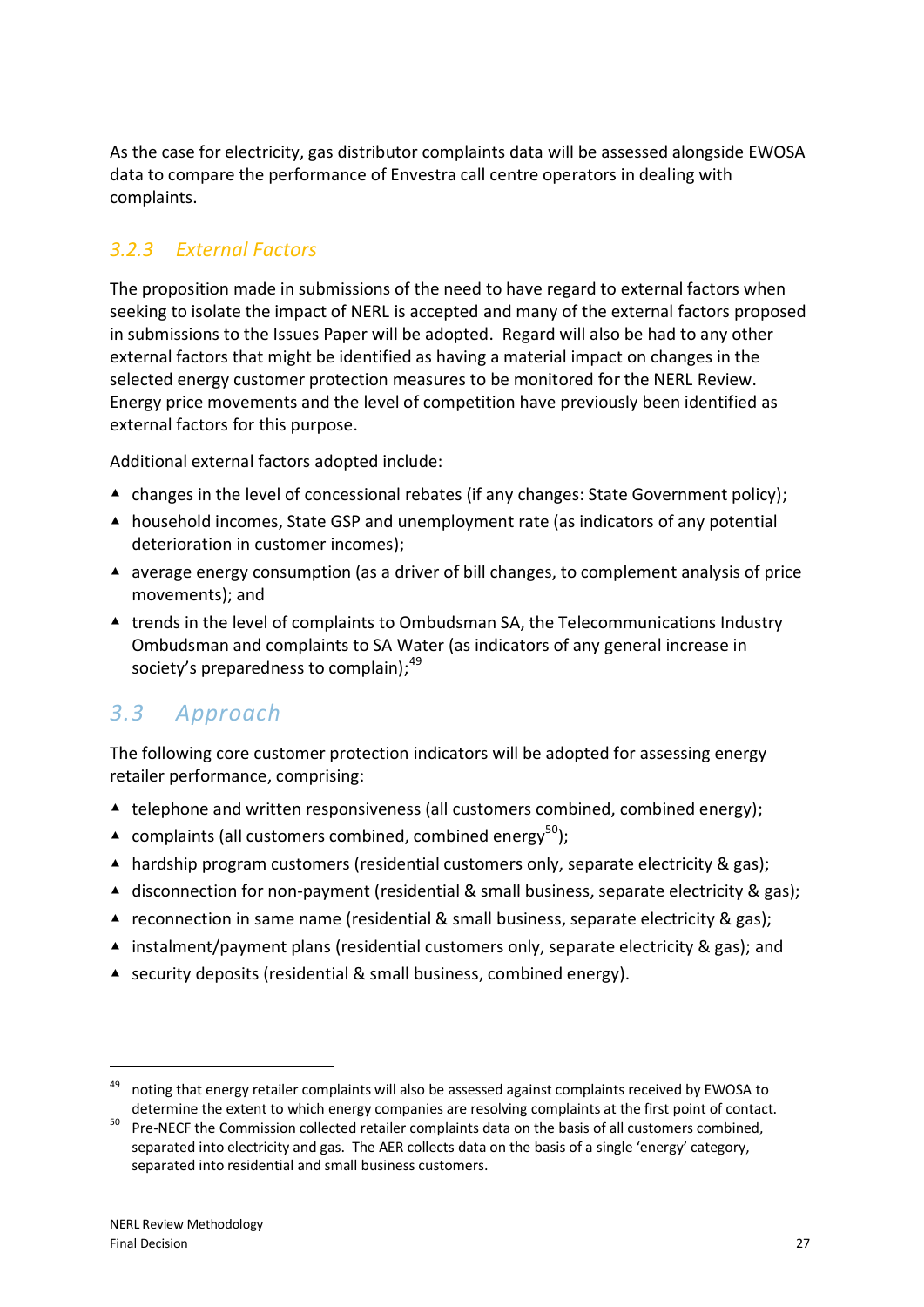The Commission will rely on sourcing these indicators post-NECF from the AER. To the extent such data are not published, the Commission will seek access from the AER rather than request retailers to provide directly to the Commission.

A subset of these indicators will be adopted to assess energy distributors' performance, comprising:

- ▲ telephone and written responsiveness; and
- ▲ complaints.

South Australian external indicators (external to energy customer protection indicators) to be monitored include:

- ▲ level of competition;
- ▲ retail energy prices;
- ▲ level of concession rebate;
- ▲ household income;
- ▲ average energy consumption;
- ▲ gross state product;
- ▲ unemployment rate;
- ▲ complaints to Ombudsman SA;
- ▲ complaints to Telecommunications Industry Ombudsman; and
- ▲ complaints to SA Water.

Complaints to EWOSA will be sought from the Ombudsman and considered in conjunction with the customer protection indicators.

Required information and sources of data for the NERL Review are discussed further in Chapter 7, with a proforma for annual retailers' return (for 2 years only) contained in Schedule 1. However, billing data will also be requested for 2012/13 to enable continuity with the data previously collected by the Commission.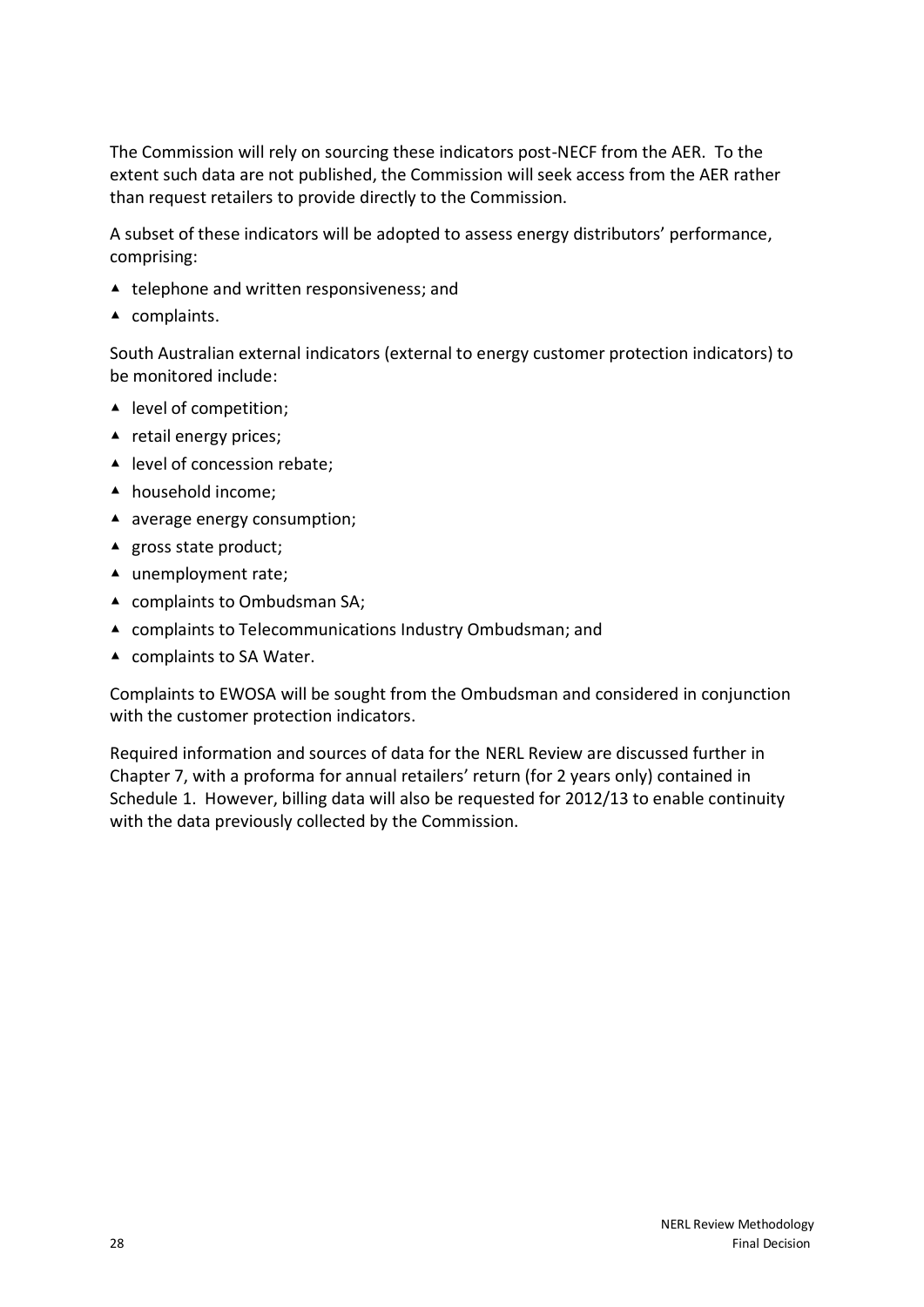## <span id="page-34-0"></span>4. EFFICIENCY

The NERL Review will determine whether or not the NERL has resulted in increased efficiencies, quantifying impacts to the extent possible.

It was proposed in the Issues Paper that the NERL Review would adopt a broad economic definition of the term "efficiency":  $51$ 

- ▲ Productive efficiency which incorporates technical efficiency, requiring that goods and services be produced at lowest possible cost:
	- in the context of the NERL Review, this would cover questions such as whether electricity prices have reduced relative to retailer operating costs;
- ▲ Allocative efficiency which relates to ensuring the community receives greatest return from its scarce resources:
	- in the context of the NERL Review, this would cover questions as to whether the energy retail market is competitive; and
- $\blacktriangle$  Dynamic efficiency which covers the allocation of resources over time:
	- $-$  in the context of the NERL Review, this would cover questions such as the extent of innovation occurring in market contract offers and terms and conditions, including retailer approaches to customer billing.

The Issues Paper noted that a key objective of NECF is to improve the efficiency of the operation of retailers, given that most retailers in the National Electricity Market (**NEM**) operate in more than one State or Territory. A premise underlying NECF is that differing regulatory requirements in each jurisdiction result in additional costs being incurred by retailers. This would occur through retailers either tailoring their operations to the individual requirements of each jurisdiction or adopting an approach of applying the most stringent requirement (and hence costly) identified in any jurisdiction on a national basis.

In assessing the extent of any improved retailer efficiencies (productive efficiency) it was proposed to:

- ▲ rely on submissions from retailers that efficiencies have occurred and the level of savings made;
- ▲ request retailers to specify the actions taken and the type of savings, and monetary value of such savings, at each point of NECF national rollout; and

<sup>51</sup> Productivity Commission, *On Efficiency and Effectiveness: Some Definitions,* Staff Research Note, May 2013, Canberra, for a discussion on meaning of the term 'economic efficiency'; available at [http://www.pc.gov.au/research/staff-notes/efficiency-effectiveness.](http://www.pc.gov.au/research/staff-notes/efficiency-effectiveness)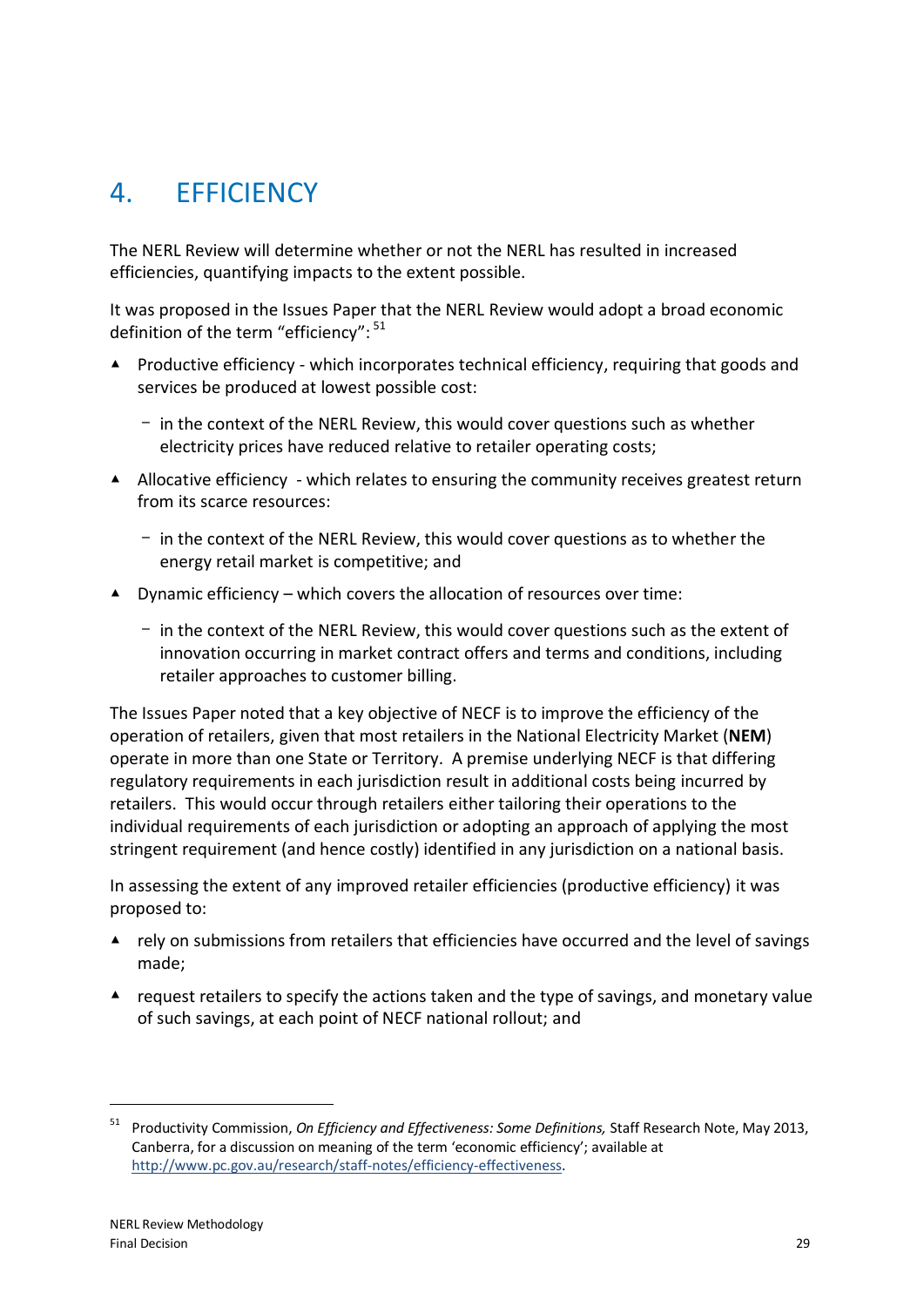▲ consider undertaking some independent analysis in addition to the advice it receives from retailers.

One option raised for independent analysis was to undertake a retailer margin analysis, noting that forms of such analysis have been undertaken by the U.K. regulator Ofgem<sup>52,53</sup> and the Essential Services Commission of Victoria (**ESCV**) 54 .

It was proposed to assess the competitiveness of the South Australian energy retail market as the primary basis for assessing the extent to which the adoption of NECF has achieved allocative efficiency gains.

The Issues Paper also noted a further question for consideration - if efficiencies have been achieved, on what basis have the benefits been distributed? That is, have consumers received a share of the benefits, perhaps through lower contract prices, or have retailers (or shareholders) captured all of the benefits?

Depending on the size of the efficiencies gained, it may be difficult to determine the beneficiaries of any shared benefits. Nevertheless, in accordance with the Commission's primary objective, the focus of assessment was to be the extent to which the long term interests of South Australian consumers have been served, i.e. the extent to which customers have benefitted.

### *4.1 Submissions*

Whilst some of the submissions provide support for the proposed broad interpretation of the term 'efficiency', retailers were generally concerned with the ability to measure any changes in efficiency associated with the adoption of the NERL. The retention by jurisdictions of state-specific measures, termed 'derogations' in this paper, is seen by many retailers as eroding potential efficiencies.

AGL submitted that:<sup>55</sup>

*There are any number of ways of applying the theory of economic efficiency to ESCOSA's considerations that will still get us back to the fundamental question of have we maximised our outputs from our inputs? And if not, can this be bettered by more or less Government intervention? Therefore adopting the broad economic interpretation of the term 'efficiency' is as good a start point as any.*

<sup>52</sup> Ofgem, *Methodology for Supply Market Indicators*, January 2012; available at <https://www.ofgem.gov.uk/publications-and-updates/methodology-supply-market-indicators> and *Electricity and Gas Supply Market Indicators*; available at [https://www.ofgem.gov.uk/publications-and](https://www.ofgem.gov.uk/publications-and-updates/electricity-and-gas-supply-market-indicators-25092013)[updates/electricity-and-gas-supply-market-indicators-25092013](https://www.ofgem.gov.uk/publications-and-updates/electricity-and-gas-supply-market-indicators-25092013) .

<sup>53</sup> Note that U.K. retailers are also required to produce Consolidated Segmental Statements that provide comprehensive, backward looking, information on individual energy company revenues, costs and profits.

<sup>54</sup> Essential Services Commission of Victoria, *Analysis of Electricity Retail Prices and Retail Margins 2006-12*; available at [http://www.esc.vic.gov.au/Energy/Analysis-of-Electricity-Retail-Prices-and-Retail-M.](http://www.esc.vic.gov.au/Energy/Analysis-of-Electricity-Retail-Prices-and-Retail-M)

<sup>55</sup> AGL *op. cit.*, pages 2 to 3.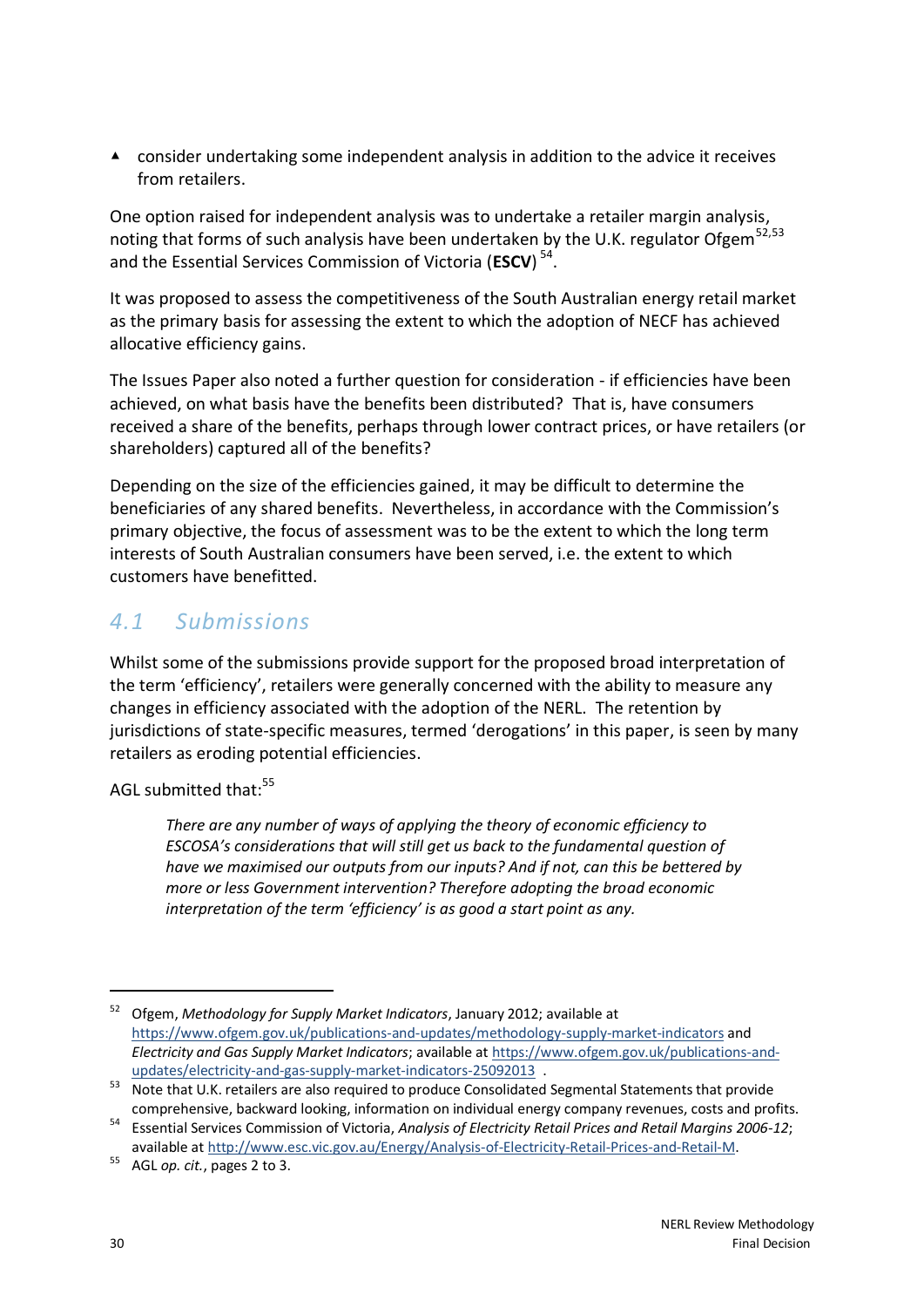*In the context of the review, any examination of the differences between the NERL and the NERR compared with the pre 2013 ESCOSA regulation identifies that these differences are small. Measuring these small differences in functional requirements is unlikely in of itself to identify any statistically relevant changes in per unit costs; or in customer service outcomes.*

### AGL further submitted that:<sup>56</sup>

*It would be impossible to decouple efficiencies resulting from the implementation of the NERL from other industry events such as network price changes, changes to retail marketing activities (such as doorknocking) and channels, changes in the wholesale market and South Australia's own derogations. In addition, South Australia's decision to retain derogations to the NECF in its retention of the 160MWH threshold has created fewer opportunities for retailer efficiencies.*

Lumo Energy commented that:<sup>57</sup>

*… delays across all jurisdictions in adopting the NECF have meant implementation costs have significantly escalated and the efficiencies of a single execution have been lost.*

Red Energy commented that:<sup>58</sup>

*Red Energy also feels that the Commission's requirement that there would be hard evidence provided by retailers to prove the increased efficiencies of the NERL at this stage seem short sighted. Given that a number of states have not yet signed on to the NECF, it is understandable that the full benefits of the nationalised schemes will not yet be realised. If the Commission sees system efficiencies to be an imperative indicator of NERL success, then we believe a more reasonable approach would be to rely on retailer submissions detailing the future benefits in development across the entire NEM and utilise that information as a comparison in a separate future review.*

## *4.2 Commission's Considerations*

The Issues Paper stated that, in relation to technical efficiency (cost impacts):<sup>59</sup>

*The Commission will be seeking as much hard evidence as possible, rather than rely on assertions. As indicated in the introduction, four jurisdictions have now adopted NECF, and at varying times. It is proposed to ask retailers to specify the actions taken and the type of savings and monetary value of such savings at each point of the NECF rollout, namely:*

- ▲ *1 July 2012 (NECF adopted by ACT and Tasmania);*
- ▲ *1 February 2013 (NECF adopted by SA);*

 $56$  Ibid, page 3.

<sup>&</sup>lt;sup>57</sup> Lumo Energy *op. cit.*, pages 2 to 3.

<sup>58</sup> Red Energy *op. cit.*, page 1.

<sup>59</sup> Essential Services Commission of South Australia, *NERL Review, Issues Paper, Methodology for Review*, November 2013, page 9; available at [http://www.escosa.sa.gov.au/projects/204/nerl-review.aspx#stage](http://www.escosa.sa.gov.au/projects/204/nerl-review.aspx#stage-list=0)[list=0](http://www.escosa.sa.gov.au/projects/204/nerl-review.aspx#stage-list=0)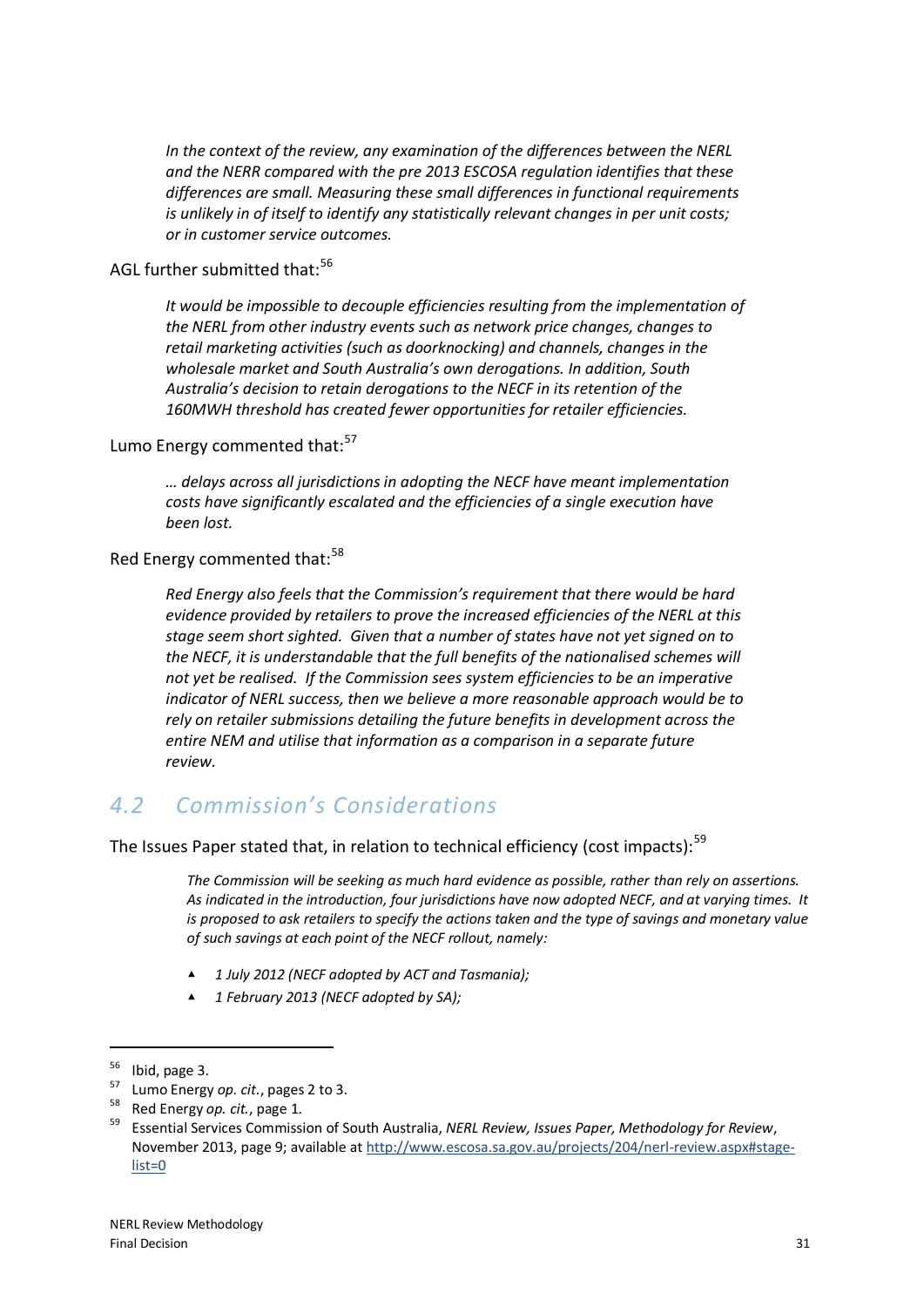- ▲ *1 July 2013 (NECF adopted by NSW);*
- ▲ *Date to be determined when NECF adopted by Victoria and Queensland.*

*This will enable retailers to report as early as possible, rather than wait until the time the NERL Review is undertaken when such information may be lost.*

*Nevertheless, the Commission may also have to undertake some independent analysis in addition to the advice it receives from retailers.*

At the instigation of the Victorian Government the Essential Services Commission has been undertaking an exercise for harmonising the Victorian Energy Retail Codes and Guidelines with NECF.<sup>60</sup> Whilst at the time of drafting this paper the final decision was pending, to the extent that harmonisation can be achieved, then NECF may effectively be operating in NEM jurisdictions by the time the NERL Review commences.

A key question for the NERL Review is whether having staged implementation (whether directly or by harmonisation) of the NECF (possibly with state-based derogations) will lead (ultimately) to material benefit compared to the position prior to NECF commencement.

Retailer submissions argued that material savings are yet to be achieved from the commencement of NECF. Nevertheless, detail of savings and efficiencies over time – even if in a staged manner -are important for the NERL Review. The focus will be on national actions, which is appropriate for a national scheme, with South Australian customers assumed to share in any savings roughly in line with the share of customer sales.

Accordingly, the Commission will seek information on actions taken and savings achieved as an additional part to complete in the two annual returns seeking limited billing data (refer Schedule 1, Part B).

As discussed in the Issues Paper, it is likely to be difficult to identify the distribution of any savings made, particularly at this stage of NECF rollout.<sup>61</sup> Nevertheless, it is important to make an attempt, consistent with identifying the extent to which the *long-term interests of South Australian consumers with respect to price, quality and reliability of essential services* has been advanced by the NERL. Consumers should share in any identified improvements in the operation of the energy regulatory framework.

## *4.3 Approach*

Given that the retailer submissions to the Issues Paper could be taken as initial advice on the level of efficiencies achieved by NECF, the Commission will seek further advice from retailers by 31 August 2014 and 31 August 2015 as to the actions taken and the type of savings and annual monetary value of such savings achieved to the relevant 30 June.

<sup>60</sup> Essential Services Commission of Victoria, *Harmonisation of Energy Retail Codes and Guidelines with the National Energy Customer Framework*, Project; available at

[http://www.esc.vic.gov.au/Energy/Harmonisation-of-Energy-Retail-Codes-and-Guideline.](http://www.esc.vic.gov.au/Energy/Harmonisation-of-Energy-Retail-Codes-and-Guideline)

<sup>61</sup> NERL Review Issues Paper, *op. cit.*, page 11.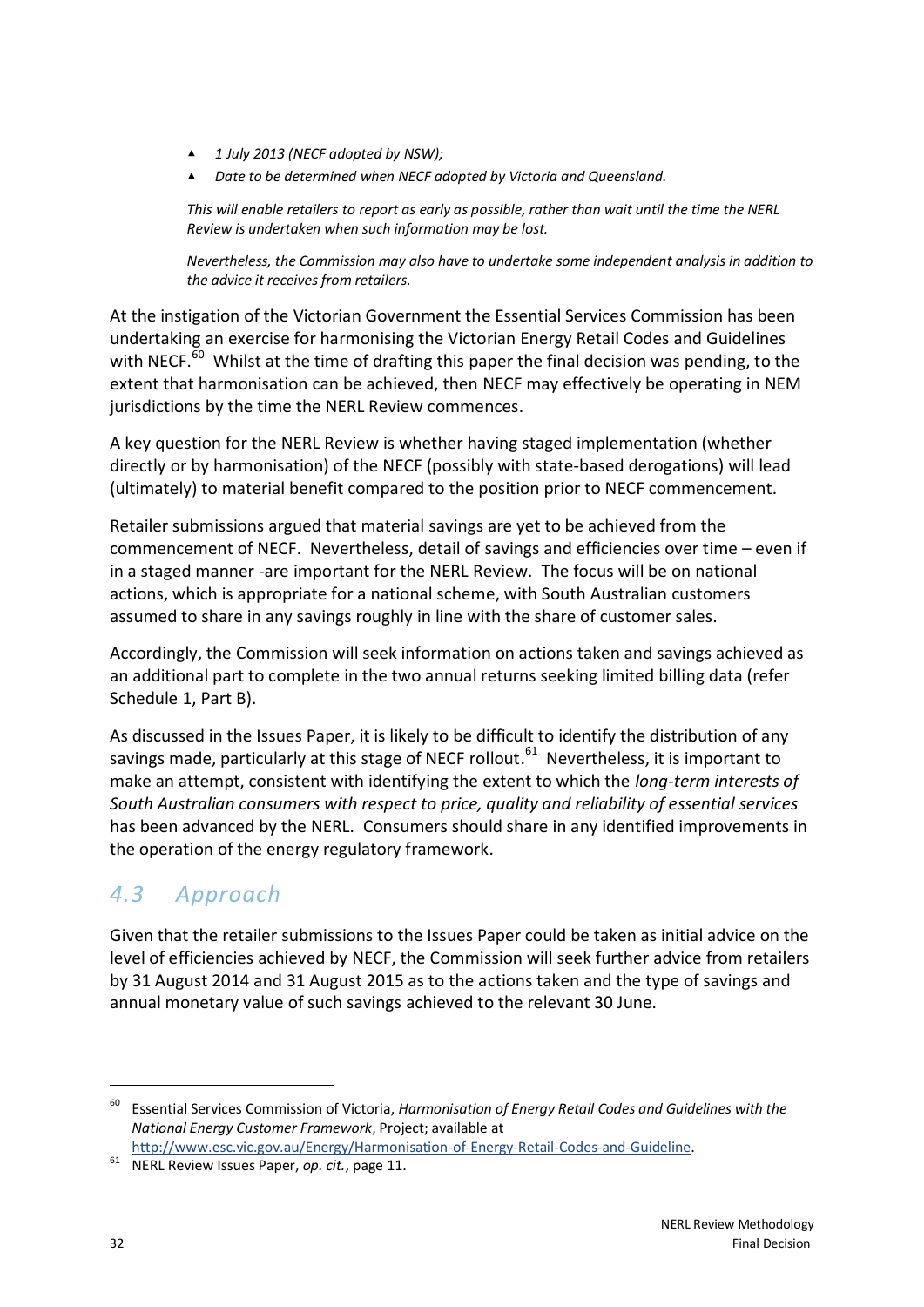So that a pattern of actions and results can be identified over the period of preparing for NECF and implementation, retailers will be requested to provide the information sought according to the timelines of pre-July 2012; 2012/13; 2013/14.

As the NERL also impacts on the way energy distributors interact with customers, the two South Australian energy distributors (SA Power Networks and Envestra) will also be requested to provide similar advice on actions and cost impacts.

This timing (i.e., August 2014 and 2015) is designed to correspond with the timing of the request for limited billing data from retailers (refer Chapter 6), which should further reduce any regulatory burden associated with this NERL Review (refer Schedule 1).

Noting the comments made in some submissions, the extent of derogations to NECF for those jurisdictions that have adopted NECF will also be considered. This will be to form a view as to whether they might materially affect efficiency of the national scheme to retailers with consequential impact on the benefits from the operation of the NERL in South Australia. If the extent of derogations is material in each jurisdiction, then this would impact the overall efficiency of NERL.

Potential gains to South Australian consumers through a harmonised national scheme are not just impacted by South Australian derogations, but also the extent to which other jurisdictions have derogated from the national uniform scheme. This is expected to be more of an issue if each jurisdiction has derogated in different areas, meaning reduced uniformity overall.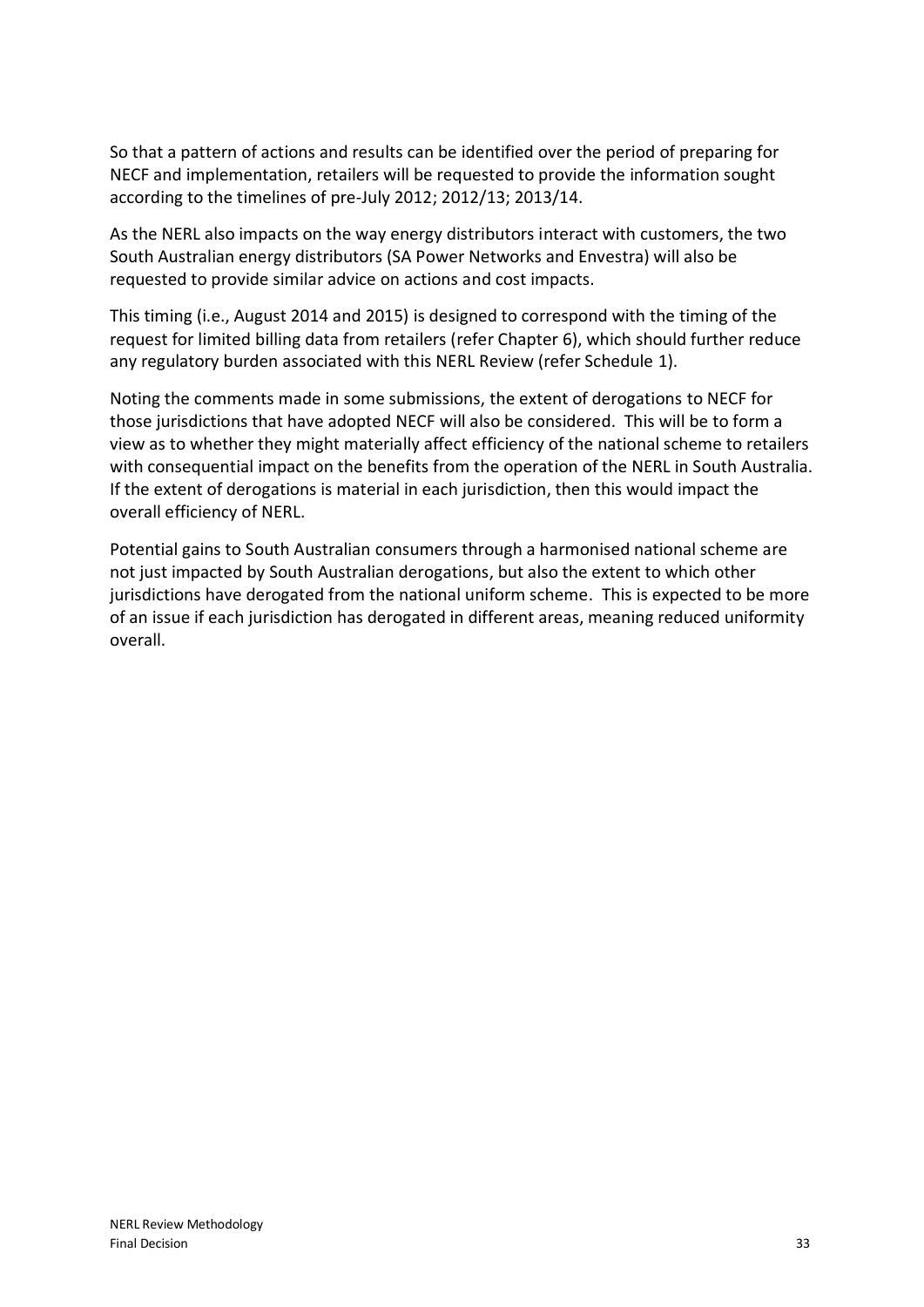# <span id="page-39-0"></span>5. ASSESSING COMPETITION

The Issues Paper outlined a proposal to assess the competitiveness of the South Australian energy retail market:

- ▲ to enable the performance of the customer protection regulatory framework to be assessed within the context of the market it operates (act as an explanatory variable); and
- ▲ the primary basis for assessing the extent to which the adoption of NECF has achieved allocative efficiency gains.

A key element in assessing the performance of the market is to determine the level of retail competitiveness: are consumers gaining access to competitively set prices and is the NERL consumer protection framework robust enough to operate in such an environment?

The Commission<sup>62</sup> and the AEMC<sup>63</sup> have previously undertaken formal reviews into the competitiveness of the South Australian energy retail market (in 2007 and 2008 respectively), with the Commission undertaking a monitoring and reporting role until 1 February 2013.

The Commission has previously developed a framework for monitoring the development of retail competition in South Australia, with a Final Decision released in September 2004.<sup>64</sup> The key monitoring indicators identified were:

- ▲ Indicator 1: number of retailers
- ▲ Indicator 2: small customer switching
- ▲ Indicator 3: barriers to entry
- ▲ Indicator 4: information asymmetries
- ▲ Indicator 5: price/service mix
- ▲ Indicator 6: impacts on low-income groups
- ▲ Indicator 7: innovation.

<sup>62</sup> In January 2007, the Commission appointed NERA Economic Consulting to undertake a *Review of the Effectiveness of Energy Retail Market Competition for small customers in South Australia* (incorporating both electricity and gas), various reports available at [http://www.escosa.sa.gov.au/projects/86/review-of](http://www.escosa.sa.gov.au/projects/86/review-of-the-effectiveness-of-energy-retail-market-competition-in-south-australia.aspx#stage-list=4)[the-effectiveness-of-energy-retail-market-competition-in-south-australia.aspx#stage-list=4.](http://www.escosa.sa.gov.au/projects/86/review-of-the-effectiveness-of-energy-retail-market-competition-in-south-australia.aspx#stage-list=4)

<sup>63</sup> AEMC conducted a *Review of the Effectiveness of Competition in Electricity and Gas Retail Markets in South Australia* in 2008, various reports available a[t http://www.aemc.gov.au/Market-](http://www.aemc.gov.au/Market-Reviews/Completed/review-of-the-effectiveness-of-competition-in-electricity-and-gas-retail-markets-in-south-australia.html)[Reviews/Completed/review-of-the-effectiveness-of-competition-in-electricity-and-gas-retail-markets-in](http://www.aemc.gov.au/Market-Reviews/Completed/review-of-the-effectiveness-of-competition-in-electricity-and-gas-retail-markets-in-south-australia.html)[south-australia.html.](http://www.aemc.gov.au/Market-Reviews/Completed/review-of-the-effectiveness-of-competition-in-electricity-and-gas-retail-markets-in-south-australia.html)

<sup>64</sup> Essential Services Commission of South Australia, *Monitoring the Development of Energy Retail Competition in South Australia*, Final Decision, September 2004; available at [http://www.escosa.sa.gov.au/library/040917-MonitorEngyRetailComp-FinDec.pdf.](http://www.escosa.sa.gov.au/library/040917-MonitorEngyRetailComp-FinDec.pdf)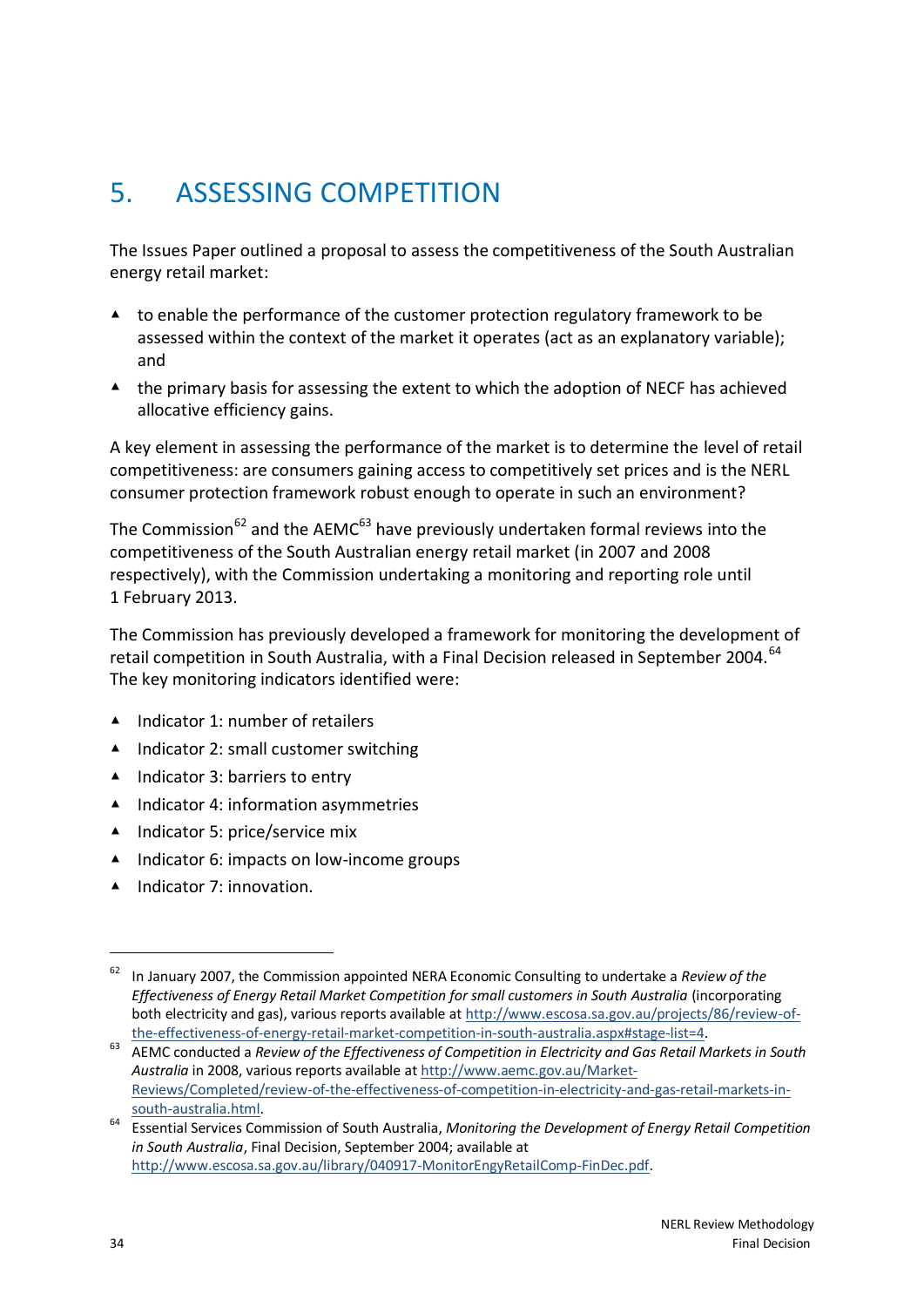Reviewing price movements against total cost movements was also considered to be instructive in indicating the direction of any changes in allocative efficiency.

## *5.1 Submissions*

While there was some support for the indicators proposed in the Issues Paper, the ability to measure any material effect on competition from the adoption of NERL was questioned.

AGL commented:<sup>65</sup>

*The Commission intends using the same data set criteria as for their effective competitiveness review. AGL doubts that, in light of derogations to SA, the small functional changes that have arisen as a requirement of the NERR and NERL changes could identify any Pareto Improvement in any examination of their material effect on competition, and linking the two together is therefore a waste of effort. However the data set criteria is not contested.*

Origin Energy raised issues in relation to the Commission's 'innovation' competition indicator:<sup>66</sup>

*Retail market innovation (that leads to dynamic efficiency gains) is not just a function of the NECF. There are existing barriers to innovation (for example exit fees on small customer metering installations) that are unrelated to the NECF and typically manifest in demand response markets. The NERL itself in this example is not holding back innovation or increased competition.*

## *5.2 Commission's Considerations*

Despite some submissions opposing assessing the level of competition, an assessment of the level of competition is considered relevant to the NERL Review for the reasons outlined in the introduction to this chapter and in Chapter 2 dealing with scope.

However, there is a need to avoid regulatory overlap and, consequently, external reviews and data sources will be relied upon to the extent possible.

The AEMC recently released an Approach Paper outlining its proposed approach to undertaking annual competition reviews in accordance with revised terms of reference provided by the SCER to the AEMC on 13 January 2014, with the first review to be undertaken in 2014. 67

<sup>65</sup> AGL *op. cit.*, page 3.

<sup>66</sup> Origin Energy *op. cit.*, page 3.

<sup>67</sup> Australian Energy Market Commission, *2014 Retail Competition Review, Approach Paper*, 17 January 2014; available at [http://www.aemc.gov.au/News/Whats-New/aemc-starts-new-annual-retail-competition](http://www.aemc.gov.au/News/Whats-New/aemc-starts-new-annual-retail-competition-review.html)[review.html](http://www.aemc.gov.au/News/Whats-New/aemc-starts-new-annual-retail-competition-review.html)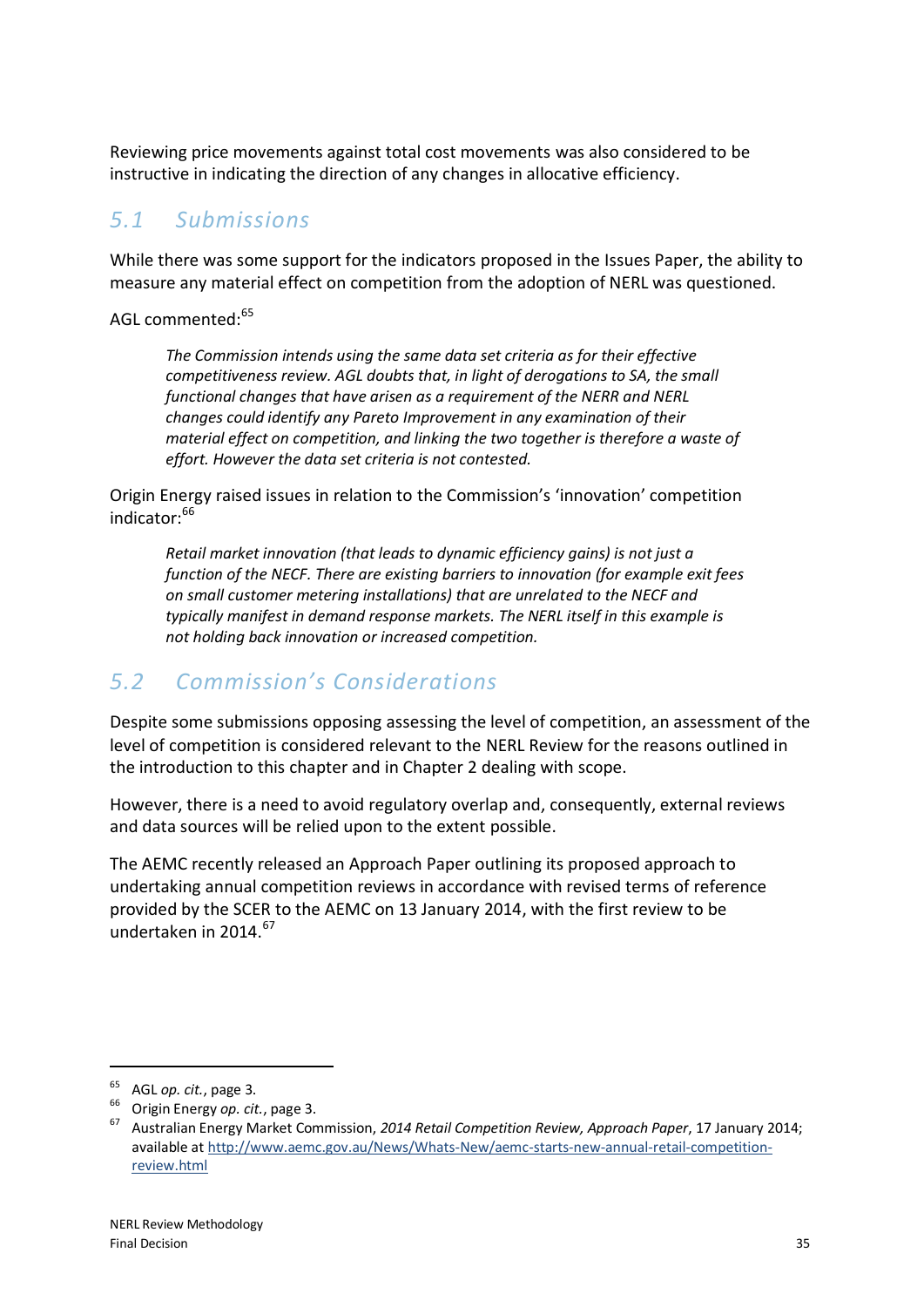The AEMC is responsible under the AEMA for assessing the effectiveness of competition in the electricity and natural gas retail markets, *for the purpose of decisions on the retention, removal or reintroduction of retail energy price controls*. 68

The new annual AEMC competition reviews, to commence in 2014, will assess the level of competition in all NEM jurisdictions on an annual basis and hence provide a source of publicly available information. The results of two AEMC competition reviews should be available for the purposes of the NERL Review (2014 and 2015), with the terms of reference given to the AEMC requiring the AEMC to publicly release its NEM-wide report by 30 June each year.

The AEMC is required to consider the following criteria (subject to practicality, data availability and resourcing constraints):<sup>69</sup>

- $\blacktriangle$  independent rivalry within the market;
- ▲ the ability of suppliers to enter the market;
- ▲ the exercise of market choice by customers;
- ▲ differentiated products and services;
- ▲ price and profit margins; and
- ▲ customer switching behaviour.

Whilst it will be important to understand any developments in non-price factors in promoting competition, price has previously been identified in Commission work as the key consideration. Differences pre and post-NECF in this variable will be monitored for the NERL Review (refer to Chapter 6 of this paper for further discussion on price monitoring).<sup>70</sup>

Many of the AEMC criteria cover the Commission's key competition indicators, which were stated in the Issues Paper<sup>71</sup> and restated in the introduction to this Chapter. However, there are some indicators that are considered relevant that are unlikely to be covered by the AEMC Competition Report competition criteria.

The Commission has previously assessed impacts on low-income groups as one of the key competition indicators, to identify the extent to which low-income groups might be benefiting from the energy market reforms. More recently the Commission undertook an analysis of the South Australian household utility expenditure as reported in the ABS Household Expenditure Survey (**HES**) 2009-10, published in September 2011. 72

<sup>68</sup> Standing Council on Energy and Resources, *Australian Energy Market Agreement*, 9 December 2013, clause 14.12, page 31; available at<http://www.scer.gov.au/governance/agreements/> .

<sup>69</sup> Australian Energy Market Commission, Approach Paper, *op. cit.*, page 2.

<sup>70</sup> For example: Colmar Brunton, *Monitoring the Development of Energy Retail Competition in South Australia and Consumer Preference for Market Contract* Information, report prepared for the Essential Services Commission of South Australia, August 2010; available a[t http://www.escosa.sa.gov.au/library/100806-](http://www.escosa.sa.gov.au/library/100806-ConsumerPreferenceColmarBruntonReportFinal.pdf) [ConsumerPreferenceColmarBruntonReportFinal.pdf](http://www.escosa.sa.gov.au/library/100806-ConsumerPreferenceColmarBruntonReportFinal.pdf) .

<sup>71</sup> NERL Review Issues Paper, *op. cit.*, page 11.

<sup>72</sup> Essential Services Commission of South Australia, *South Australian Expenditure on Utilities,* November 2012; available at [http://www.escosa.sa.gov.au/library/121129-APR\\_2012-HouseholdUtilitiesExpenditure.pdf](http://www.escosa.sa.gov.au/library/121129-APR_2012-HouseholdUtilitiesExpenditure.pdf)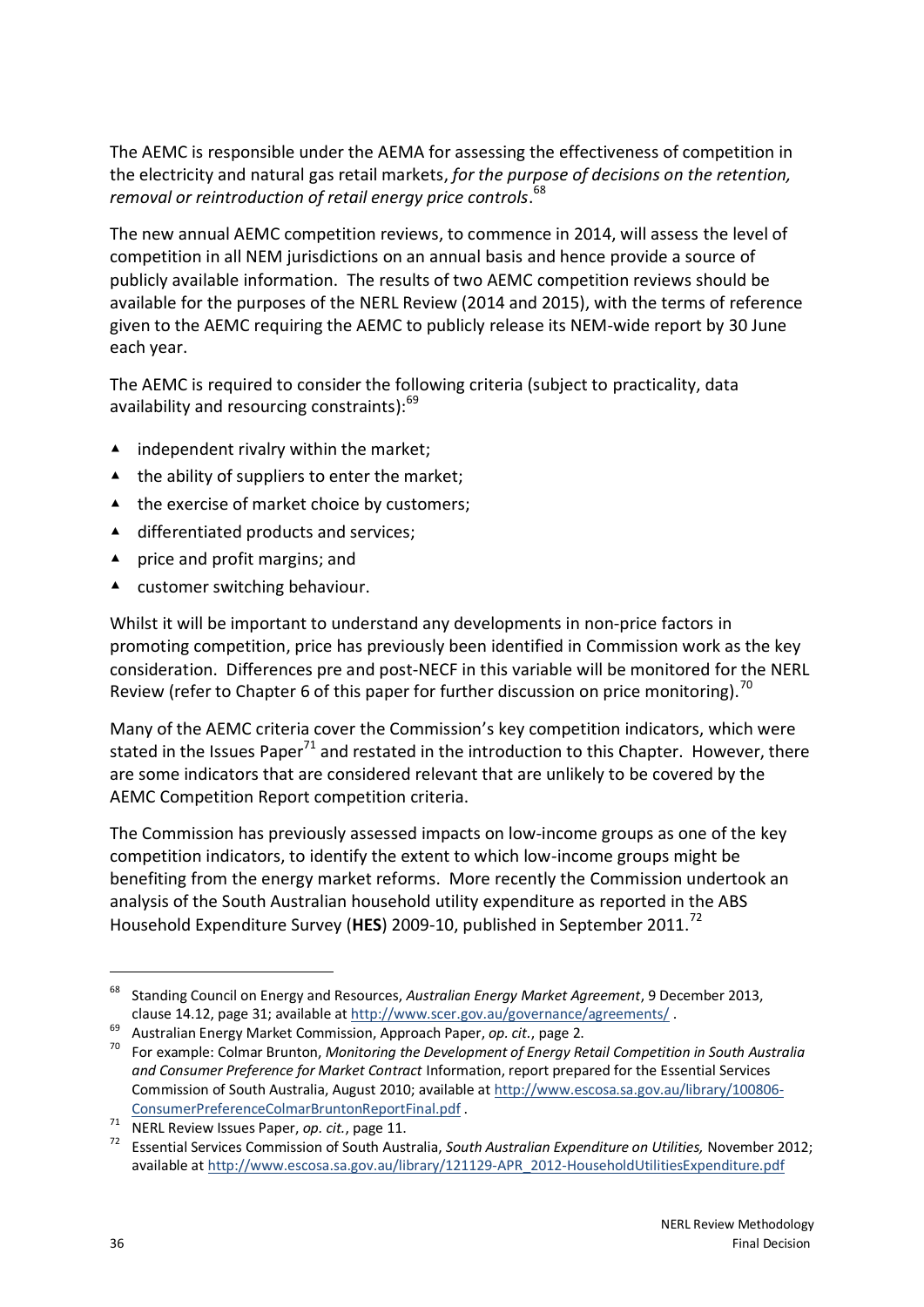Unfortunately, the HES is only conducted every six years so the next survey (2015-16) would not be expected to be released before September 2017, which is outside the NERL Review timeline.

Regard will be had to any analysis or data available at the time of undertaking the review, but in its absence the merits of employing some earlier approaches used by the Commission will be considered, such as examining South Australian electricity price movements against movements in weekly allowances and pensions.<sup>73</sup>

## *5.3 Approach*

In assessing the level of effective retail energy competition in South Australia, the NERL Review will rely on the AEMC Competition Report findings to the extent they are sufficiently comprehensive. Any independent analysis would be in accord with the Commission's previously developed competition monitoring framework. A call will be made on the extent that independent competition analysis is required following the release of the 2014 AEMC Competition Report.

<sup>73</sup> Essential Services Commission of South Australia, *Monitoring the Development of Energy Retail Competition in South Australia, Statistical Report,* March 2006, page 45; available at <http://www.escosa.sa.gov.au/library/060406-MarFRCMonStatsReport.pdf> .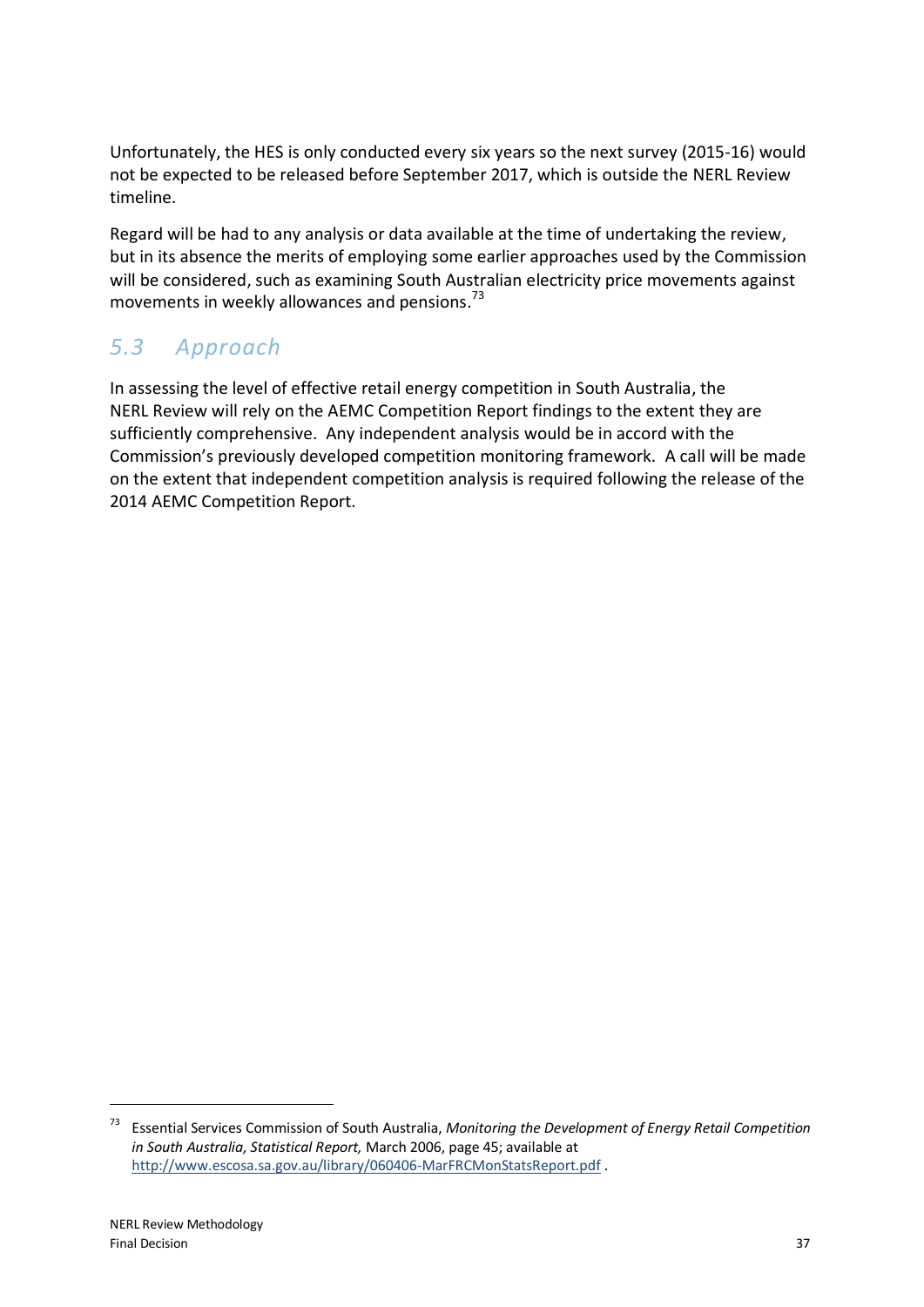## <span id="page-43-0"></span>6. MONITORING PRICES

The Issues Paper proposed that the NERL Review would assess movements in South Australian retail energy prices:

- ▲ as reviewing energy price outcomes was considered integral to the NERL Review as an explanatory variable (e.g., assessing trends in disconnection levels within the context of movement in energy prices);
- ▲ as a key indicator in assessing the effective competitiveness of the South Australian energy market; and
- $\blacktriangle$  to assist in determining the extent to which technical efficiency has been achieved, through comparing cost movements against price movements.

Prices are important in assessing the effective competitiveness of the South Australian energy retail market. Competition is not an end in itself, but, where effective, is most likely to deliver prices that are in the long term interests of consumers.

The Issues Paper placed a heavy emphasis on the need to assess movement in prices for what might be termed 'closed offers' at any given point in time (i.e. still operating, but are closed to new customers), in addition to 'open offers' (those available to customers on request).

By reviewing open and closed offers, comment could be made on the extent to which retailers differentiate prices for new and existing customers. Retailers may only be offering significant discounts to new customers, meaning that retailers may be relying on customer inertia ('sticky customers') to increase prices for existing customers.

While "sticky" customers have the ability to seek the best offers available to them, it was suggested that it would only be by observing any evidence of stickiness that a potential market failure might be identified. For example, sticky customers may perceive high transaction costs in any decision to move to a new contract (which may be real, or only perceived) which might be addressed through making more (or better) information available and/or reduce any barriers to transfer.

It was also considered important to understand the movement in weighted average prices of each type of contract, in order to provide an informed comment on the situation for customers as a whole (typical customer). Reviewing movements in individual contract prices with no regard to the level of take up of specific contracts would lead to a finding that might have little bearing to that experienced by the majority of customers.

The Issues Paper provided two options for collecting required pricing data:

▲ Pricing Option 1-Modified Relative Price Movement (**RPM**): based on the Commission's previously employed RPM methodology for fixing electricity standing contract prices. It was recognised that this option would be data intensive, but would provide a sound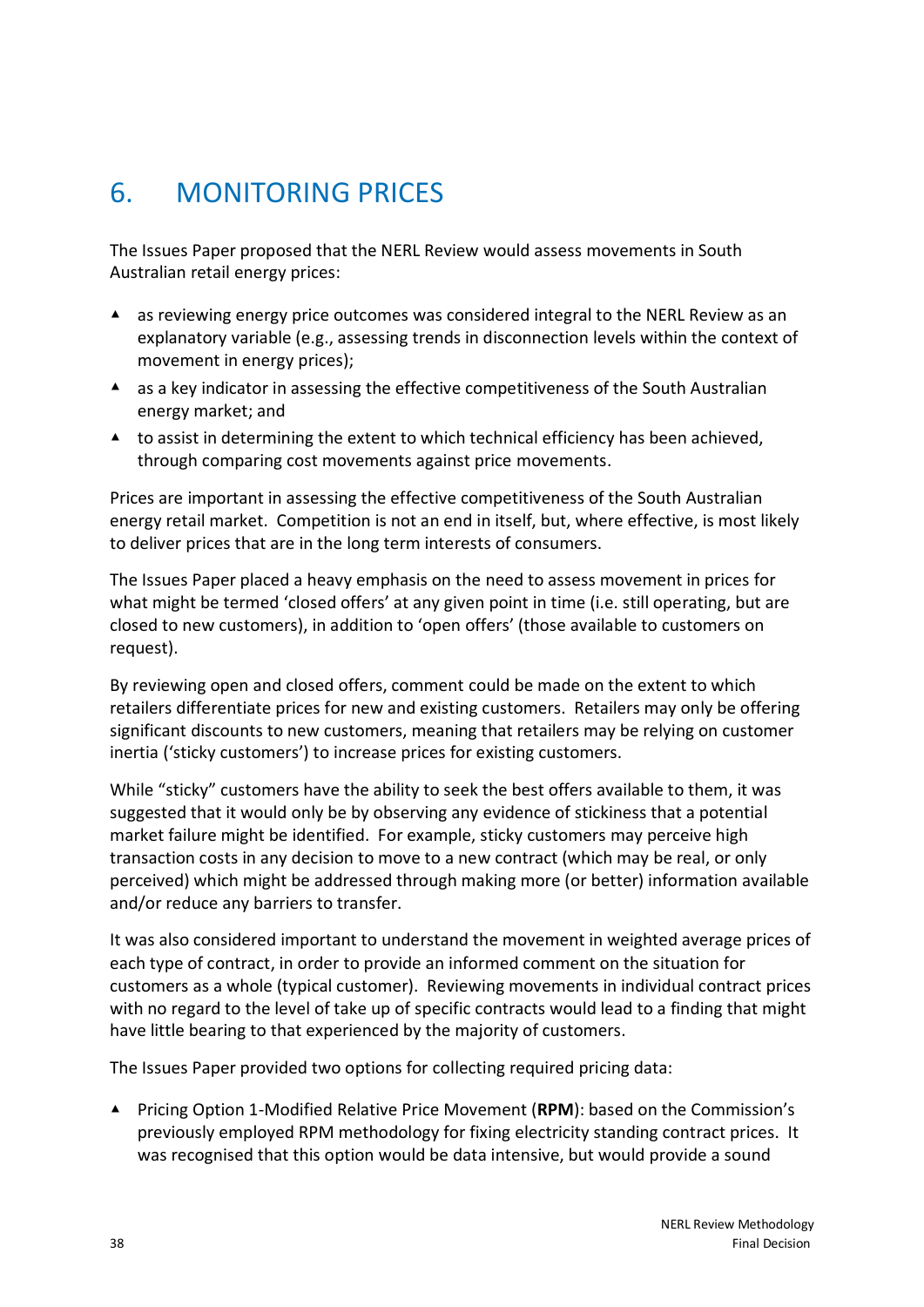basis for assessing the movement of weighted average electricity prices across a year; and

▲ Option 2-Average Price: based on the requirement of retailers under the previously operating Industry Guideline No.2, with retailers required to provide aggregate sales and revenue from sales data according to a number of categories (including separately for open and closed contracts).

It was not proposed to monitor movements in the level of administrative and related charges (e.g. account establishment fees). That those charges tended to be one-off and so it would be more difficult to determine the impact of any price movements in such charges for the 'typical' customer. Such charges are also generally not material, on average, when compared to the annual bill paid by the typical customer over time (i.e., most customers would not be expected to incur such sundry charges each year).

In terms of timing, the Issues Paper stated that the detailed pricing information would be required for each financial year ending 30 June, starting with financial year 2013/14, as the first full year of operation post-NECF and price deregulation. Consequently, retailers would be required to provide two 'annual returns' for the purposes of the NERL Review (for 2013/14 and 2014/15), noting the intended NERL Review Draft Report date of October 2015. These annual returns would be required to be provided to the Commission no later than 31 August of the relevant year.

## *6.1 Submissions*

There were opposing views in submissions as to the merits of seeking detailed pricing data, particularly in relation to Pricing Option 1. Comments were also received on specific aspects of the proposed approach to monitoring prices.

Retailers argued that publicly available data and reviews should be relied up, only requesting retailers to complete information gaps.

AGL did not support Pricing Option 1 commenting:<sup>74</sup>

*… the increment of change between the pre and post 2013 consumer protection regimes is so small, and the impacts of externalities so more apparent, that the use of Option 1 is not justified on the grounds of relative margin of error, let alone cost ...*

*the assertion that retailers have existing systems to meet data reporting requirements using RPM is incorrect. Historically the RPM has required the significant diversion of effort and resources from other business activity. ESCOSA is aware of this and it is unreasonable to assume this has changed. Significant additional regulatory requirements are likely to increase barriers to entry for retailers seeking to enter the SA market. …*

<sup>74</sup> AGL *op. cit.*, page 4.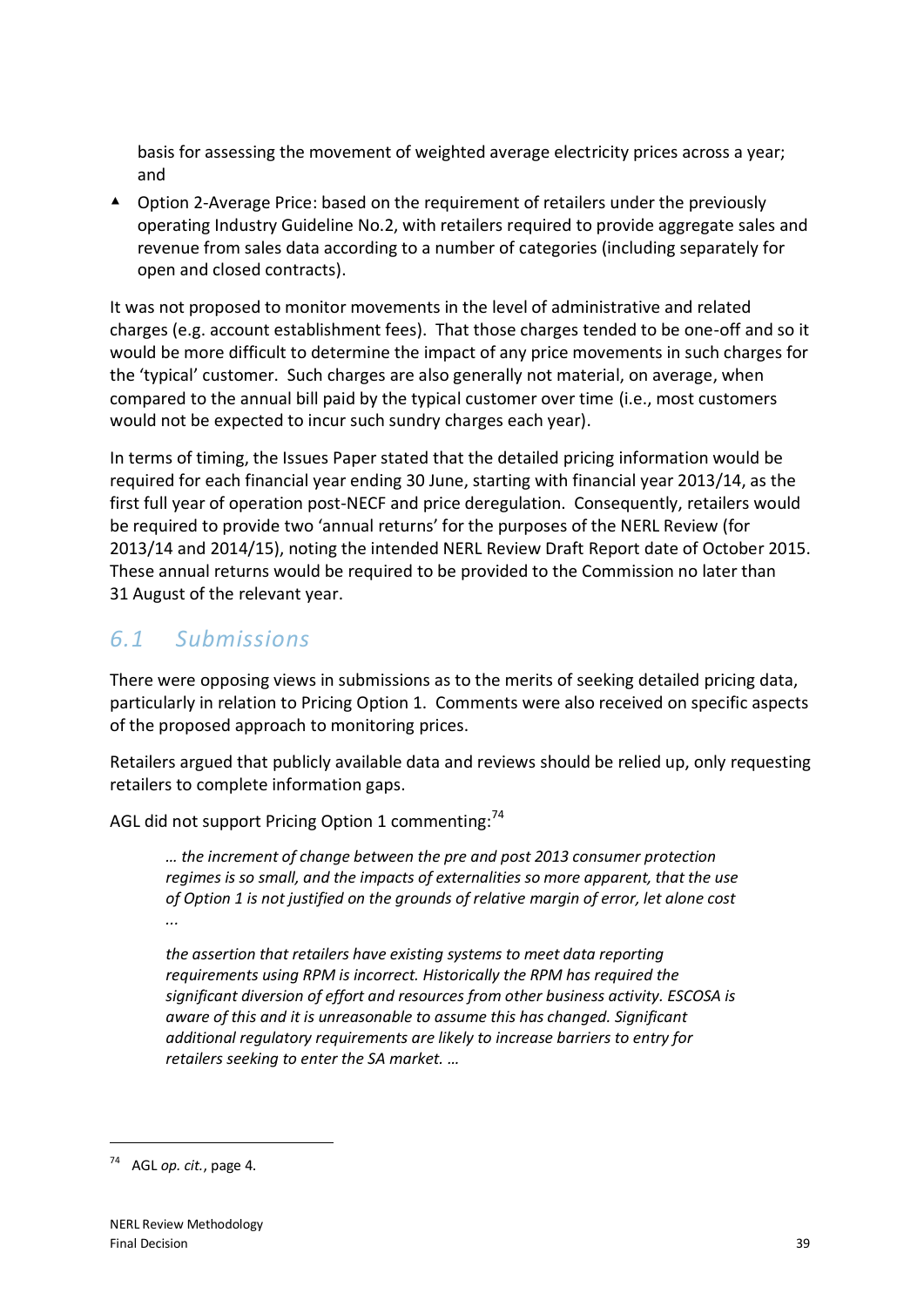*More broadly, measuring the outcomes for consumers in a competitive market is a measure of the overall competitive market dynamic putting downwards pressure on prices, and the alternative offers that consumers have easy access to (though they may not necessarily choose them). In this light, and with obvious regard to the costs associated with Option 1 AGL contends that Option 2; Average Price is more than satisfactory in each and all of these regards.*

ERAA commented that:<sup>75</sup>

*A reinstatement of extensive annual reporting obligations would result in increased costs for retailers. The ERAA does not believe that this change would provide sufficient benefits to justify these costs. Any potential reintroduction of price monitoring in South Australia should be based on a carefully considered cost-benefit analysis, and is a separate policy decision for Government. Should the Commission wish to utilise pricing data to perform this review, a more proportionate approach would be to make use of current publicly available sources.*

Consumer groups were in favour of the NERL Review having access to as much pricing information as it needs to undertake rigorous analysis.

Subject to the caveat that the Commission only requests data essential for analysis, Business SA submitted that:<sup>76</sup>

*In terms of pricing information, Business SA prefers ESCOSA have access to enough data to ensure they can undertake rigorous analysis of electricity and gas market movements, particularly as they relate to small business. Having access to detailed gas market data will become increasingly important given the potential for structural changes in the gas market over the next few years.*

SACOSS showed a strong preference for Pricing Option 1, commenting that:<sup>77</sup>

*SACOSS expects retailers to resist Option 1 and favour Option 2 on the basis of the administrative effort required to provide more detailed information or that it compromises confidentiality and hence undermines competition. SACOSS preemptively rejects this as a reasonable position and asserts that it is in the interest of retailers to openly demonstrate that competition is effective and that the NECF is in fact advancing the consumer interest. Any resistance of transparency can only exacerbate the feelings of mistrust toward energy businesses that exist in the community.*

A number of comments were received on specific aspects of the proposed approach to monitoring prices. On performing an analysis of retail margins Simply Energy commented:<sup>78</sup>

*It is very unclear to us what an analysis of retail margins will tell ESCOSA about the success or failure of the NECF. Besides the difficulties of establishing a meaningful estimate of retail margins, whether margins have increased, decreased or stayed* 

<sup>75</sup> ERAA *op. cit.*, page 2.

<sup>76</sup> Business SA *op. cit.*, page 2.

SACOSS *op. cit.*, page 7.

<sup>78</sup> Simply Energy *op. cit.*, page 5.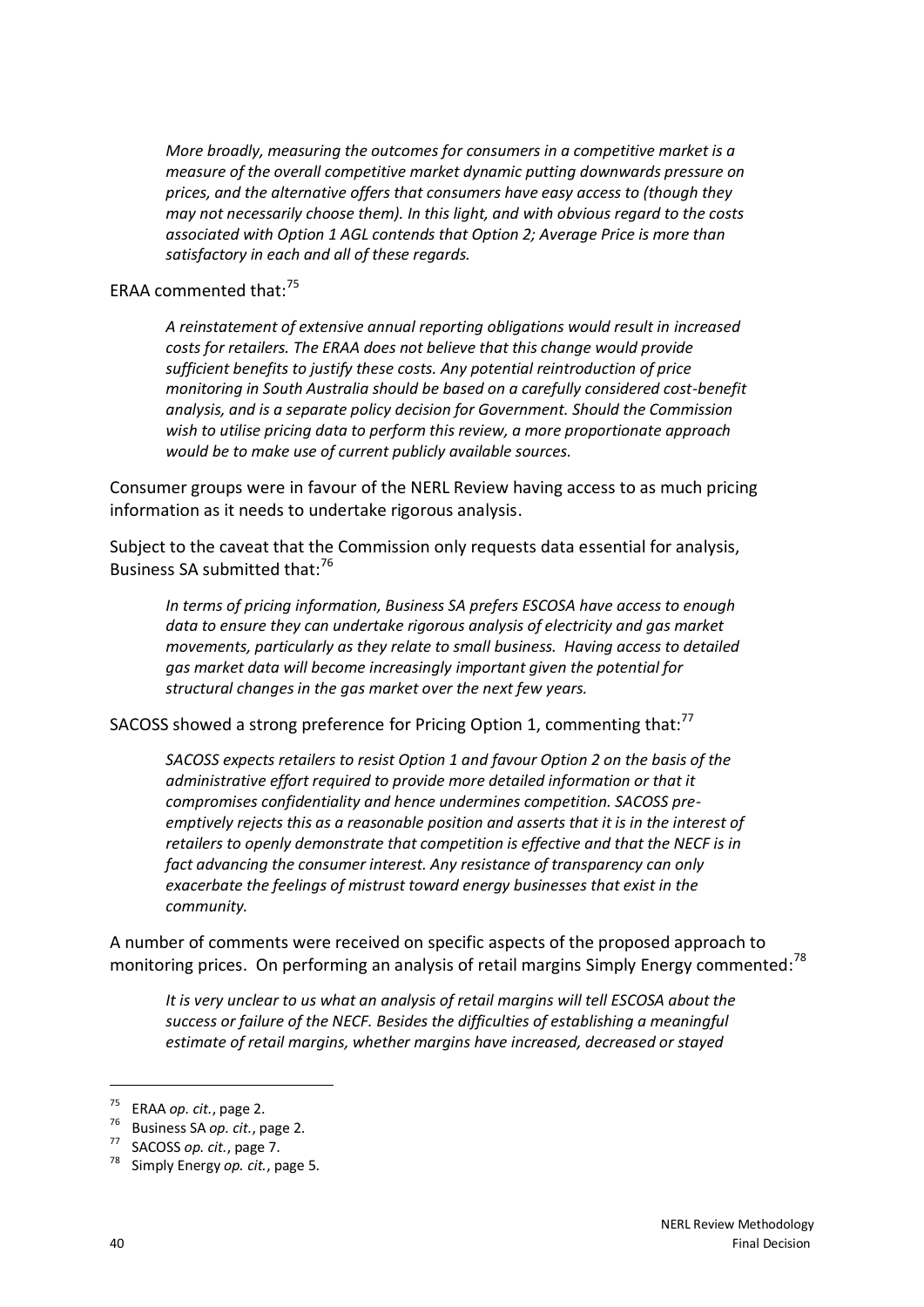*the same since February 2013 will be influenced by such a broad sweep of factors outside of NECF that it will be impossible for ESCOSA to make any substantive conclusions. Price and costs fluctuate continually as industry factors and competitive dynamics change and retail margins constantly change in response to these dynamics.*

On the proposal to monitor prices for contracts with closed offers, Origin Energy commented:<sup>79</sup>

*Origin supports price monitoring as part of the Review process. However, we do not believe that this requires the collection of data on all closed (but still active) offers over what is a relatively long period allocated for the Review, due to the complexity involved and the diminishing returns such an exhaustive approach will yield. The reporting of offers active and available from 2014 onward would be a more administratively simply approach. Furthermore, as the Commission knows, much of this data is currently available on the Energy Made Easy website.*

SACOSS was not comfortable with the proposal to not monitor movements in the level of administrative and related charges, commenting:<sup>80</sup>

*SACOSS is not comfortable that the importance of fees and charges can be so readily dismissed. In our experience, many consumers do not agree that these are not "material" and in our view the NERL review provides an opportunity to demonstrate the materiality or otherwise of the incidence of these charges. The presence of early termination fees is one example.*

### *6.2 Commission's Considerations*

Submissions were divided on the extent and detail of the energy price monitoring that should be undertaken for the NERL Review.

As with other areas of information requirements, the Commission would first utilise published sources of data and reviews to the extent they meet the needs of the NERL Review. To this end, there are a number of public sources of pricing information that can be used, including the Ministerial Pricing Report prepared by the Commission. However, these public sources of pricing information do not provide information in relation to closed offers.

The AEMC 2013 Residential Electricity Price Trends report (**AEMC Price Trends Report**) provides potentially useful information, with the December 2013 report the first time this annual report considered trends for both standing and market offer prices (provides trends for Queensland, NSW, Victoria and South Australia).<sup>81</sup> However, in addition to not covering

<sup>79</sup> Origin Energy *op. cit.*, page 5.

SACOSS *op. cit.*, page 5.

<sup>81</sup> AEMC, *2013 Residential Electricity Price Trends*, Final Report, 13 December 2013; available at [http://www.aemc.gov.au/media/docs/2013-Residential-Electricity-Price-Trends-Final-Report-723596d1](http://www.aemc.gov.au/media/docs/2013-Residential-Electricity-Price-Trends-Final-Report-723596d1-fe66-43da-aeb6-1ee16770391e-0.PDF) [fe66-43da-aeb6-1ee16770391e-0.PDF](http://www.aemc.gov.au/media/docs/2013-Residential-Electricity-Price-Trends-Final-Report-723596d1-fe66-43da-aeb6-1ee16770391e-0.PDF)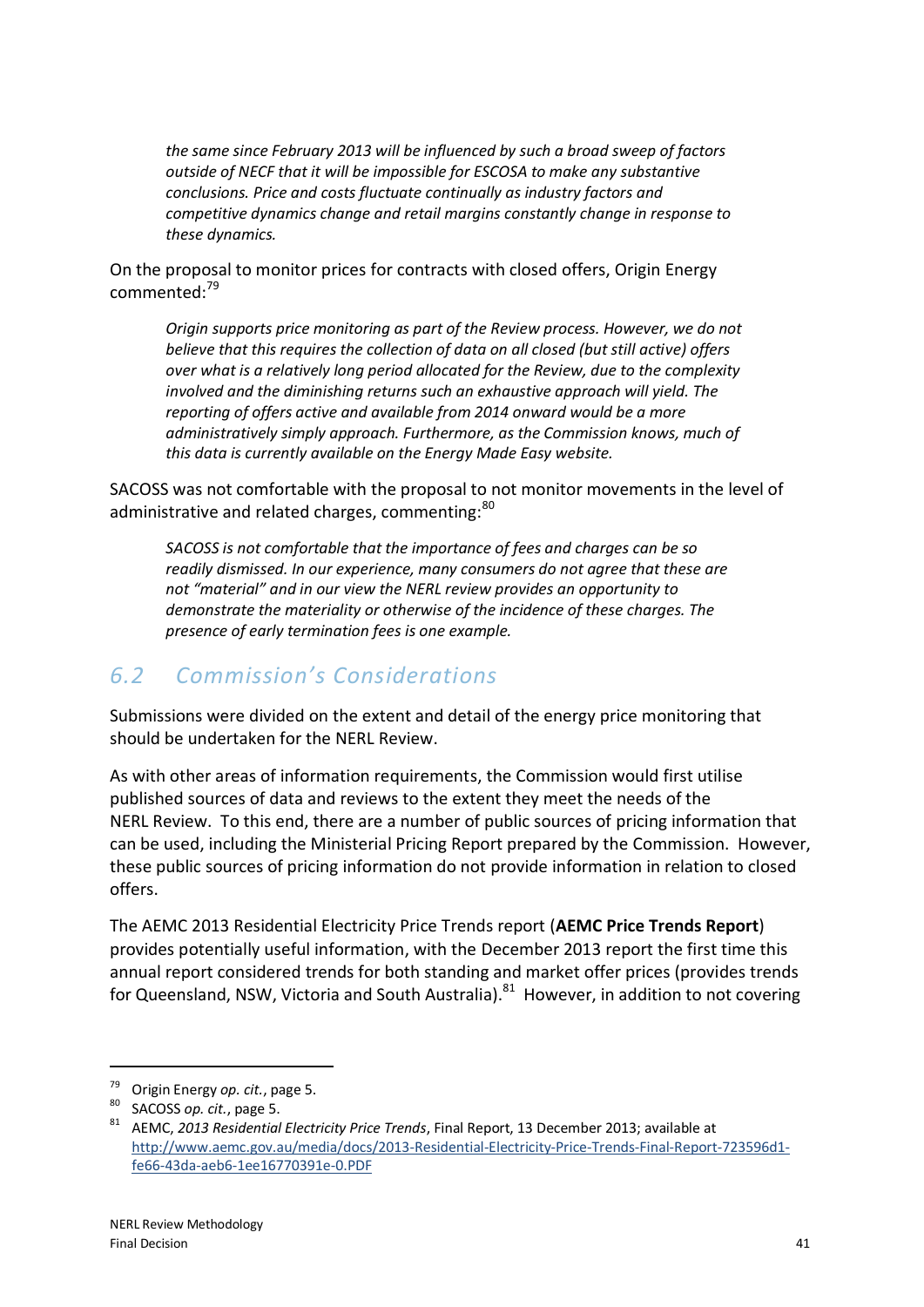closed offer prices, this AEMC report does not cover small business prices, weighted average prices and gas prices.

It is recognised that some customers have concerns with the level of individual fees and charges (e.g., account establishment fees). This would require the collection of pre-NECF information would be required which is not currently available and hence would require a separate data request to retailers. As the Terms of Reference require the Commission to make a broad overall assessment, concentrating on key areas, rather than assess the performance of each individual aspect of NERL operations, this specific matter is not considered central to the NERL Review. As a result, such data will not be sought.

### *6.2.1 Price Monitoring – assessing closed contracts*

The importance of reviewing the full range of contracts, incorporating 'closed offer contracts', is outlined in the Issues Paper.<sup>82</sup> This would allow comment to be made on the extent to which retailers differentiate prices for new and existing customers and enable the derivation of weighted average electricity and gas prices that are a more representative 'typical' price faced by customers than can be derived from open offer contracts alone.

Noting the AEMC expanded energy retail price monitoring role (though the AEMC is not identifying 'closed contract' prices) and given the Commission's current limited price reporting role, there is a limit to which a detailed price analysis undertaken by the Commission can be justified for the sole purpose of the NERL Review.

Consequently, the Modified RPM (Option 1) data request will not be employed. Instead, a range of public sources and average price data collected by the Commission (modified Option 2) will be relied upon, the detail of which is outlined in Section 6.3 below.

Should the Commission at some future point receive a mandate to review closed offer contracts, then the results would be available for the purposes of the NERL Review at no extra cost.

It is also noted that the AEMC proposes to consider the extent to which customers actively choose products offered by their existing retailer:<sup>83</sup>

*Customers changing plans with a retailer* [will be considered] *to see whether customers are actively choosing new products or services offered by their existing retailer. This is to reflect customer switching activity that is not picked up in churn rates.* (emphasis added).

Providing the AEMC is able to obtain information on the level of customers actively choosing new products or services by their existing retailer, and not simply customers being placed on new contracts when their current arrangements expire, this would provide a useful data source to complement average price data.

<sup>82</sup> NERL Review Issues Paper, *op. cit.*, page 13.

<sup>83</sup> Australian Energy Market Commission, Approach Paper, *op. cit.*, page 10.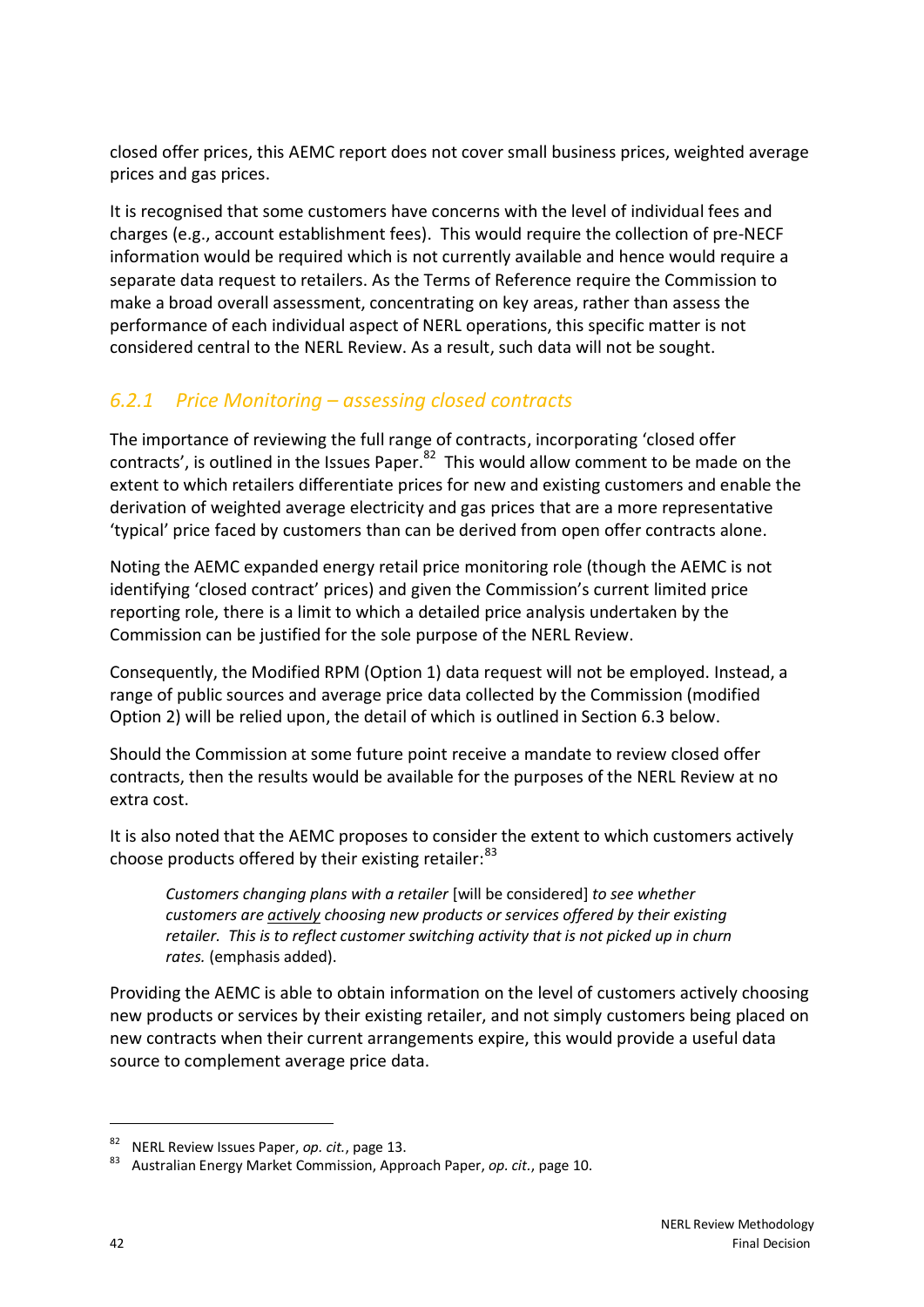### *6.2.2 Price Monitoring – assessing retail margins*

The potential for undertaking some form of energy retailer margin analysis was raised in the Issues Paper, noting the difficulties experienced by other organisations that have attempted such a task. 84

As noted above [section 5.2], the AEMC assessment criteria include assessing profit margins, with the AEMC stating in its Approach Paper: 85

*It is very difficult to accurately measure profit margins or identify an appropriate benchmark with which to compare profit margins in the retail market. Our analysis of this market indicator will consider:* 

- *competitive retail market costs in all NEM jurisdictions, drawing on the AEMC's 2013 Residential Electricity Price Trends Report; and*
- *Victorian competitive retail market costs, which appeared higher than other jurisdictions in the analysis for the above price trends report. Differences in costs are expected between jurisdictions, however these differences appeared to be larger than expected and we will consider this issue as part of this review.*

Noting the difficulty in deriving a robust value for retail margins, that undertaking such analysis is not a core responsibility for the Commission, and that the AEMC is proposing to undertake analysis in this area, it is not proposed to undertake an independent retail margin assessment for the purposes of the NERL Review.

## *6.3 Approach*

In the absence of being provided with a general mandate to monitor closed offer contracts (i.e. as part of a regular energy price monitoring role), the only pricing information the Commission seeks from retailers will be to enable a weighted average price of open and closed offer contracts to be derived based on annual billing data according to categories of:

- ▲ standing contract/standard retail contracts and market contract/market retail contracts;
- ▲ electricity and gas; and
- ▲ residential and small business customers.

Comparison of the average price derived from the annual retailers' return required for the NERL Review with the open offer prices available from other sources, will allow an inference to be drawn as to any material difference in closed and open offer contract prices. Where such differences are observed, further investigation can occur.

The template for the specific pricing data requirements is provided as Part A to Schedule 1 to this paper. To enable continuity with the data previously collected, retailers will be

<sup>84</sup> NERL Review Issues Paper, *op. cit.*, page 9.

<sup>85</sup> Australian Energy Market Commission, Approach Paper, *op. cit.*, page 11.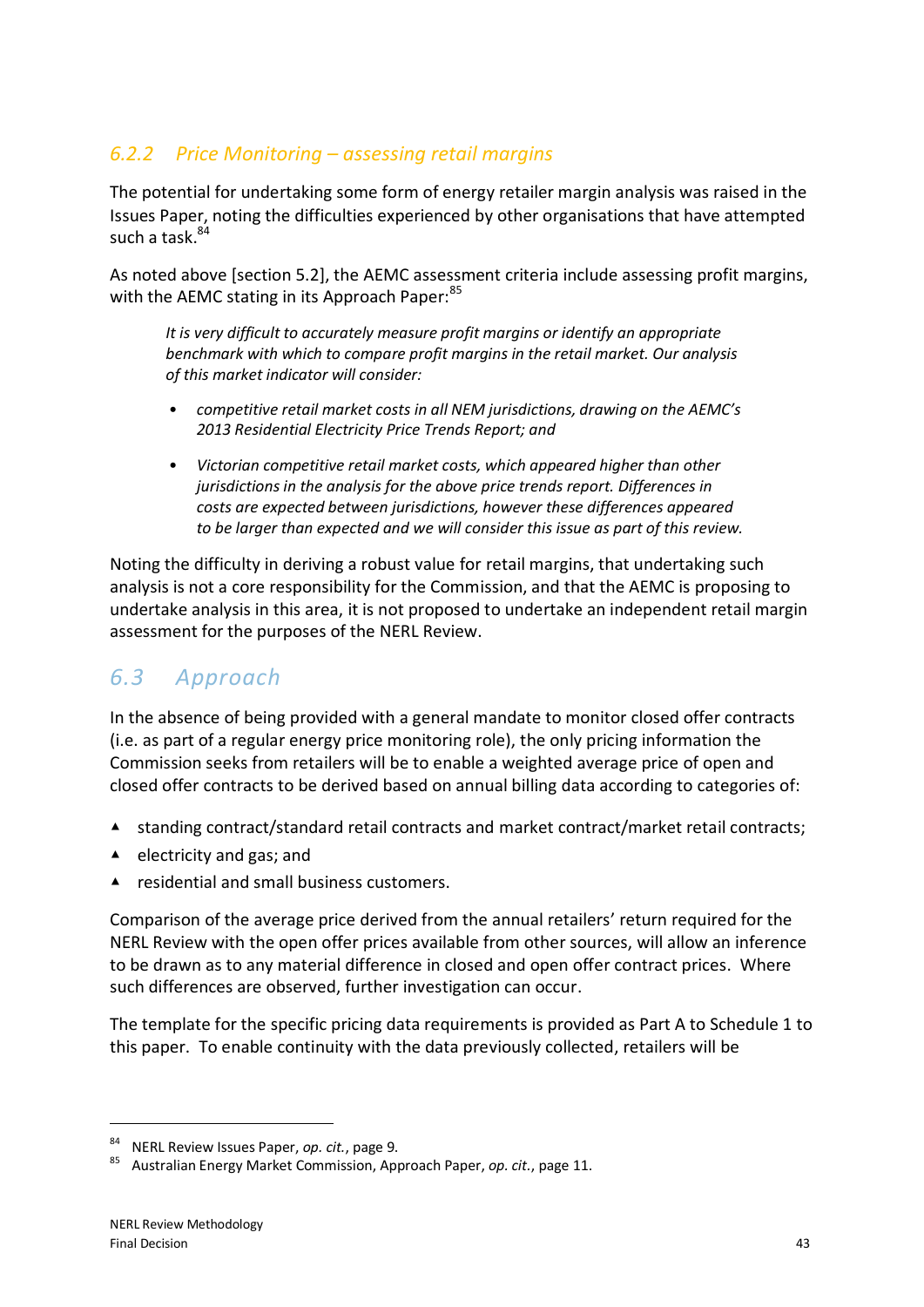requested to provide the pricing information for both 2012/13 and 2013/14 in the return (to be submitted by 31 August 2014).

It will be important that the weighted average price (for electricity: revenue\$/MWh) derived from Schedule 1 data can be made comparable with other public sources of pricing information.

The 'Sales' figures provided by retailers through Schedule 1 will be the quantity of electricity (MWh) and gas (GJ) supplied to customers. No adjustment is considered necessary, providing retailers report the quantity of energy supplied and do not net off sales associated with solar PV credits.

The 'Revenue from sales' data will represent the total value (\$) due and payable by the customer to the retailer. However, for electricity, this billed figure in many cases will not correspond directly with the value that would result from multiplying the quantity of energy supplied by the applicable tariff. This is because the final billed figure could incorporate various adjustments such as solar PV credits and concession rebates. Consequently, adjustments will need to be made to the Schedule 1 Revenue from sales data received in order to place the derived weighted average price on a similar basis to the available data on open offer prices.

The following adjustments will be made to the Schedule 1 Revenue from sales figures for electricity:<sup>86</sup>

| Revenue from sales data supplied from retailer (GST inclusive) [sourced Schedule 1] | \$A      |
|-------------------------------------------------------------------------------------|----------|
| Add value of concession rebates \$Conc [sourced Schedule 1]                         | + \$Conc |
| Add value of solar credits \$SC [sourced Schedule 1]                                | + \$SC   |
| Adjusted Revenue from sales data supplied from retailer (GST inclusive)             | $=$ SB   |

The value of solar credits  $(\xi)$  is not available from other sources so will be requested from retailers.

Whilst an estimate of the value of concession rebates might be derivable from a range of public sources, to ensure a reliable value that is consistent with the other billing information, the value of concession rebates will also be requested from retailers. 87

This level of adjustment might appear overly complicated given that the actual information sought is the revenue directly associated with supply (i.e., to derive the equivalent of a weighted average tariff). However, the Commission is seeking to minimise the cost to retailers of providing the information, noting that the Schedule 1 Revenue from sales and

<sup>&</sup>lt;sup>86</sup> Both solar PV credits and concession rebates should only appear on the electricity account.<br><sup>87</sup> Native that the Commission is socking to determine a unighted average price concrete that

Noting that the Commission is seeking to determine a weighted average price separately for standard and market retail contracts.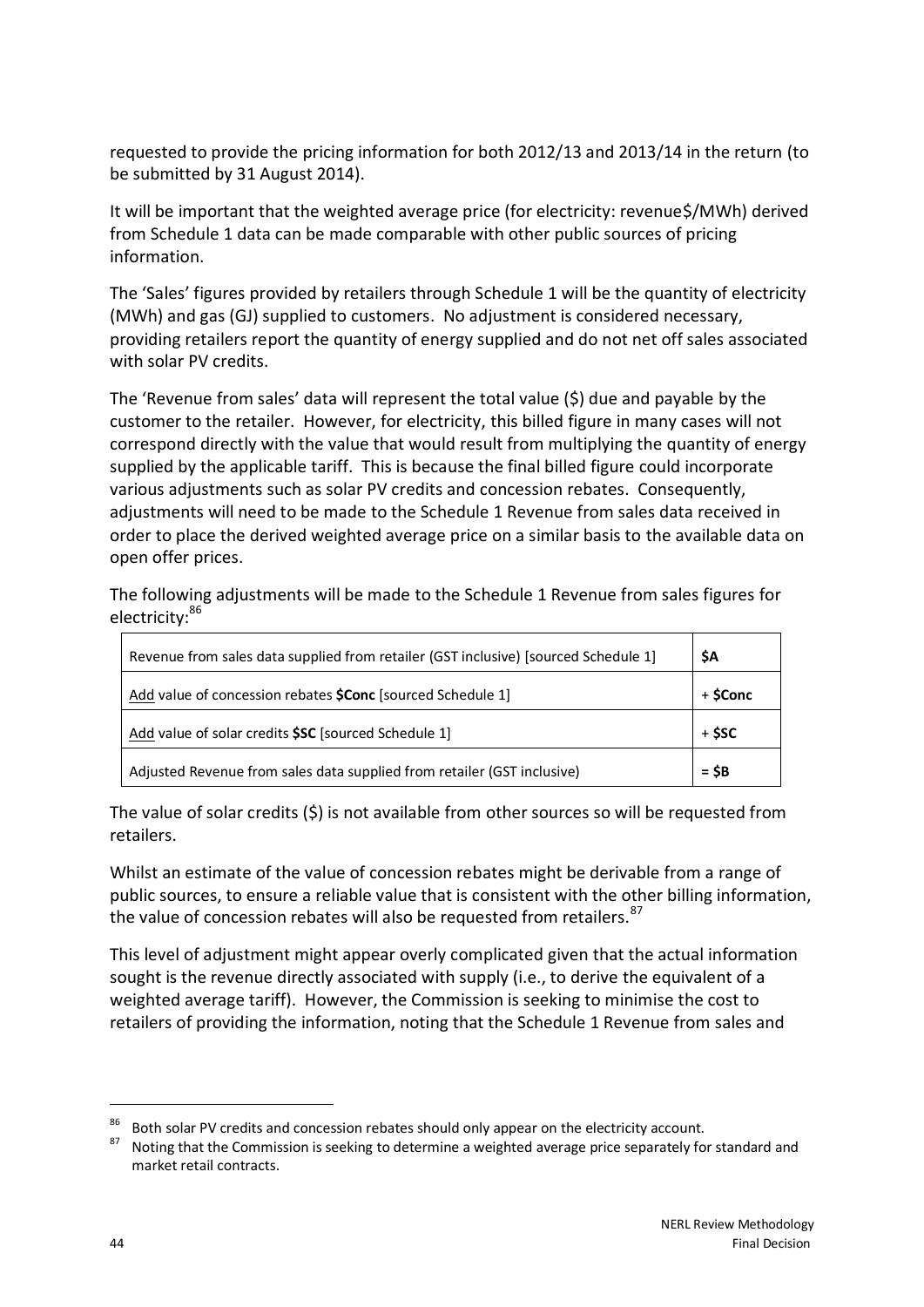Sales data is consistent with the data previously sought from retailers by the Commission under Energy Industry Guideline No.2.<sup>88</sup>

By using previous definitions and reporting formats it is hoped that the quality of data supplied to the Commission will be better than by making a special request. However, the Commission will liaise with individual retailers and will be happy to accept data in an alternative format to that requested in Schedule 1 where that better serves the NERL Review purposes.

This is intended to produce a weighted average electricity price that incorporates open and closed offer contracts (referred hereafter as the **Schedule 1 average price**), calculated as \$B (see above table) divided by Sales (Schedule 1). This figure can be compared with other public sources that only include open offer contract prices.

The extent that the size and movements in the Schedule 1 average price differs from sources that only report open offer prices will provide some indication of the extent to which closed offer contract prices may differ from open offer contracts. The revenue from sales will also include payments for any premium products such as GreenPower.<sup>89</sup> The Commission will monitor the level and movements in GreenPower prices as part of its work for the Ministerial Pricing Report. However, in 2011 GreenPower sales in South Australia represented less than 5% of total electricity sales - around 2% for residential.<sup>90</sup> Thus, whilst a factor to have regard to, it is not one expected to impact on the assessment.

In the same vein, the Revenue from sales figures will also include revenue from miscellaneous fees and charges. Over the whole customer base this represents a small portion of total billed revenue and, similar to the GreenPower argument, is not expected to impact on the high level analysis proposed.

While billing data may not incorporate the most recent offers (to the extent that customers have yet to be billed on those rates), the proposed approach will pick up any such offers in the subsequent period. A risk with focussing solely on offers is that, in practice, a low price by itself may not result in a high take up rate if other conditions associated with the offer are not to the satisfaction of prospective customers.

<sup>88</sup> Essential Services Commission of South Australia, *Energy Retailer Operational Performance Information, Energy Industry Guideline No.2, EG2/03*, July 2004 (As last varied on 1 July 2010); available at [http://www.escosa.sa.gov.au/library/100618-EnergyIndustryGuidelineNo2-V2\\_03.pdf.](http://www.escosa.sa.gov.au/library/100618-EnergyIndustryGuidelineNo2-V2_03.pdf)

<sup>&</sup>lt;sup>89</sup> GreenPower is Government accredited program that enables retailers to purchase renewable energy on behalf of customers. For more information refer [http://www.greenpower.gov.au/About-Us/What-Is-](http://www.greenpower.gov.au/About-Us/What-Is-GreenPower/)[GreenPower/.](http://www.greenpower.gov.au/About-Us/What-Is-GreenPower/)

<sup>90</sup> The 2011 South Australian GreenPower sales figures are available from NSW Trade & Investment, *National GreenPower Accreditation Program, Annual Compliance Audit for 1 January 2011 to 31 December 2011*, A report for the National GreenPower Steering Committee, March 2013, Table 8, page 18; available at [http://www.greenpower.gov.au/About-Us/Audits-And-](http://www.greenpower.gov.au/About-Us/Audits-And-Reports/~/media/Business%20Centre/Audit%20Reports/GreenPower%202011%20Annual%20Compliance%20Audit%20Report.pdf)

[Reports/~/media/Business%20Centre/Audit%20Reports/GreenPower%202011%20Annual%20Compliance%](http://www.greenpower.gov.au/About-Us/Audits-And-Reports/~/media/Business%20Centre/Audit%20Reports/GreenPower%202011%20Annual%20Compliance%20Audit%20Report.pdf) [20Audit%20Report.pdf](http://www.greenpower.gov.au/About-Us/Audits-And-Reports/~/media/Business%20Centre/Audit%20Reports/GreenPower%202011%20Annual%20Compliance%20Audit%20Report.pdf) . The total South Australian electricity sales figures taken as an average of 2010/11 and 2011/12 sourced from the Commission's *Energy Retail Market Time Series Data 2000-01 to 2012*; available at [http://www.escosa.sa.gov.au/electricity-overview/reporting-and-compliance/annual](http://www.escosa.sa.gov.au/electricity-overview/reporting-and-compliance/annual-performance-reports.aspx)[performance-reports.aspx](http://www.escosa.sa.gov.au/electricity-overview/reporting-and-compliance/annual-performance-reports.aspx) .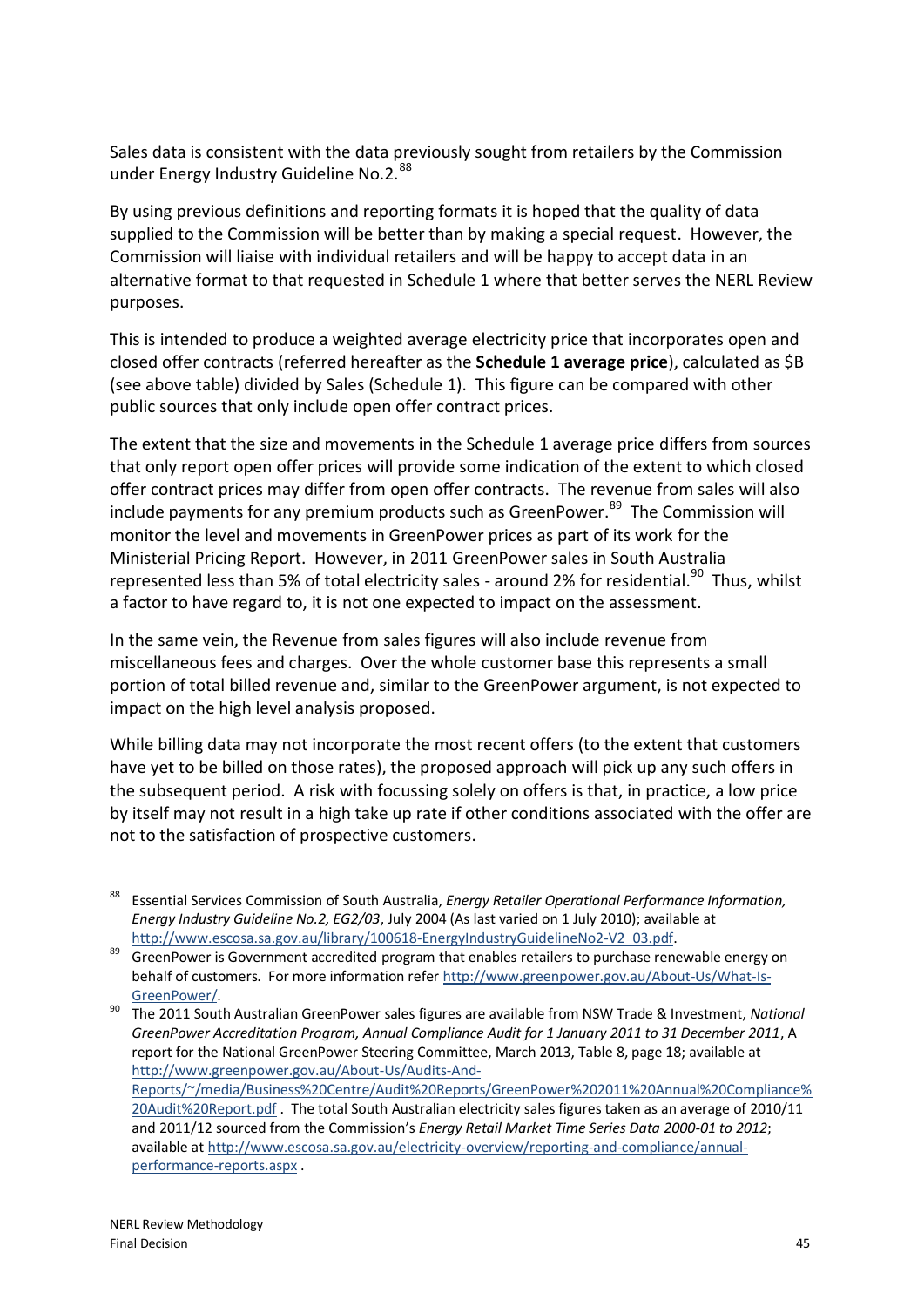As is standard Commission practice, the Annual Retailers' Return will include a Responsibility Statement to verify the quality of data being submitted (Schedule 1).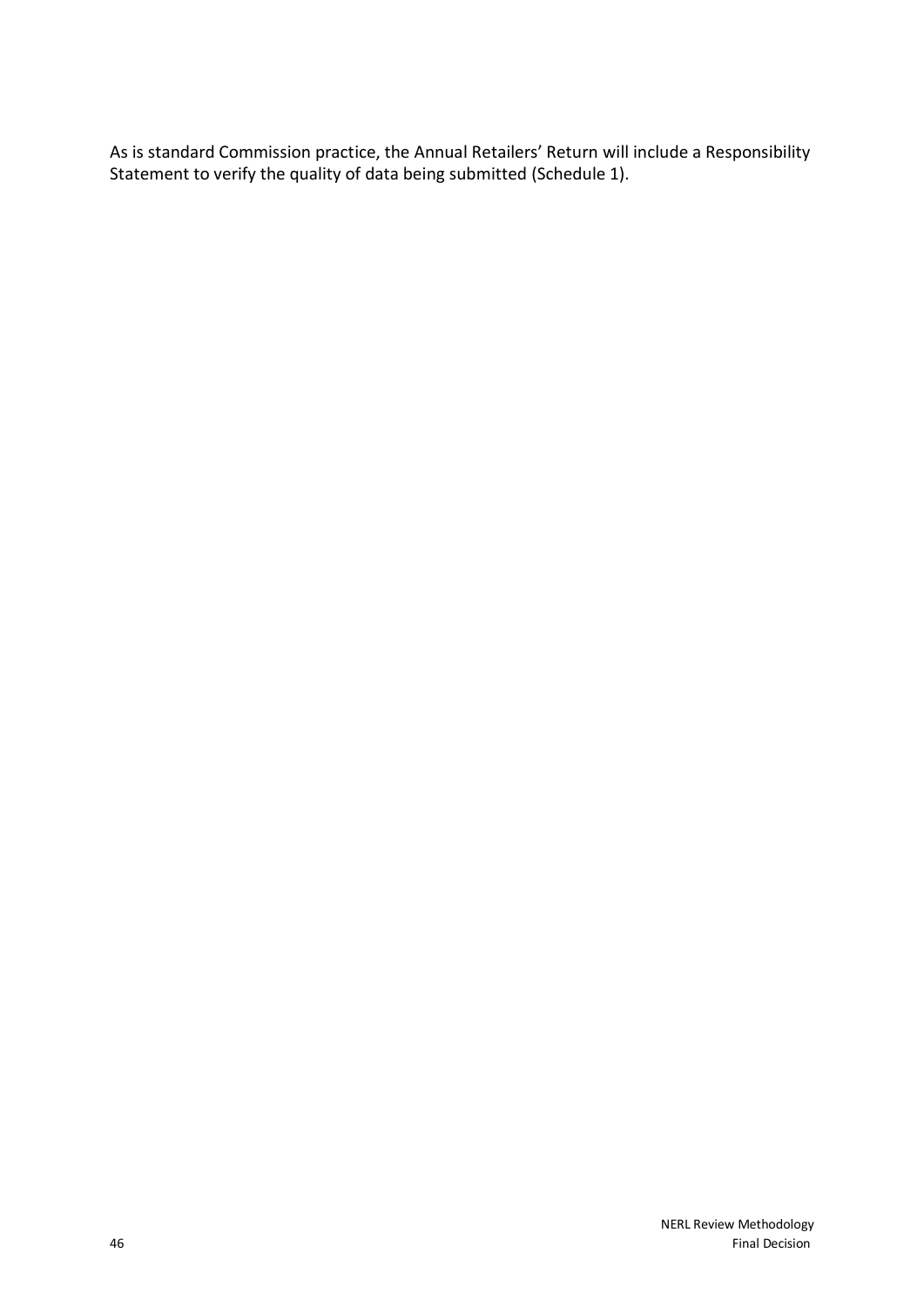# <span id="page-52-0"></span>7. INFORMATION REQUIREMENTS

This chapter consolidates the information requirements for conducting the NERL Review, as discussed in earlier chapters of this paper.

The information requirements are outlined in Table 1. As indicated in the above discussion, most of the information is intended to be sourced from public reports and reviews, in an effort to limit data to be directly sourced from energy retailers and distributors.

| <b>SOURCE</b><br><b>INDICATOR</b>                                                                                                                                                                                                                   |                                 |                                                    |                                 | <b>TIMING</b> |                                                                                                                 |
|-----------------------------------------------------------------------------------------------------------------------------------------------------------------------------------------------------------------------------------------------------|---------------------------------|----------------------------------------------------|---------------------------------|---------------|-----------------------------------------------------------------------------------------------------------------|
|                                                                                                                                                                                                                                                     | Public $1$                      | Regulator/<br>Ombudsman                            | Retailer/<br><b>Distributor</b> | Submission    |                                                                                                                 |
| <b>Customer Protection</b>                                                                                                                                                                                                                          |                                 |                                                    |                                 |               |                                                                                                                 |
| Retailer: <sup>2</sup><br>telephone & written performance<br>complaints                                                                                                                                                                             | Yes<br>Yes                      | EWOSA <sup>3</sup>                                 |                                 |               | routine reporting<br>routine reporting/<br>ad hoc request                                                       |
| hardship program customers<br>disconnections<br>$\overline{\phantom{a}}$<br>reconnections<br>instalment plans<br>$\overline{\phantom{a}}$<br>security deposits                                                                                      | Yes<br>Yes<br>Yes<br>Yes<br>Yes |                                                    |                                 |               | routine reporting<br>routine reporting<br>routine reporting<br>routine reporting<br>routine reporting           |
| Distributor: <sup>2</sup><br>telephone & written performance<br>electricity distributor<br>gas distributor (if available)                                                                                                                           |                                 | ESCOSA <sup>4</sup><br><b>AER</b>                  |                                 |               | routine reporting<br>ad hoc request                                                                             |
| complaints<br>electricity distributor<br>gas distributor (if available)<br>$\bullet$                                                                                                                                                                |                                 | AER <sup>5</sup> /EWOSA<br>AER <sup>6</sup> /EWOSA |                                 |               | ad hoc request<br>ad hoc request                                                                                |
| <b>External factors:</b><br>level of concession rebate<br>household incomes                                                                                                                                                                         | Yes<br>Yes                      |                                                    |                                 |               | announcements<br>routine ABS release                                                                            |
| average energy consumption<br>$\overline{\phantom{a}}$<br><b>Gross State Product</b><br>$\overline{\phantom{a}}$<br>unemployment rate<br>complaints to Ombudsman SA<br>$\tilde{\phantom{a}}$<br>complaints to Telecomm-<br>$\overline{\phantom{a}}$ | Yes<br>Yes<br>Yes<br>Yes        |                                                    | Yes, $D^7$                      |               | August 2013 & 2014<br>routine ABS release<br>routine ABS release<br>Annual Report <sup>8</sup><br>Annual Report |
| unications Industry Ombudsman<br>complaints to SA Water                                                                                                                                                                                             | Yes                             |                                                    |                                 |               | Annual Report                                                                                                   |
| <b>Energy Prices</b><br>retail prices on offer<br>average retail prices<br>network prices                                                                                                                                                           | Yes<br>Yes                      | ESCOSA <sup>9</sup>                                | Yes, R <sup>10</sup>            |               | routine reporting<br>August 2013 & 2014<br>as published                                                         |
| <b>Cost Impacts</b>                                                                                                                                                                                                                                 |                                 |                                                    |                                 |               |                                                                                                                 |
| Efficiencies achieved by retailers<br>Efficiencies achieved by distributors                                                                                                                                                                         |                                 |                                                    | Yes, R<br>Yes, D                |               | August 2013 & 2014<br>August 2013 & 2014                                                                        |

### *Table 1: NERL Review information requirements*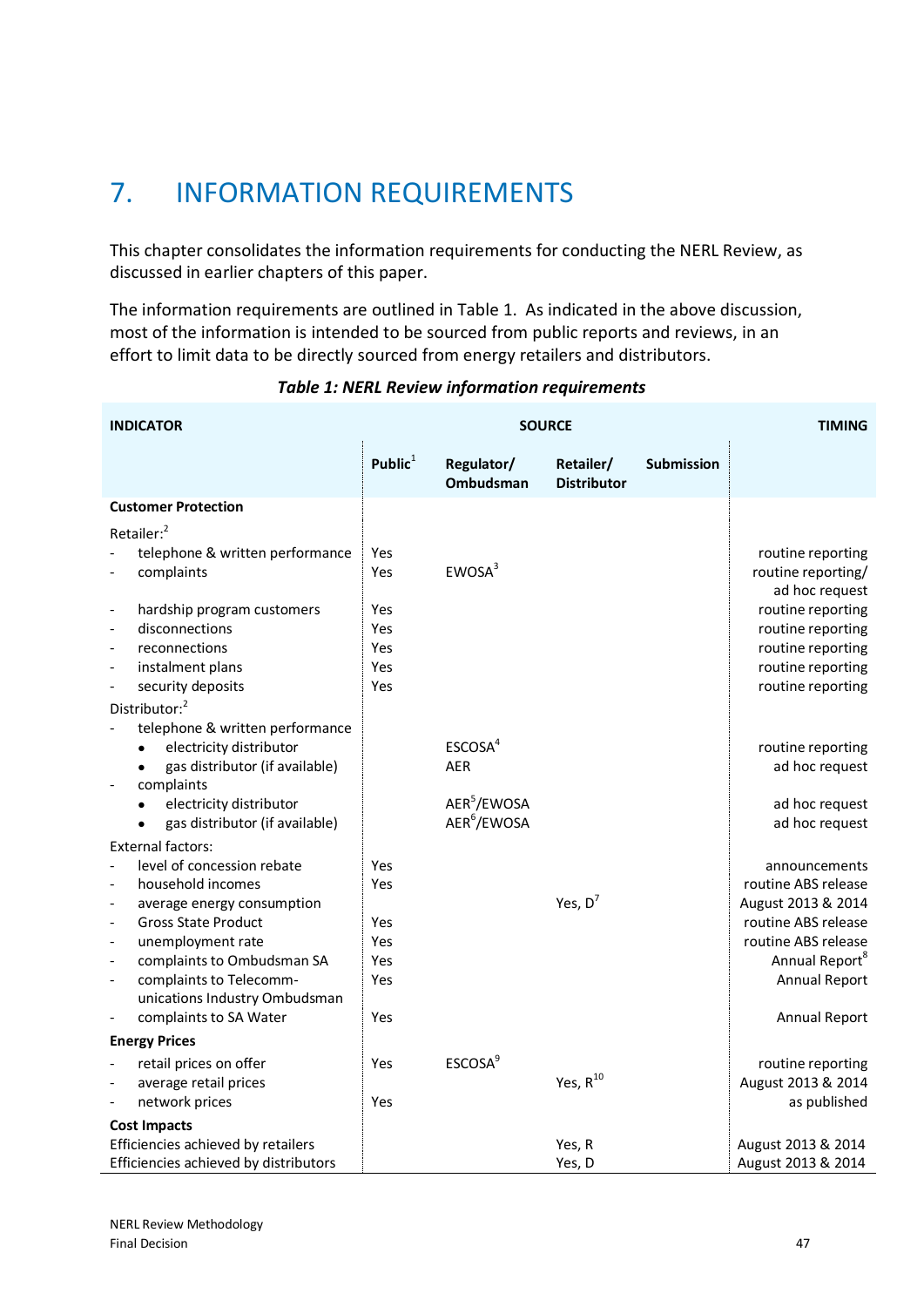To the extent the Commission were to undertake an independent assessment of the level of competitiveness in the South Australian energy market, it would have regard to the indicators outlined in Table 2.

### *Table 2: NERL Review information requirements - Competition (Were the Commission to undertake its own analysis)*

| <b>INDICATOR</b>                                     | <b>SOURCE</b>     |                         |                                 | TIMING            |                    |
|------------------------------------------------------|-------------------|-------------------------|---------------------------------|-------------------|--------------------|
|                                                      | Public $1$        | Regulator/<br>Ombudsman | Retailer/<br><b>Distributor</b> | <b>Submission</b> |                    |
| Competition $11$                                     |                   |                         |                                 |                   |                    |
| number of retailers                                  |                   | AEMO/AER                |                                 |                   | routine reporting  |
| small customer switching<br>$\overline{\phantom{a}}$ |                   | <b>AEMO</b>             |                                 |                   | routine reporting  |
| market share                                         | Yes               |                         |                                 |                   | August 2013 & 2014 |
| barriers to entry<br>$\overline{\phantom{a}}$        | Yes               |                         |                                 |                   | June 2013 & 2014   |
| information asymmetries<br>$\overline{\phantom{a}}$  | Yes               |                         |                                 | Yes <sup>12</sup> | May 2015           |
| price/service mix                                    | Yes <sup>13</sup> |                         |                                 |                   | regular monitoring |
| impacts on low-income groups                         | Yes               |                         |                                 | Yes               | as published/      |
|                                                      |                   |                         |                                 |                   | May 2015           |
| innovation                                           | Yes               |                         |                                 | Yes               | May 2015           |

#### **Notes to Table1 & Table 2:**

- 1 Which may mean released by a regulator such as the AER.
- 2 For detail on customer and energy categories refer to section 3.3 of this paper.
- 3 ESCOSA will request EWOSA to provide data on complaints it receives from retailers and distributors as required for the NERL Review. A similar request will be made to the AER for distributor complaint data to the extent this is available and not publicly reported.
- 4 Electricity distributor data consistent with ESCOSA Electricity Distribution Code clause 1.1.2; available at <http://www.escosa.sa.gov.au/library/130131-ElectricityDistributionCode-EDC10.pdf>
- 5 Supplemented to the extent required by data reported directly to ESCOSA under an existing information guideline.
- 6 Supplemented to the extent required by data reported directly to ESCOSA under an existing information guideline.
- 7 'D' means a distributor requirement, while 'R' means a retailer requirement. If this information is not public then a special request will be made to SA Power Networks and Envestra. Average annual consumption data will be sought disaggregated into residential and small business.
- 8 Reference to Annual Report refers to report released by the organisation being referred to
- 9 Refers to annual Ministerial Pricing Report prepared by ESCOSA, with information based on retailer offers available on the AER Energy Made Easy website<http://www.energymadeeasy.gov.au/>
- 10 'R' means a retailer requirement. Information for this indicator will be derived from data requested in Schedule 1 to this paper.
- 11 On the basis that the Commission determines to supplement results of competition-effectiveness reviews undertaken by other bodies. Otherwise, will rely on results of the annual AEMC Competition Report.
- 12 Initial public call for submissions in February 2015, with submissions due May 2015.
- 13 See above for approach to monitoring prices, this reference is to service mix.

The Issues Paper advised that at the time of release of the final framework for the NERL Review (this paper) the Commission would release a proposed reporting Guideline, should it be determined that detailed data would need to be required of retailers (and distributors). Given the limited requirement for data to be supplied directly from retailers and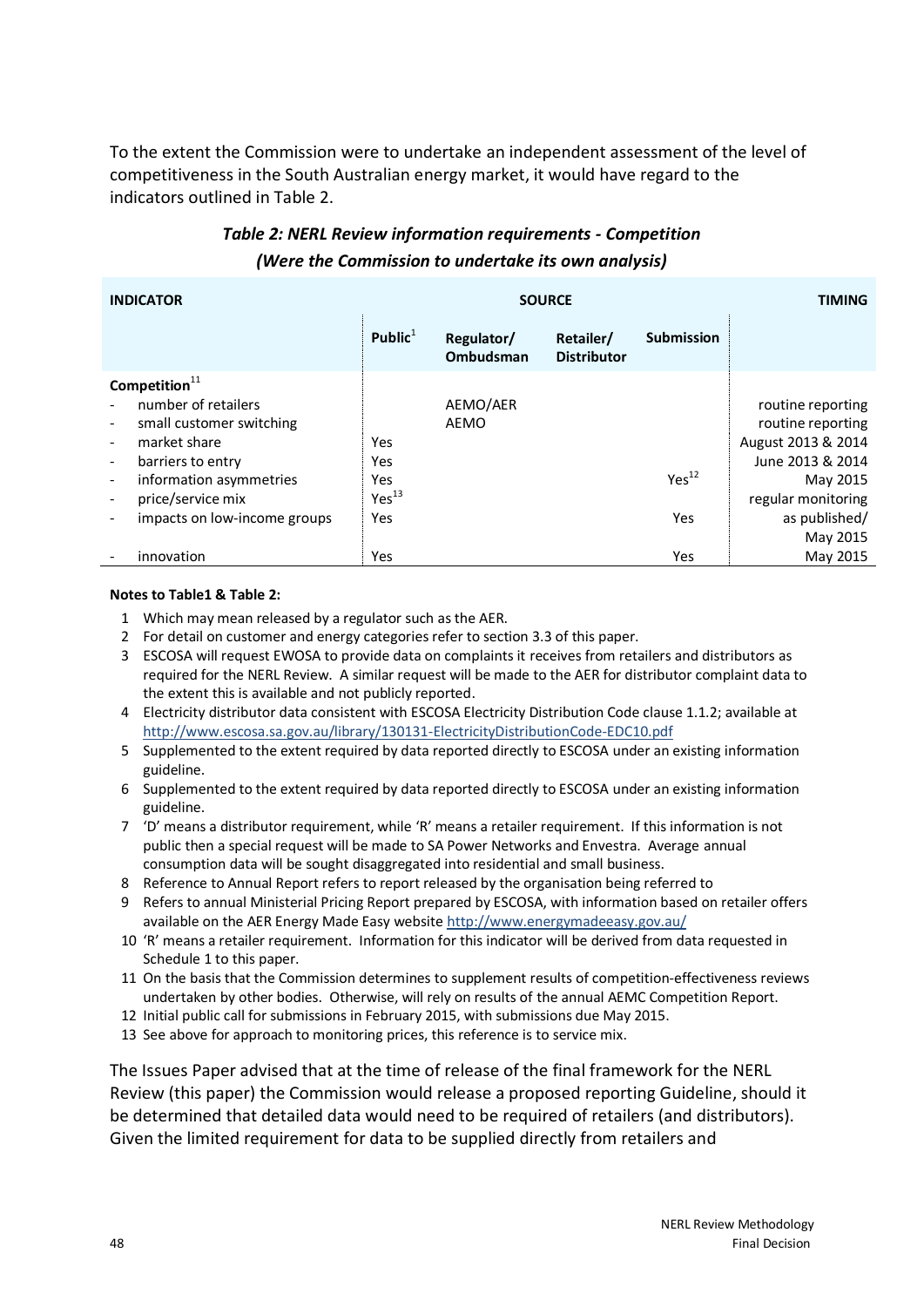distributors, a separate reporting Guideline will not be released, with the information requirements contained in Schedule 1 to this paper.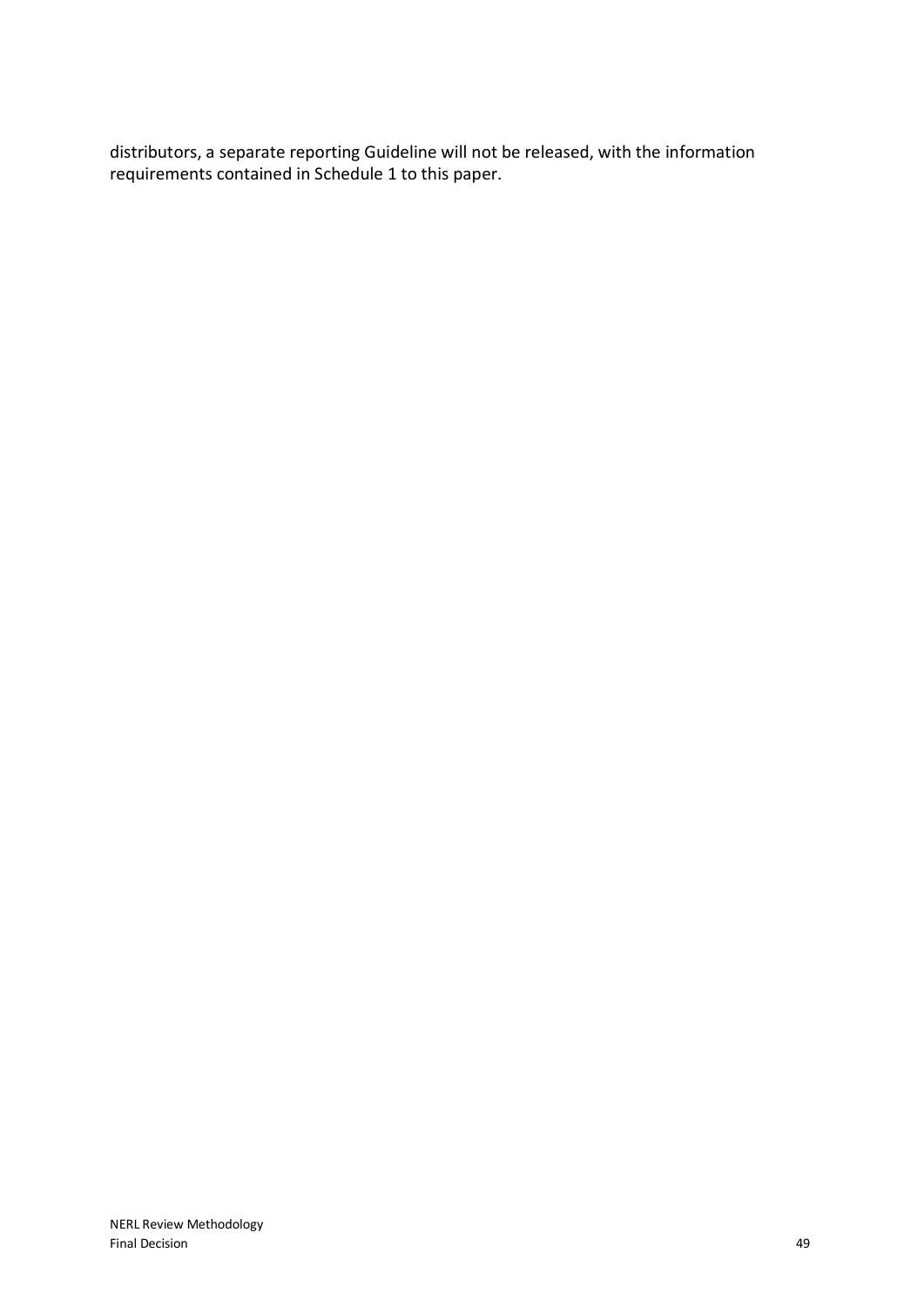## <span id="page-55-0"></span>8. NEXT STEPS

This paper provides the final framework that the Commission intends to adopt in conducting the NERL Review, to be commenced in February 2015. An indicative timetable for the review is set out below:

#### *Timetable for NERL Review*

| <b>Stage</b>                                        | <b>Timing</b>     |
|-----------------------------------------------------|-------------------|
| Final NERL Review Methodology released (this paper) | March 2014        |
| First annual retailer return due <sup>91</sup>      | 31 August 2014    |
| First annual distributor cost impact advice due     | 31 August 2014    |
| <b>NERL Review commences</b>                        | February 2015     |
| Initial call for submissions                        | February 2015     |
| Submissions to initial call due                     | May 2015          |
| Second annual retailer return due                   | 31 August 2015    |
| Second annual distributor cost impact advice due    | 31 August 2015    |
| Draft Report-NERL Review released                   | October 2015      |
| Submissions to Draft Report due                     | mid-December 2015 |
| Final Report-NERL Review released                   | February 2016     |

Advice from members of the community on the operation of the NERL in South Australia will be important to the success of the NERL Review.

Initial submissions will be invited early in 2015, with further submissions to be sought on the draft NERL Review report later in 2015. Given the background provided by this Final Decision on methodology, the February 2015 public call for submissions will be accompanied by a short fact sheet highlighting specific areas where feedback is sought, noting that this will not restrict the coverage of submissions.

Input from members of the community at any time on matters associated with the Terms of Reference is welcomed.

Given the limited data request from retailers, a separate reporting guideline will not be released, with the reporting requirements defined in Schedule 1 to this Final Decision.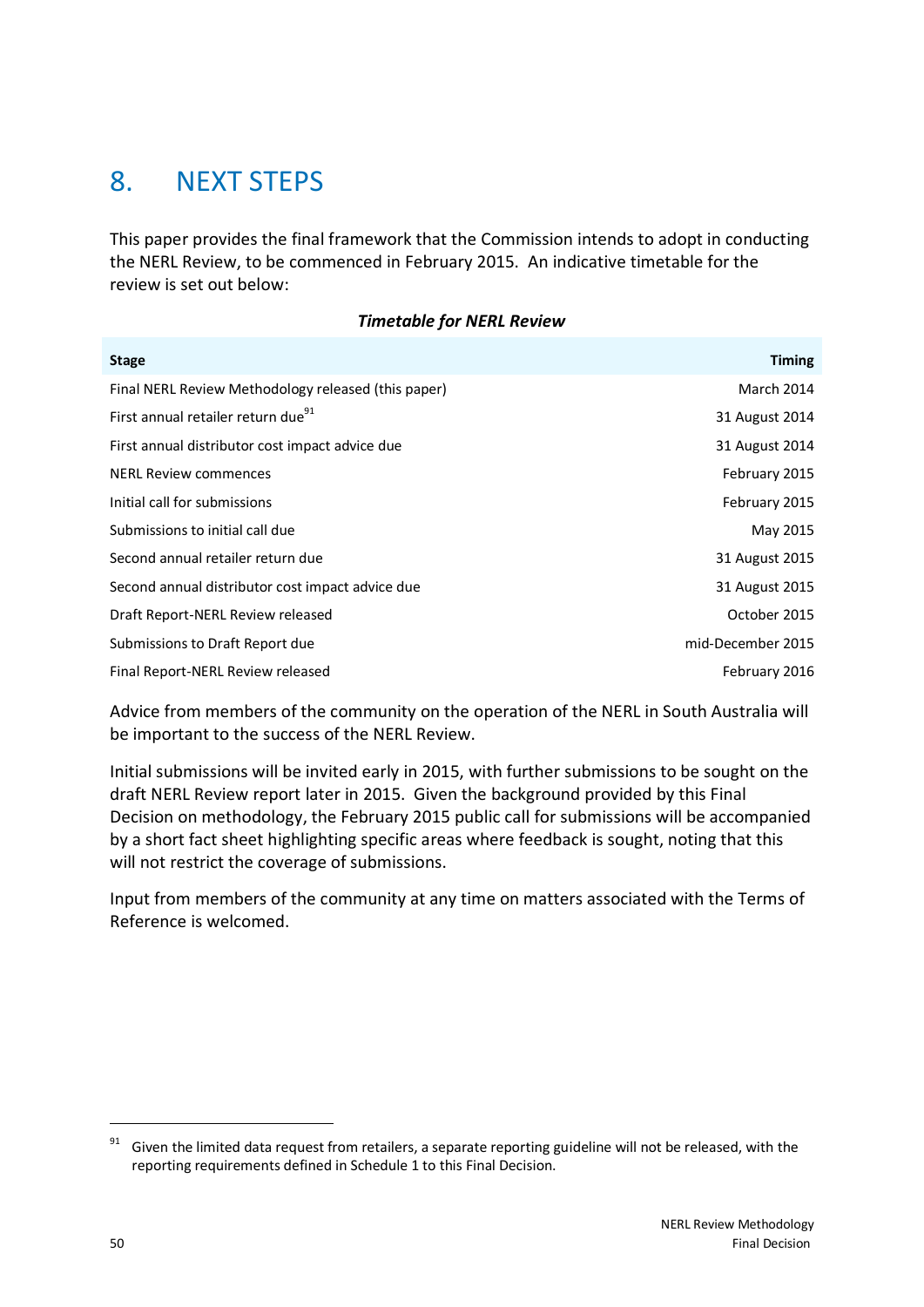## <span id="page-56-0"></span>SCHEDULE 1

### **South Australian NERL Review**

### **Annual Retailers' Return**

This Return is required to be completed by all retailers that sold to South Australian small customers in the nominated year.<sup>92</sup>

Please note that information is required separately for standing/standard retail contracts and market contracts.

### **PART A**

#### Statistical Information Proforma

#### **Electricity – Standing Contract/Standard Retail Contracts**

| South Australian Residential Customers               | 2012/13 | 2013/14 | 2014/15 |
|------------------------------------------------------|---------|---------|---------|
| Revenue from sales [inclusive of GST]<br>(\$million) |         |         |         |
| Solar FiT credits paid to customers (\$million)      |         |         |         |
| Concession rebates paid to customers (\$m)           |         |         |         |
| Sales (MWh)                                          |         |         |         |
| <b>South Australian Small Business Customers</b>     |         |         |         |
| Revenue from sales [inclusive of GST]<br>(\$million) |         |         |         |
| Solar FIT credits paid to customers (\$million)      |         |         |         |
| Sales (MWh)                                          |         |         |         |

#### **Electricity – Market Contract/Market Retail Contracts**

| South Australian Residential Customers               | 2012/13 | 2013/14 | 2014/15 |
|------------------------------------------------------|---------|---------|---------|
| Revenue from sales (inclusive of GST)<br>(\$million) |         |         |         |
| Concession rebates paid to customers (\$m)           |         |         |         |
| Solar FIT credits paid to customers (\$million)      |         |         |         |
| Sales (MWh)                                          |         |         |         |
| <b>South Australian Small Business Customers</b>     |         |         |         |
| Revenue from sales (inclusive of GST)<br>(\$million) |         |         |         |
| Solar FIT credits paid to customers (\$million)      |         |         |         |
| Sales (MWh)                                          |         |         |         |

<sup>92</sup> Essential Services Commission of South Australia, *NERL Review Methodology-Final Decision*, March 2014; available at *<http://www.escosa.sa.gov.au/projects/204/nerl-review.aspx> .*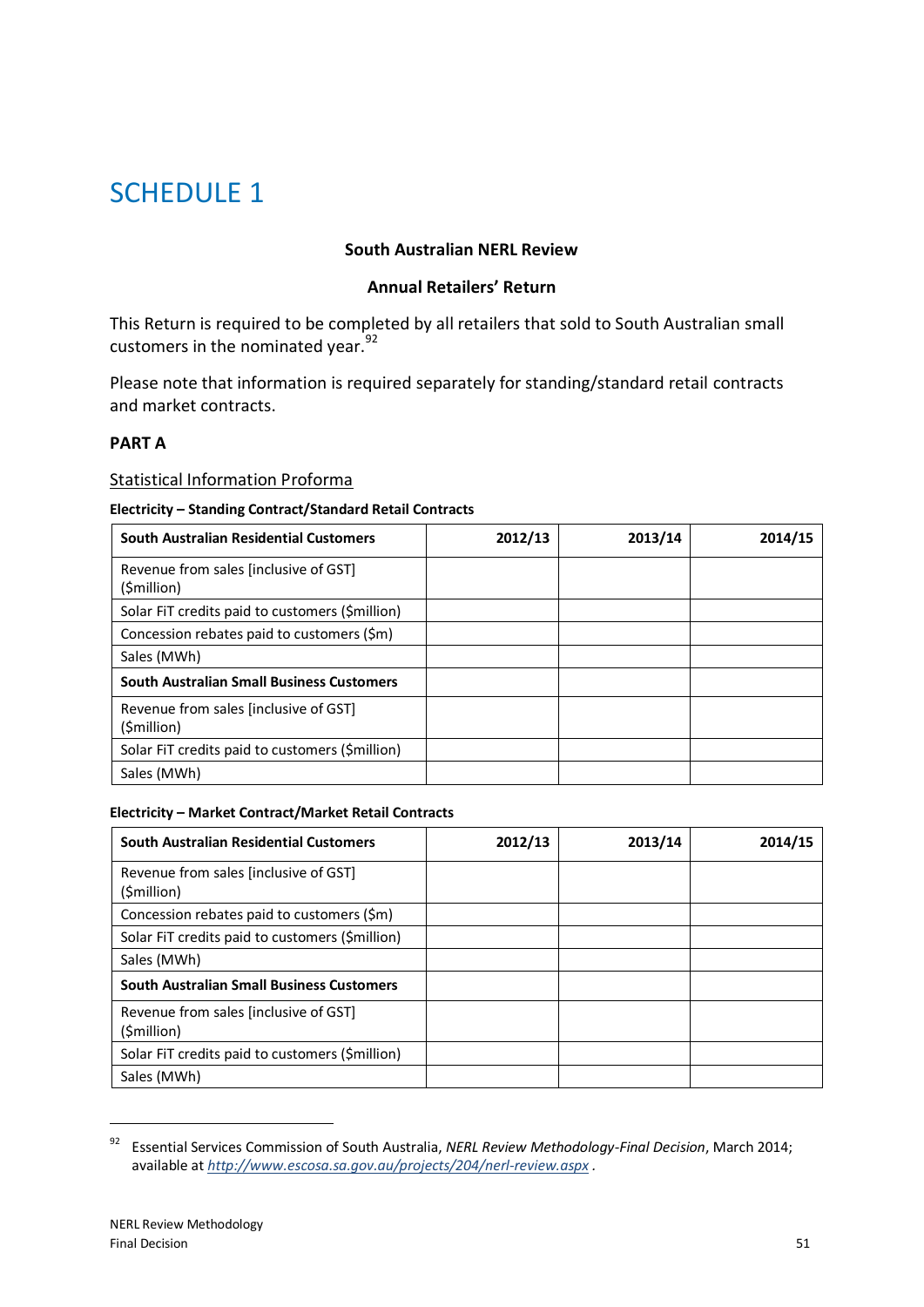#### **Gas – Standing Contract/Standard Retail Contracts**

| <b>South Australian Residential Customers</b>        | 2012/13 | 2013/14 | 2014/15 |
|------------------------------------------------------|---------|---------|---------|
| Revenue from sales [inclusive of GST]<br>(\$million) |         |         |         |
| Sales (TJ)                                           |         |         |         |
| <b>South Australian Small Business Customers</b>     |         |         |         |
| Revenue from sales [inclusive of GST]<br>(\$million) |         |         |         |
| Sales (TJ)                                           |         |         |         |

#### **Gas – Market Contract/Market Retail Contracts**

| South Australian Residential Customers               | 2012/13 | 2013/14 | 2014/15 |
|------------------------------------------------------|---------|---------|---------|
| Revenue from sales [inclusive of GST]<br>(\$million) |         |         |         |
| Sales (TJ)                                           |         |         |         |
| <b>South Australian Small Business Customers</b>     |         |         |         |
| Revenue from sales [inclusive of GST]<br>(\$million) |         |         |         |
| Sales (TJ)                                           |         |         |         |

#### **Definitions**

**Revenue from sales**: defined as the total value (expressed in dollars) due and payable to the retailer in respect of connection points billed during the relevant financial year. As a result, it will be net of Government funded concessional rebates. It is to be inclusive of GST. Figures to be provided to one decimal place.

**Solar PV credits paid to customers**: defined as the total value (expressed in dollars) paid to customers for solar feed-in tariffs (FiT) credits, both distributor (D-FiT) and retailer (R-FiT).

**Concession rebates paid to customers**: defined as the total value (expressed in dollars) paid to customers eligible to receive the State Government energy (electricity) concession during the relevant reporting period, including both permanent concession cardholders and beneficiaries.

**Sales:** means the quantity of electricity (MWh) or gas (GJ) supplied to customers as reflected in all bills issued in respect of the connection points. Sales associated with solar PV credits are not to be netted off. Figures to be provided to at least one decimal place.

The definitions for Revenue from sales and Sales are the same as those used in the former Energy Industry Guideline No.2.93

<sup>93</sup> Essential Services Commission of South Australia, *Energy Retailer Operational Performance Information, Energy Industry Guideline No.2, EG2/03*; available at [http://www.escosa.sa.gov.au/library/100618-](http://www.escosa.sa.gov.au/library/100618-EnergyIndustryGuidelineNo2-V2_03.pdf) [EnergyIndustryGuidelineNo2-V2\\_03.pdf.](http://www.escosa.sa.gov.au/library/100618-EnergyIndustryGuidelineNo2-V2_03.pdf)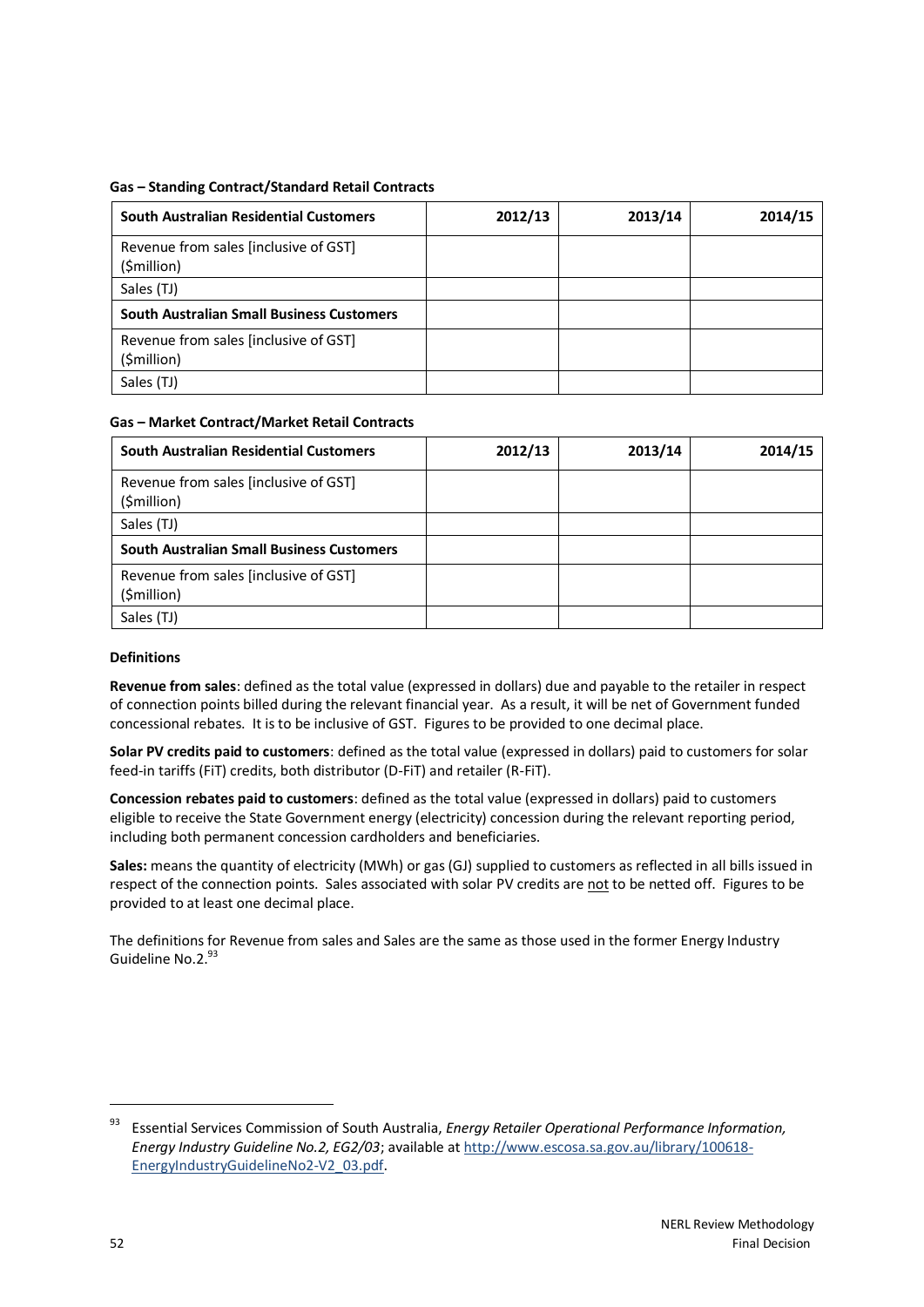### **PART B**

Please list actions taken and savings achieved associated with the (progressive) adoption of NECF nationally, accordingly to the following time periods.

Please provide monetary values to the extent possible for both actions and savings.

**Up to 1 July 2012**

**2012/13**

**2013/14**

**2014/15**

*(If require more space then please provide in a separate attachment to this Return)*

**Notes:**

*In this section retailers are asked to specify the actions taken and the type of savings and monetary value of NECF related expenditures and savings. As indicated, quantification of any savings made, even if an estimate, is important.*

*In an effort to achieve consistency in approach across retailers, this information should be provided at the national level (ie, not at the South Australian level).*

*The 2013/14 return (due by 31 August 2014) should cover actions and savings undertaken up to and including 30 June 2014 associated with NECF (according to each separate timeline). Note that this return includes actions taken in the lead up to NECF commencement (taken as 1 July 2012), directly associated with the commencement of NECF.*

*The 2014/15 return (due by 31 August 2015) will not need to include details for years prior to 2014/15, unless an amendment is being made to the earlier return.*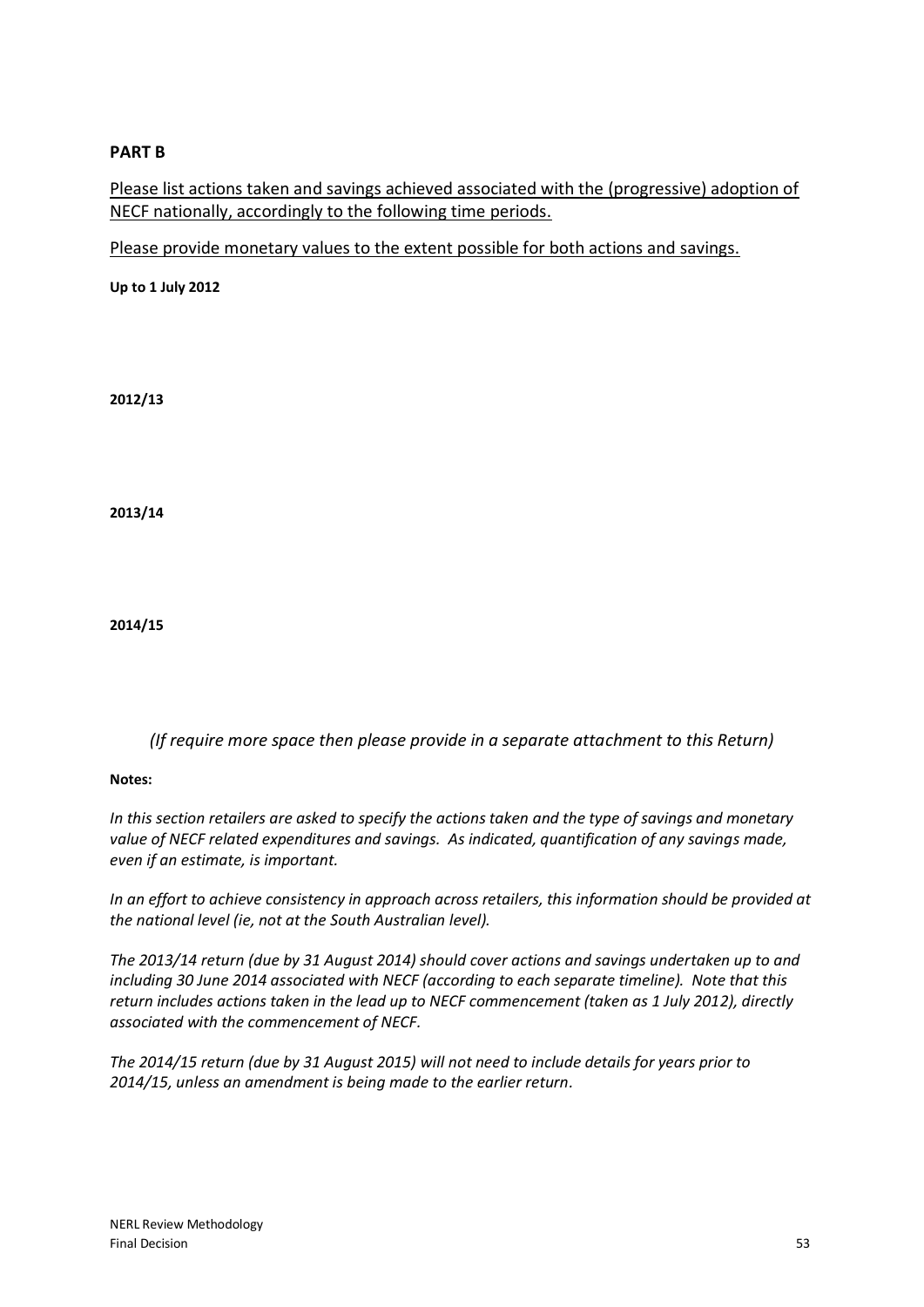### **Further Information**

For further information please email [escosa@escosa.sa.gov.au](mailto:escosa@escosa.sa.gov.au)

Also refer to the NERL Review Methodology Final Decision available at <http://www.escosa.sa.gov.au/projects/204/nerl-review.aspx>

#### **Deadline for Returns**

| 31 August 2014 | Part A for 2012/13 and 2013/14 |
|----------------|--------------------------------|
|                | Part B up to 30 June 2014      |
| 31 August 2015 | Part A for 2014/15             |
|                | Part B up to 30 June 2015      |

### **Confidentiality**

The Confidentiality provisions set out in Part 5 of the Essential Services Commission Act 2002 ("Collection and use of information") will apply to any information collected by the Commission in accordance with this Guideline.

### **Responsibility Statement**

Having reviewed this Annual Return, in my opinion the data provided in this report are true and accurate.

| (please print)                  |
|---------------------------------|
|                                 |
| (please print name of retailer) |
|                                 |
|                                 |

When completed, this return should be sent to the Commission either in hard copy to GPO Box 2605, Adelaide SA 5001 or a signed PDF version via email to [escosa@escosa.sa.gov.au.](mailto:escosa@escosa.sa.gov.au)

Please note that this return needs to be received no later than **31 August** of the relevant year.

<sup>&</sup>lt;sup>94</sup> Chief Executive or Commission approved Senior Officer.